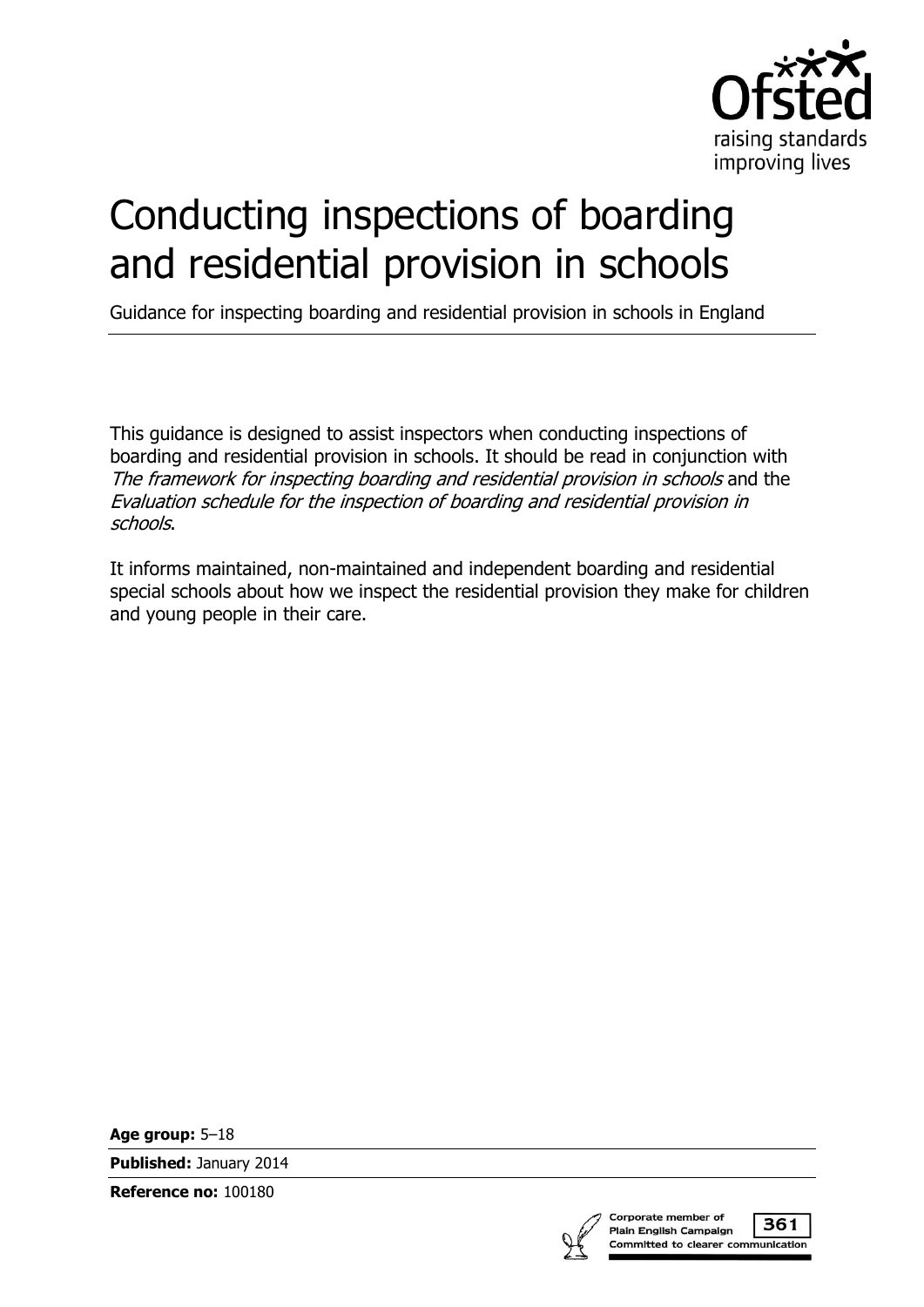The Office for Standards in Education, Children's Services and Skills (Ofsted) regulates and inspects to achieve excellence in the care of children and young people, and in education and skills for learners of all ages. It regulates and inspects childcare and children's social care, and inspects the Children and Family Court Advisory Support Service (Cafcass), schools, colleges, initial teacher training, work-based learning and skills training, adult and community learning, and education and training in prisons and other secure establishments. It assesses council children's services, and inspects services for looked after children, safeguarding and child protection.

If you would like a copy of this document in a different format, such as large print or Braille, please telephone 0300 123 1231, or email enquiries@ofsted.gov.uk.

You may reuse this information (not including logos) free of charge in any format or medium, under the terms of the Open Government Licence. To view this licence, visit www.nationalarchives.gov.uk/doc/open-government-licence/, write to the Information Policy Team, The National Archives, Kew, London TW9 4DU, or email: psi@nationalarchives.gsi.gov.uk.

This publication is available at www.ofsted.gov.uk/resources/100180.

Interested in our work? You can subscribe to our website for news, information and updates at www.ofsted.gov.uk/user

Piccadilly Gate Store Street Manchester M1 2WD

T: 0300 123 1231 Textphone: 0161 618 8524 E: enquiries@ofsted.gov.uk W: www.ofsted.gov.uk

No. 100180 © Crown copyright 2014

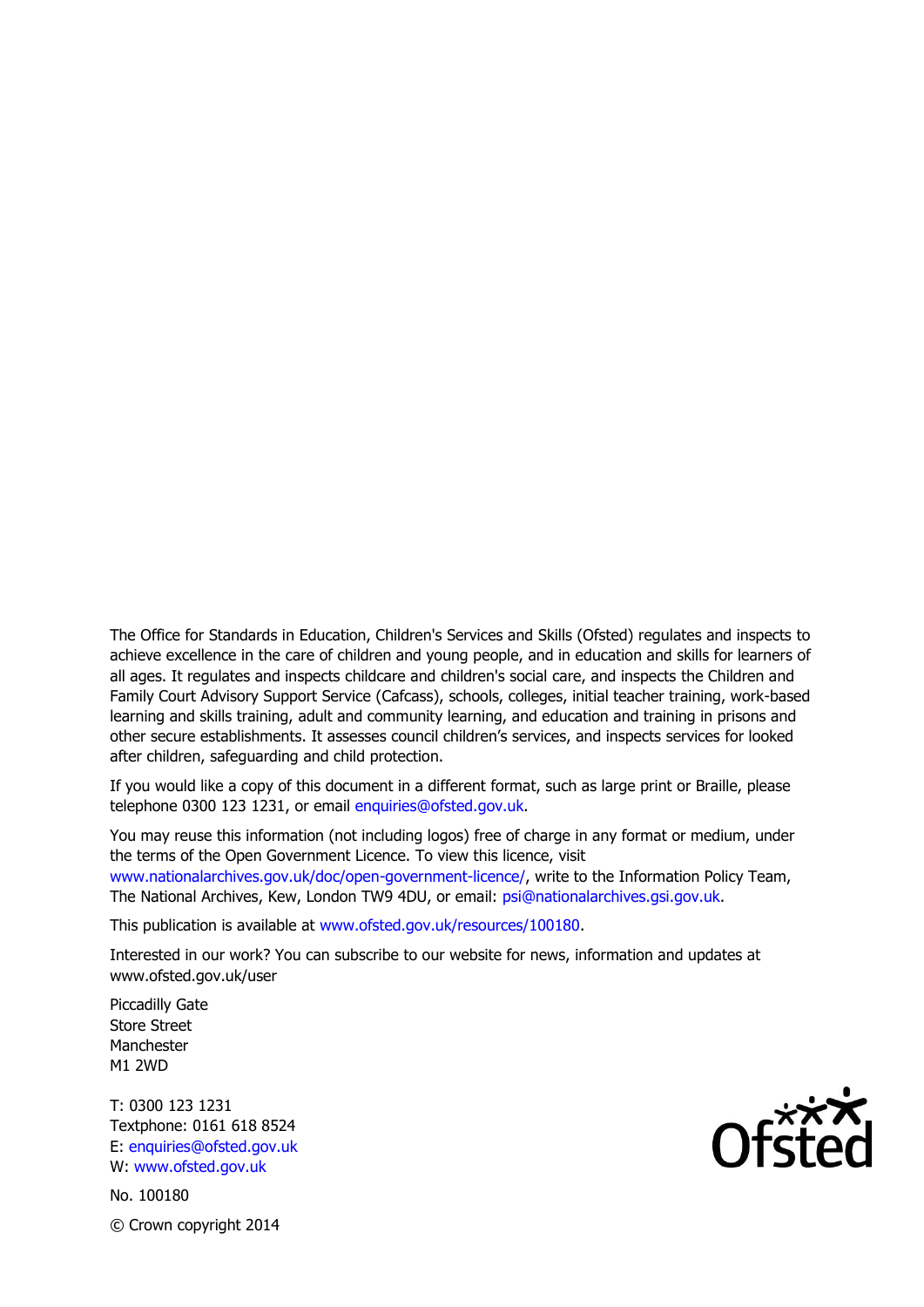# **Contents**

| <b>Introduction</b>                                                                 | 5        |
|-------------------------------------------------------------------------------------|----------|
| Inspecting boarding/residential provision as a single activity                      | 6        |
| The inspectors                                                                      | 6        |
| Length of inspection                                                                | 6        |
| Pre-inspection activity                                                             | $6\,$    |
| Notice of inspection and pre-inspection contact with schools                        | 8        |
| If a school cannot be contacted by the lead inspector<br>The indicative timetable   | 9<br>10  |
| Using the pre-inspection information                                                | 10       |
| Inspection activity                                                                 | 11       |
| Inspection feedback                                                                 | 17       |
| Sending in the evidence from the inspection                                         | 18       |
| Writing the inspection report                                                       | 18       |
| Inadequate schools                                                                  | 32       |
| Finalising and quality assurance of the welfare report                              | 32       |
| Post-inspection survey                                                              | 34       |
| Inspecting boarding/residential provision in independent association boarding and   |          |
| residential special schools                                                         | 34       |
| <b>Integrated inspections</b>                                                       | 37       |
| Independent and maintained children's homes                                         | 38       |
| The inspectors                                                                      | 38       |
| Pre-inspection activity                                                             | 39<br>40 |
| Notification of inspection<br>If a school cannot be contacted by the lead inspector | 41       |
| Gathering views of registered parents, carers and other stakeholders                | 42       |
| Pre-inspection contact with schools                                                 | 43       |
| The indicative timetable                                                            | 44       |
| Using the pre-inspection information                                                | 45       |
| Inspection activity                                                                 | 46       |
| Inspection feedback                                                                 | 56       |
| Sending in the evidence from the inspection                                         | 58       |
| Writing the report for an integrated inspection                                     | 58       |
| Inadequate schools                                                                  | 63       |
| Post-inspection survey                                                              | 64       |
| <b>Concerns</b>                                                                     | 65       |
| Complaints                                                                          | 65       |
| Annex A. Types of school – options for welfare-only reports                         | 67       |
| Annex B. Tariff for welfare-only and integrated inspections                         | 68       |
| Welfare-only inspections                                                            | 68       |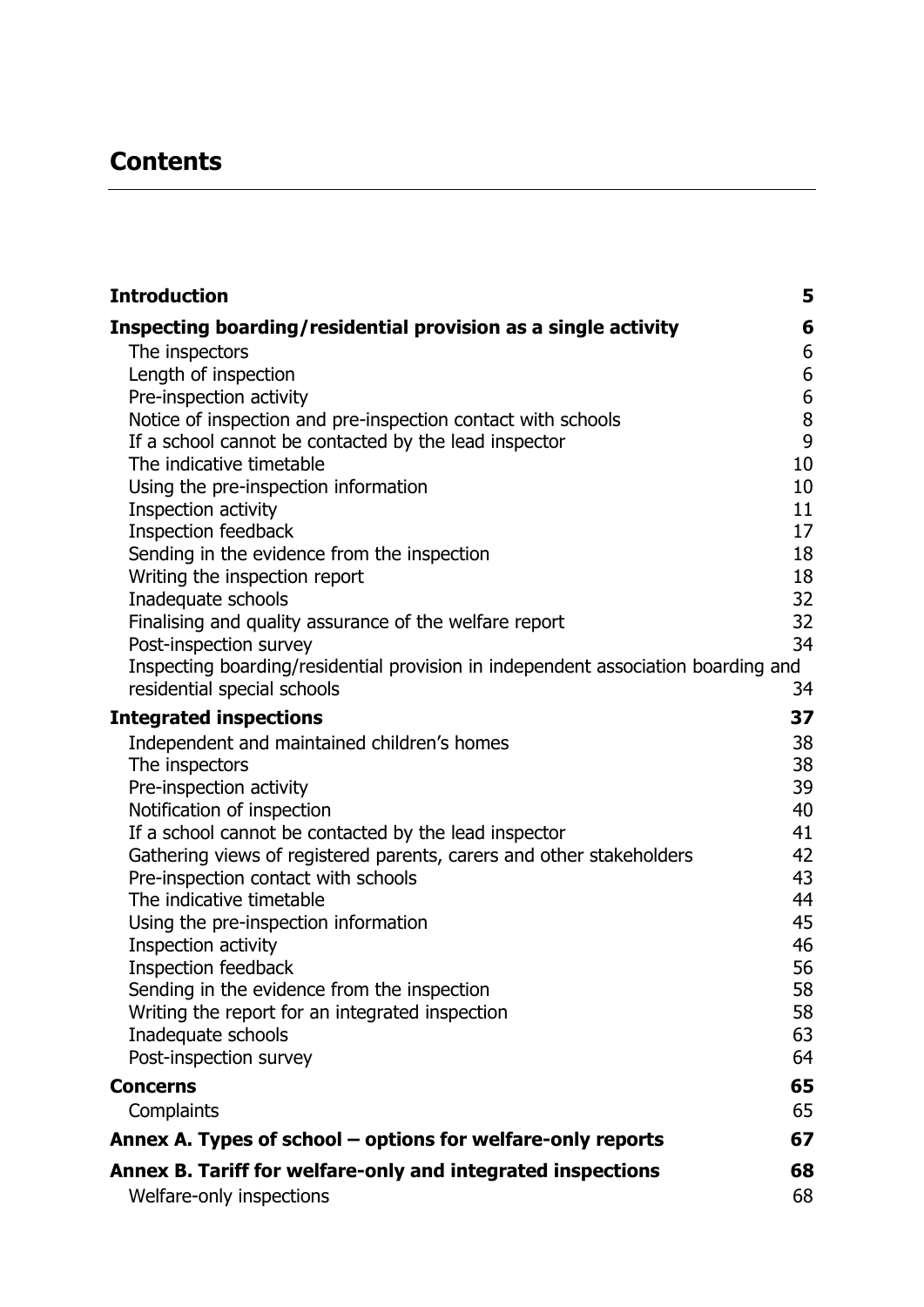[Integrated inspections](#page-67-2) – independent schools and the state of  $68$ [Integrated inspections](#page-68-0)  – maintained schools 69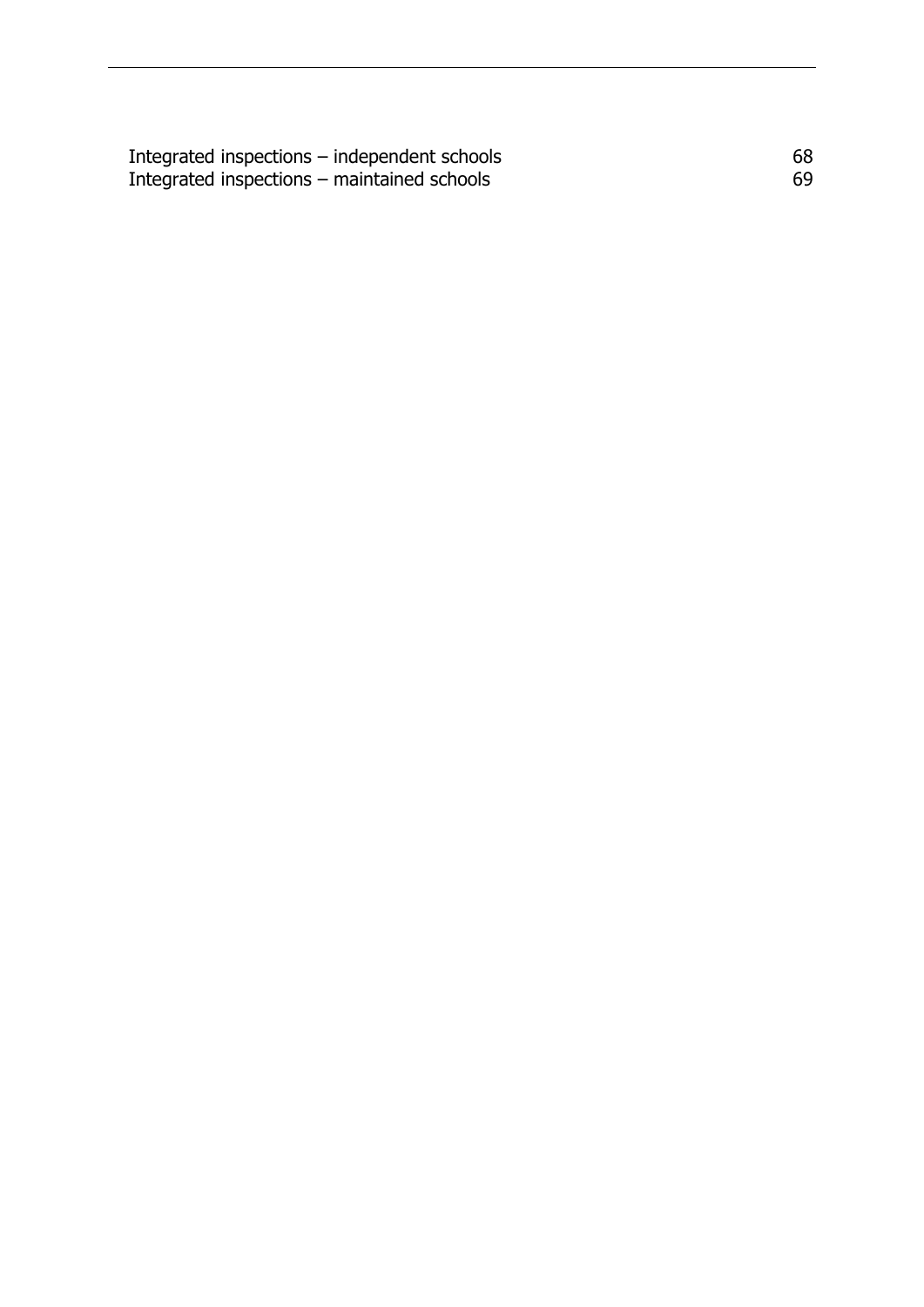

# <span id="page-4-0"></span>**Introduction**

- 1. This guidance came into effect from September 2011 and is designed to assist inspectors when conducting inspections of boarding and residential provision in schools in England. Schools can also use the guidance to see how inspections are conducted.
- 2. This document should be read in conjunction with The framework for inspecting boarding and residential provision in schools and the Evaluation schedule for the inspection of boarding and residential provision in schools.<sup>1,2</sup> It covers the inspection of residential provision when conducted as a single inspection activity or when it is part of an integrated inspection of the school.
- 3. This guidance applies to maintained and independent residential special schools, non-maintained residential special schools, maintained boarding schools and to those independent boarding schools which are inspected by Ofsted.<sup>3</sup> It does not apply to children's homes or to schools which are dually registered as children's homes, where children are resident for more than 295 days per year. The welfare of children in children's homes is inspected according to the framework for inspecting children's homes.<sup>4</sup>
- 4. More detailed guidance regarding the legal basis for inspection and the frequency of inspection is available on Ofsted's website in the linked document: The framework for inspecting boarding and residential provision in schools.
- 5. An inspection of residential provision is conducted annually in all residential special schools, and once every three years in maintained boarding schools and non-association independent boarding schools. In a year in which the school inspection also falls due, both boarding and education are inspected together in an integrated inspection. At all other times the inspection of boarding or residential provision is undertaken as a single activity. This guidance is divided into two sections:
	- $\blacksquare$  inspecting boarding/residential provision as a single activity

 $<sup>1</sup>$  The framework for inspecting boarding and residential provision in schools (110095), Ofsted, 2013;</sup> [www.ofsted.gov.uk/resources/110095.](http://www.ofsted.gov.uk/resources/110095)

 $^2$  Evaluation schedule for the inspection of boarding and residential provision in schools (110096), Ofsted, 2013; [www.ofsted.gov.uk/resources/110096.](http://www.ofsted.gov.uk/resources/110096)

 $3$  Ofsted inspects the boarding and residential provision in non-association independent boarding schools including those boarding schools which belong to the Association of Muslim Schools UK, the Christian Schools Trust or the Steiner Waldorf Fellowship of Schools. The education provision in these schools is inspected by the Bridge Schools Inspectorate and the School Inspection Service, respectively. Both the education and boarding/residential provision in schools which are members of associations affiliated to the Independent Schools Council are inspected by the Independent Schools Inspectorate.

<sup>&</sup>lt;sup>4</sup> Inspections of children's homes, Framework for inspection (100195), Ofsted, 2012; [www.ofsted.gov.uk/resources/100195.](http://www.ofsted.gov.uk/resources/100195)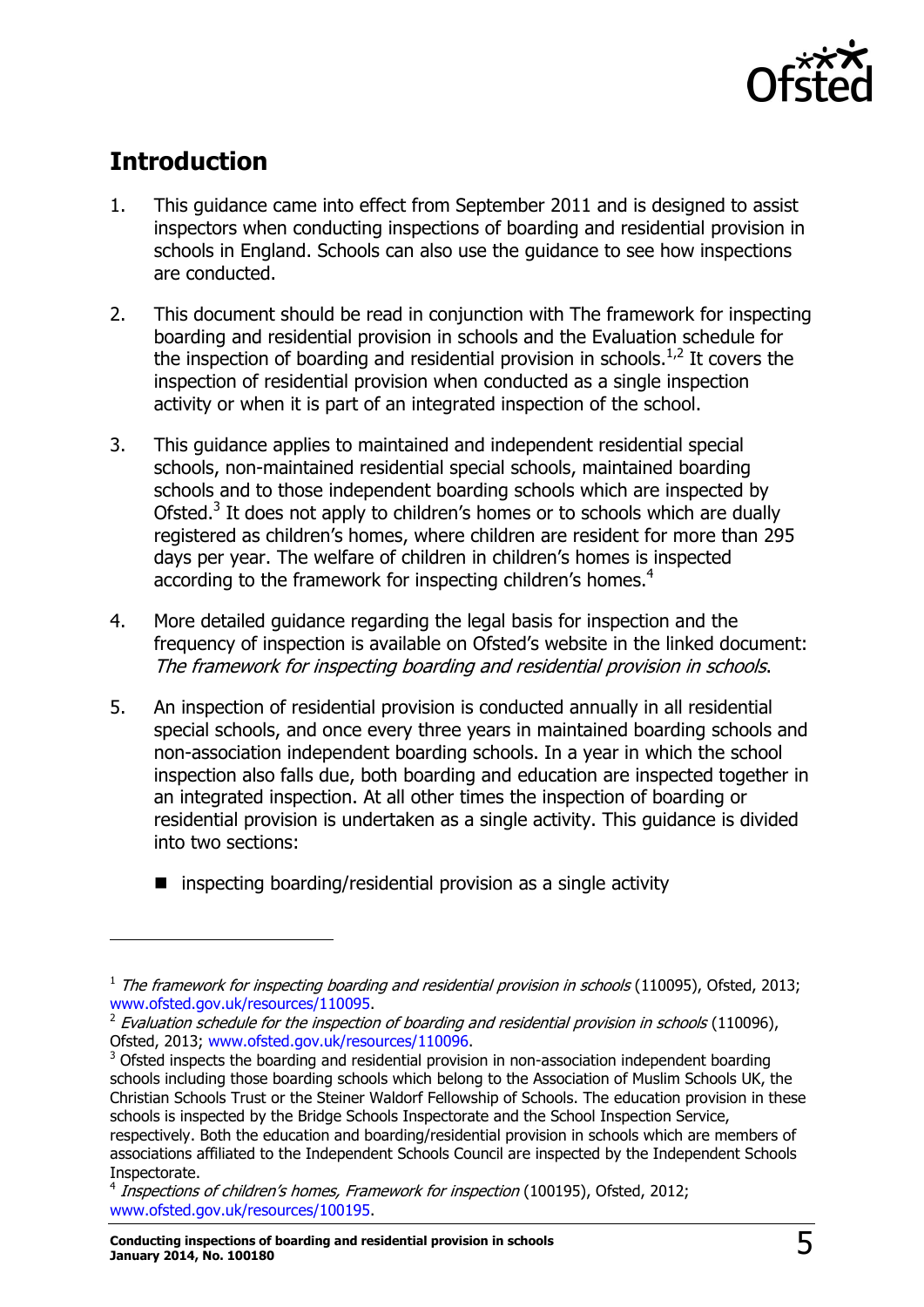

■ inspecting boarding/residential provision as part of an integrated inspection.

# <span id="page-5-0"></span>**Inspecting boarding/residential provision as a single activity**

## <span id="page-5-1"></span>**The inspectors**

- 6. The inspection of boarding/residential provision is led either by one of Her Majesty's Inspectors or by a social care inspector from Ofsted. All inspectors are suitably experienced and trained to inspect the welfare of boarders and residential pupils in schools. They have particular expertise in safeguarding children. The size and composition of the inspection team are determined by the size and location of the boarding provision. The timing of the inspection takes account of the date and outcome of the previous inspection and any relevant risk assessment.
- 7. In maintained boarding schools with more than fifty boarders on roll, the inspection team may be augmented by a boarding school additional inspector. This person is a professional with experience of boarding who is drawn from the sector and has received relevant training for their role on inspection.

## <span id="page-5-2"></span>**Length of inspection**

8. Inspections will last no longer than three days on site and include two evenings spent in the boarding environment. In smaller schools this time may be reduced. As a general guide, the lead inspector has planning time in advance of the inspection to cover preparatory work, pre-inspection contact and travel to the school. One day after the end of the inspection is allocated to the lead inspector for report writing. Please refer to Annex B for further information on the tariff for inspections.

## <span id="page-5-3"></span>**Pre-inspection activity**

#### **Gathering views of interested parties**

- 9. The views of boarders/residential pupils, their parents/carers, staff, and the local authorities who place residential pupils at a school inform lines of enquiry for each inspection and are an important part of inspection evidence.
- 10. Ofsted's online service Parent View is available for the parents of children in non-association independent schools and maintained schools to give their opinion of the school, including its boarding/residential provision. The lead inspector should check the returns for the school from the Parent View website as part of their preparation.<sup>5</sup>

<sup>&</sup>lt;sup>5</sup> A summary of responses to Parent View is available online: [www.parentview.ofsted.gov.uk/parent](http://www.parentview.ofsted.gov.uk/parent-view-results)[view-results.](http://www.parentview.ofsted.gov.uk/parent-view-results)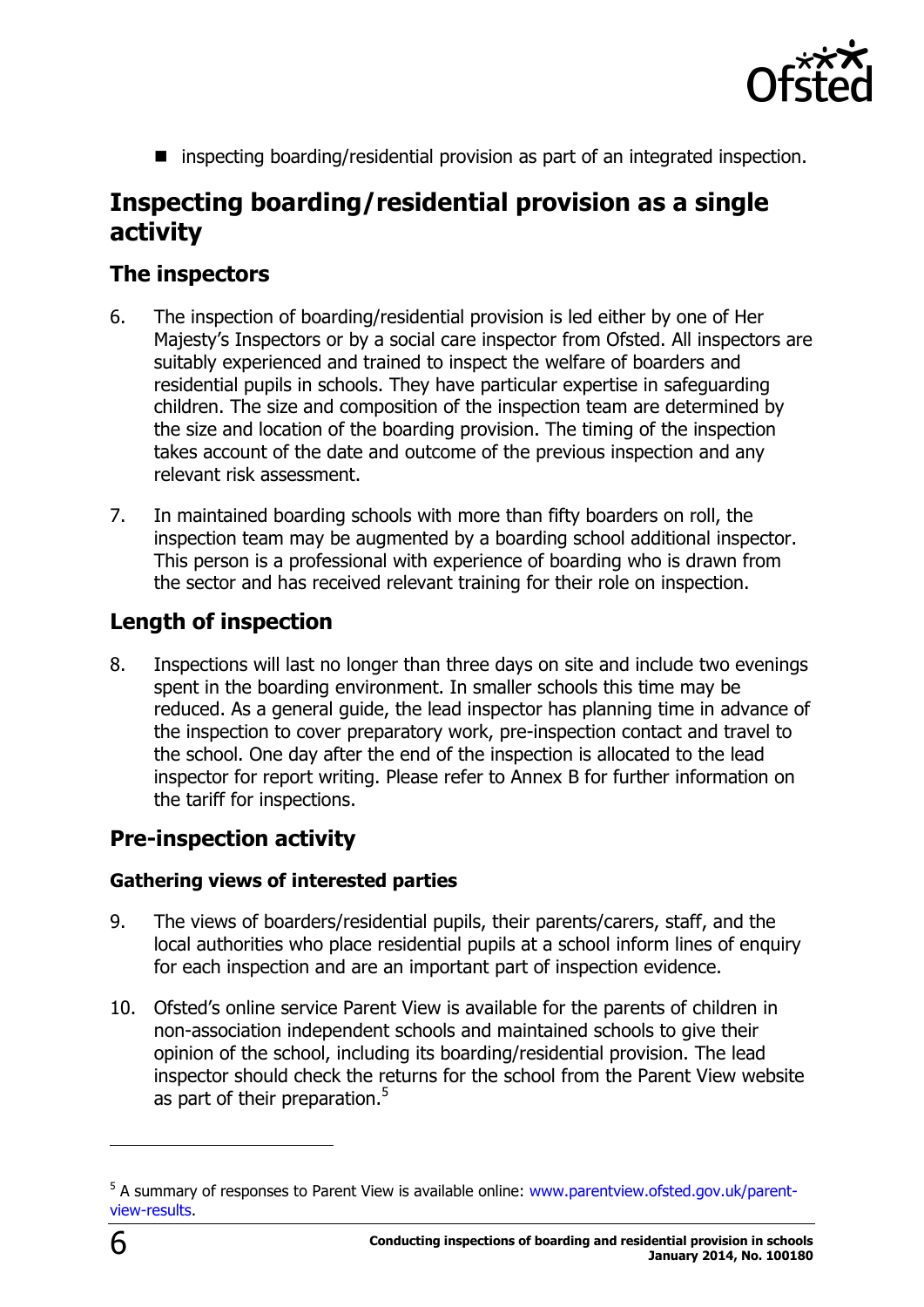

- 11. Ofsted also conducts annual online point-in-time surveys of the views of day pupils, and in the case of boarding and residential special schools, boarders/residential pupils and boarding staff. There is one survey for day pupils and a separate one for boarders/residential pupils. A point-in-time survey is also used to gather the views of local authorities who place and fund children in independent schools.
- 12. Ofsted's inspection management and support teams will provide each school with the instructions for accessing and completing the online point-in-time surveys. The school is asked to distribute these to all day pupils, and as appropriate, all boarders/residential pupils, boarding staff and the local authorities which place children at the school. The online surveys will normally be open for a period of 6 weeks during the academic year.
- 13. All of the point-in-time surveys are available on the Ofsted website as Word documents, and Ofsted will provide a copy of them to schools which do not have access to the internet. <sup>6</sup> Widgit, Makaton and Picture Communication System versions of the point-in-time surveys for day pupils and for boarders/residential pupils are published on the Ofsted website, and British Sign Language versions are available on YouTube.  $^{7,8}$  Links to these adapted versions are included in the request sent to the school about the distribution and completion of the surveys.
- 14. Alternatively, schools may adapt the surveys for day pupils and boarders/residential pupils to suit any other needs of their pupils, for example by translating it into Braille or other symbol versions, such as photo symbols. However, it is important that any such translations ensure that the questions remain the same in essence. Schools may also make other reasonable adjustments such as providing additional support with completing the point-intime survey for pupils who have low literacy skills or learning difficulties. It is important, however, that pupils are able to express their views privately if they so wish.
- 15. In advance of welfare-only and integrated inspections, Ofsted's inspection management and support team will also send a standard letter to the local authority designated officer for child protection to enquire about any information they have regarding the school.<sup>9</sup> The letter requests information about child protection enquiries relating to the school that are ongoing, or have been undertaken in the last 12 months. The local authority designated officer is asked to send any information by secure email directly to the lead inspector.

<sup>6</sup> [www.ofsted.gov.uk/schools/for-schools/inspecting-schools/inspecting-boarding-and-residential](http://www.ofsted.gov.uk/schools/for-schools/inspecting-schools/inspecting-boarding-and-residential-special-schools/boarding-or-residential-special-schoo)[special-schools/boarding-or-residential-special-schoo.](http://www.ofsted.gov.uk/schools/for-schools/inspecting-schools/inspecting-boarding-and-residential-special-schools/boarding-or-residential-special-schoo)

<sup>7</sup> [www.ofsted.gov.uk/schools/for-schools/inspecting-schools/inspecting-boarding-and-residential](http://www.ofsted.gov.uk/schools/for-schools/inspecting-schools/inspecting-boarding-and-residential-special-schools/boarding-or-residential-special-schoo)[special-schools/boarding-or-residential-special-schoo.](http://www.ofsted.gov.uk/schools/for-schools/inspecting-schools/inspecting-boarding-and-residential-special-schools/boarding-or-residential-special-schoo)

[www.youtube.com/watch?v=KX-fvO3qmrI&feature=relmfu.](http://www.youtube.com/watch?v=KX-fvO3qmrI&feature=relmfu)

 $9$  The inspection management and support team will record a note in 'Registration comments' within RSA to confirm the date that the letter was sent to the local authority designated officer.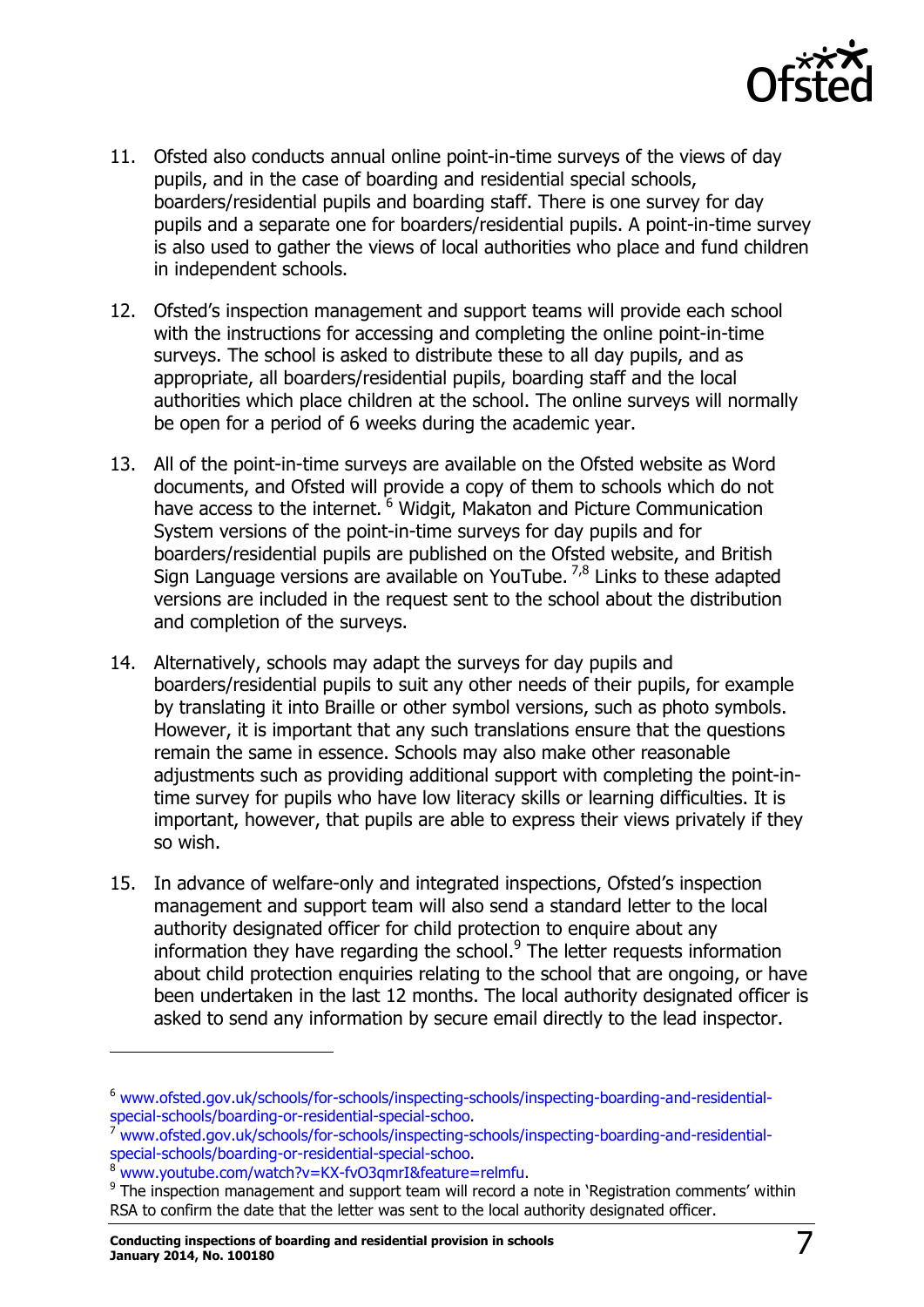

- 16. The responses to all surveys are sent directly to Ofsted where they are collated and analysed. The analyses will form part of the pre-inspection information for the relevant school's next inspection, to inform inspection trails.<sup>10</sup>
- 17. During inspection, the lead inspector may share the quantitative data with the school, but any comments from users that are recorded in analyses remain confidential to the inspection team.<sup>11</sup> In the case of boarding schools, there may be sets of analyses for up to three years' annual point-in-time surveys available to the lead inspector, by the time an inspection of the boarding provision is due. All sets will be taken into account, and the lead inspector will explore with the school any particular 'themes' arising from the analyses.
- 18. If any of the returned surveys appear to raise safeguarding concerns, the inspection management and support team will send them immediately to the HMI remit lead for inspections of independent schools, in the case of surveys completed by day pupils or placing authorities responding about independent day schools. If safeguarding concerns are raised on surveys completed by boarders/residential pupils, boarding staff or placing authorities responding about boarding or residential special schools, the inspection management and support team will send them immediately to the relevant HMI manager. This may have an impact on the timing of the next inspection. Such concerns should be discussed with the Inspection manager and a recommendation about the timing of the next inspection should be sent to the senior HMI for boarding provision in schools who will advise the DfE.
- 19. Inspectors use all this information intelligently to set up lines of enquiry which they must record on an evidence form and pursue during the inspection.

# <span id="page-7-0"></span>**Notice of inspection and pre-inspection contact with schools**

- 20. When arranging an inspection of the boarding/residential provision, the only pre-inspection contact with the school will be a brief telephone call from the lead inspector to the school at the beginning of the school day to announce their arrival later that day, at around 12 o'clock.
- 21. The lead inspector will confirm the call by emailing a formal notification of inspection letter to the school (as an attachment to an email), using the template available on the boarding and residential provision pages of the

 $10$  The social care inspector can access the analyses of responses to the point-in-time surveys from the on the boarding and residential provision pages of the Ofsted intranet site.

 $11$  Inspectors should note that the point-in-time surveys states the following: 'When we write our inspection report, we may refer to the issues you have raised. We may also use the data in our other publications such as the Annual Report of Her Majesty's Chief Inspector of Education, Children's Services and Skills. We keep the information from all of the questionnaires in our database, and the inspector might refer to some of it during inspection with the independent school, boarding school or residential special school to help them improve their service. We make sure no information identifies you whenever we use what you have told us.'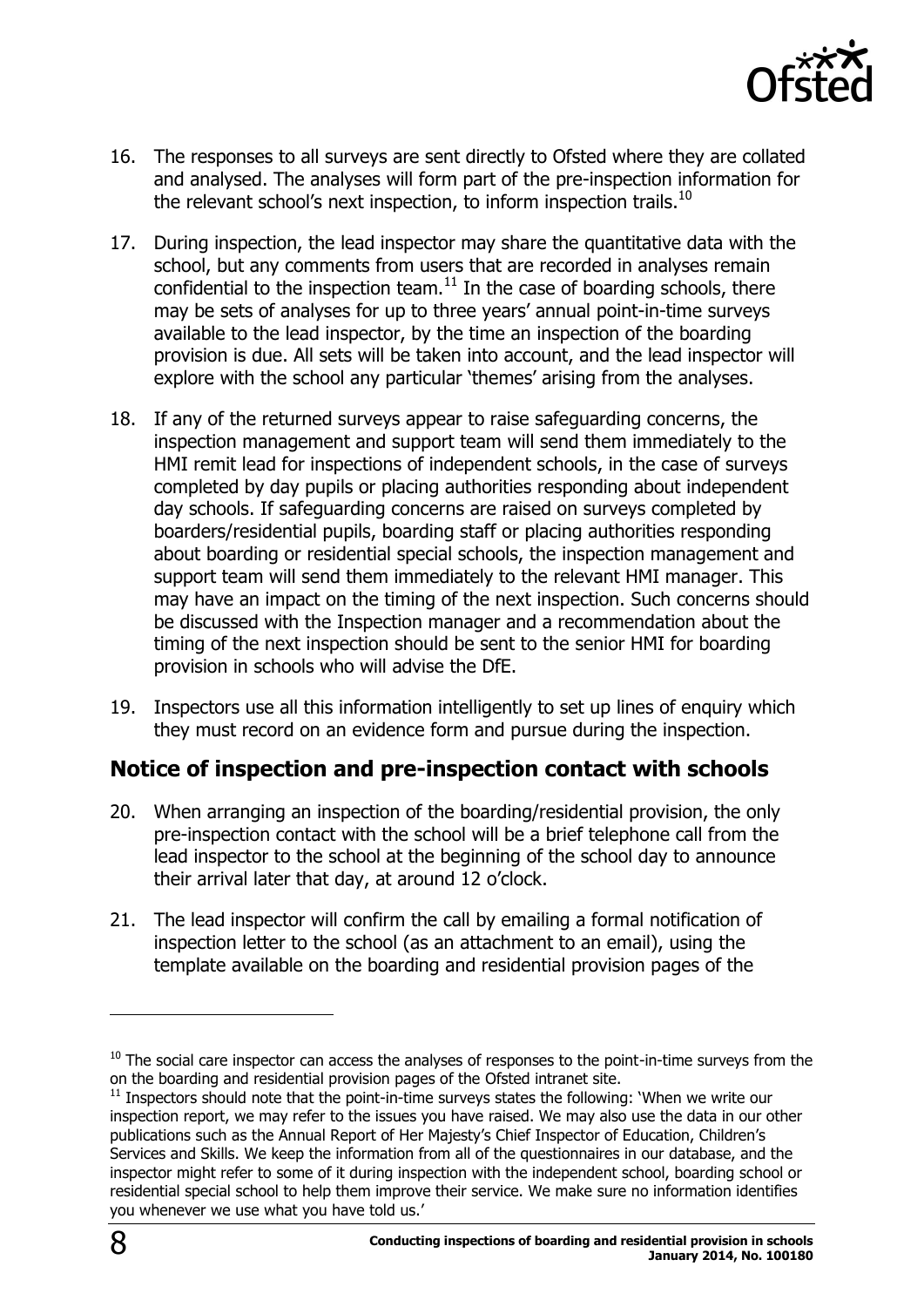

Ofsted intranet site.<sup>12</sup> Also attached to the email will be a copy of The indicative timetable and a letter for the school to send to the parents and carers of all pupils inviting them to fill-in Parent View. $13$  If email contact is impractical, the social care inspector must ask the inspection management and support team to email the letter on their behalf.<sup>14</sup>

- 22. At the initial telephone call the lead inspector should speak to the headteacher or, if this is not possible, the member of staff in charge of boarding/care. The telephone call and the emailed formal notification letter will inform the school of:
	- $\blacksquare$  the start and end dates of the inspection and the approximate time of the inspector's arrival
	- $\blacksquare$  the names of the lead and other inspectors (if applicable)
	- $\blacksquare$  brief information about the inspection process and how to obtain key documents from our website, including links to the national minimum standards, the indicative timetable for inspection and Ofsted's complaints procedure.
- 23. The initial telephone call may also draw the school's attention to the information it would be helpful to have readily available during the inspection. This will only ever include information the school already has and in the form it keeps it. The lead inspector will remind the school about the documents listed in the appendices to the national minimum standards which will be required during the inspection. Schools must not be asked to send details of policies or procedures which are already available on the school's website. Schools are **not** expected to prepare additional documentation for inspectors. Requests will be kept to a minimum to reduce the requirements of inspection from the school, but will include any evaluation of its boarding provision which the school has made and wishes to share with inspectors. Inspectors should accept any evaluation the school has made of its boarding provision in whatever format it is presented.

# <span id="page-8-0"></span>**If a school cannot be contacted by the lead inspector**

24. In exceptional circumstances, it may prove difficult for the lead inspector to make contact with the school. In cases where the school has a telephone answering machine, the lead inspector should leave a message and state the

 $12$  The letter template is called `Formal notification of inspection letter template'.

 $13$  The Letter for parents and carers about welfare-only inspections schools is available on the boarding and residential provision pages of the Ofsted intranet site, and also on the Ofsted website: [www.ofsted.gov.uk/schools/for-schools/inspecting-schools/inspecting-boarding-and-residential](http://www.ofsted.gov.uk/schools/for-schools/inspecting-schools/inspecting-boarding-and-residential-special-schools/boarding-or-residential-special-schoo)[special-schools/boarding-or-residential-special-schoo.](http://www.ofsted.gov.uk/schools/for-schools/inspecting-schools/inspecting-boarding-and-residential-special-schools/boarding-or-residential-special-schoo)

<sup>14</sup> The social care inspector (or inspection management and support team, if necessary) should record a note in 'Registration comments' within RSA to confirm that the formal notification letter has been sent to the school.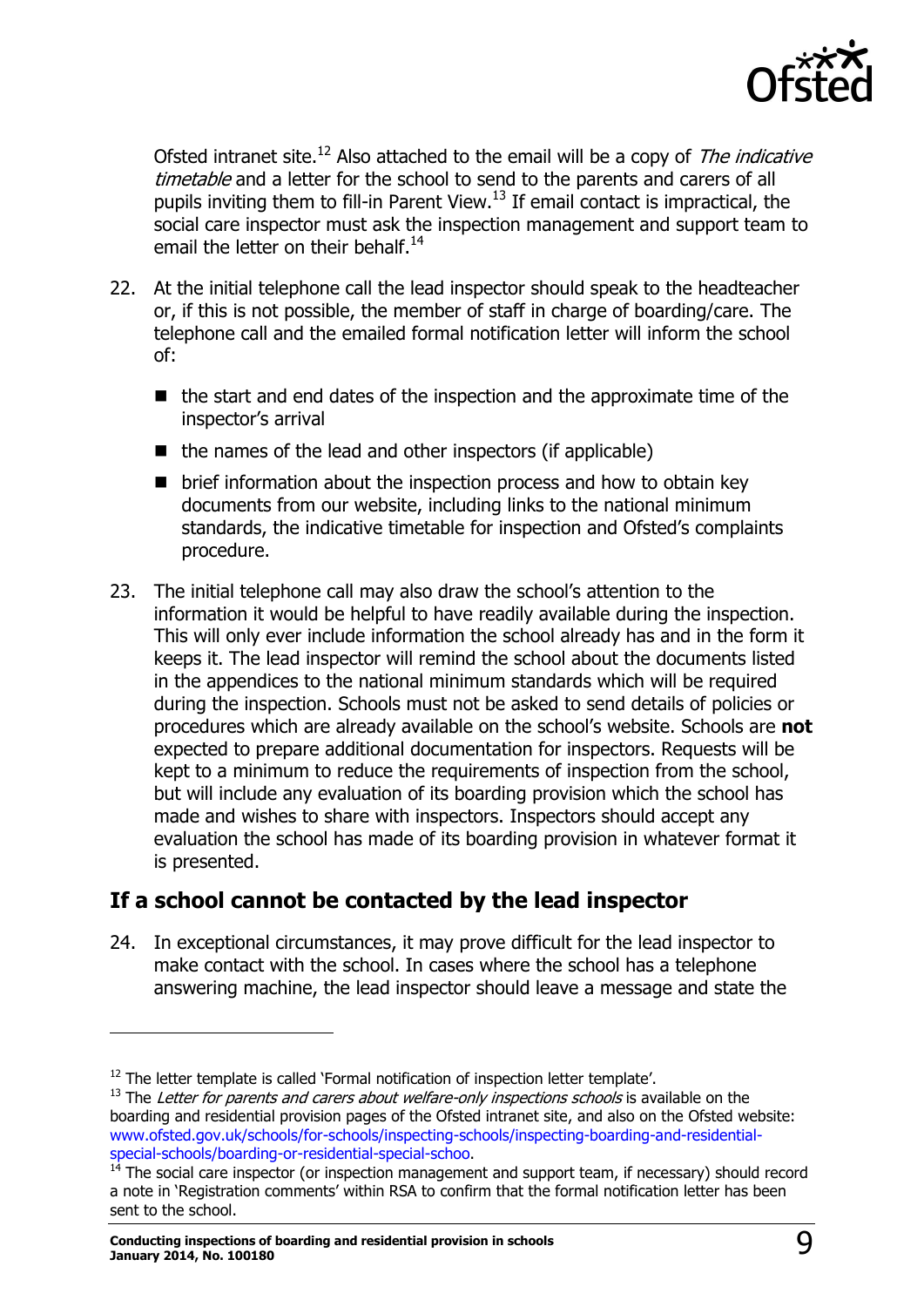

time at which this message was left, keeping a note that they have done so on an evidence form. Where the telephone remains unanswered, the lead inspector should persevere, keeping a note of the times at which they tried to make contact with the school.

- 25. If the lead inspector has not managed to make contact by **10am** of the first day of the inspection, they will contact Ofsted's helpdesk to discuss the situation. The helpdesk must seek a steer from the senior HMI for boarding provision in schools. Normally, the senior HMI will advise that the inspection will continue and that the inspection management and support team (IMST) should continue to try and make contact with the school, while the lead inspector travels to the school. If there continues to be no answer, the inspection will be undertaken as an unannounced inspection.
- 26. If a secure email address for the school is available from the last inspection report, the RSA or the school's website, IMST will email the formal notification of inspection letter and accompanying documents to it (see paragraph 21) whether or not they are able to make telephone contact with the school. Where one is not available, the lead inspector will seek confirmation of the school's email address on arrival at the school, and provide it to IMST so that the documents can be supplied as soon as possible. The lead inspector will also give a paper copy of the letter for parents and carers to the school on arrival.

# <span id="page-9-0"></span>**The indicative timetable**

- 27. The indicative timetable is a document intended to help both schools and inspectors make best use of inspection time. <sup>15</sup> It indicates the interviews/discussions that the inspector(s) will need to hold, the intended outcomes, which national minimum standard/s will be covered and the relevant records, policies and documents which inspectors will need to see.<sup>16</sup>
- 28. The school is asked to fill in the name(s) of the relevant members of boarding staff and the time when it is convenient to meet them. There is no set order for interviews, although it is very helpful to inspectors if interviews concerning safeguarding matters can be arranged for the first afternoon or early on the second day.

# <span id="page-9-1"></span>**Using the pre-inspection information**

29. Inspectors will be allocated a planning day in order to prepare for an inspection. The inspector(s) will look at the information that Ofsted already holds or is publicly available about the school or its boarding provision which includes:

[www.education.gov.uk/schools/leadership/typesofschools/a00192112/boarding-schools.](http://www.education.gov.uk/schools/leadership/typesofschools/a00192112/boarding-schools)

-

<sup>&</sup>lt;sup>15</sup> The indicative timetable (110105), Ofsted, 2013; [www.ofsted.gov.uk/resources/indicative-timetable.](http://www.ofsted.gov.uk/resources/indicative-timetable) <sup>16</sup> The national minimum standards for both residential special schools and for boarding schools are available on the Department for Education's website: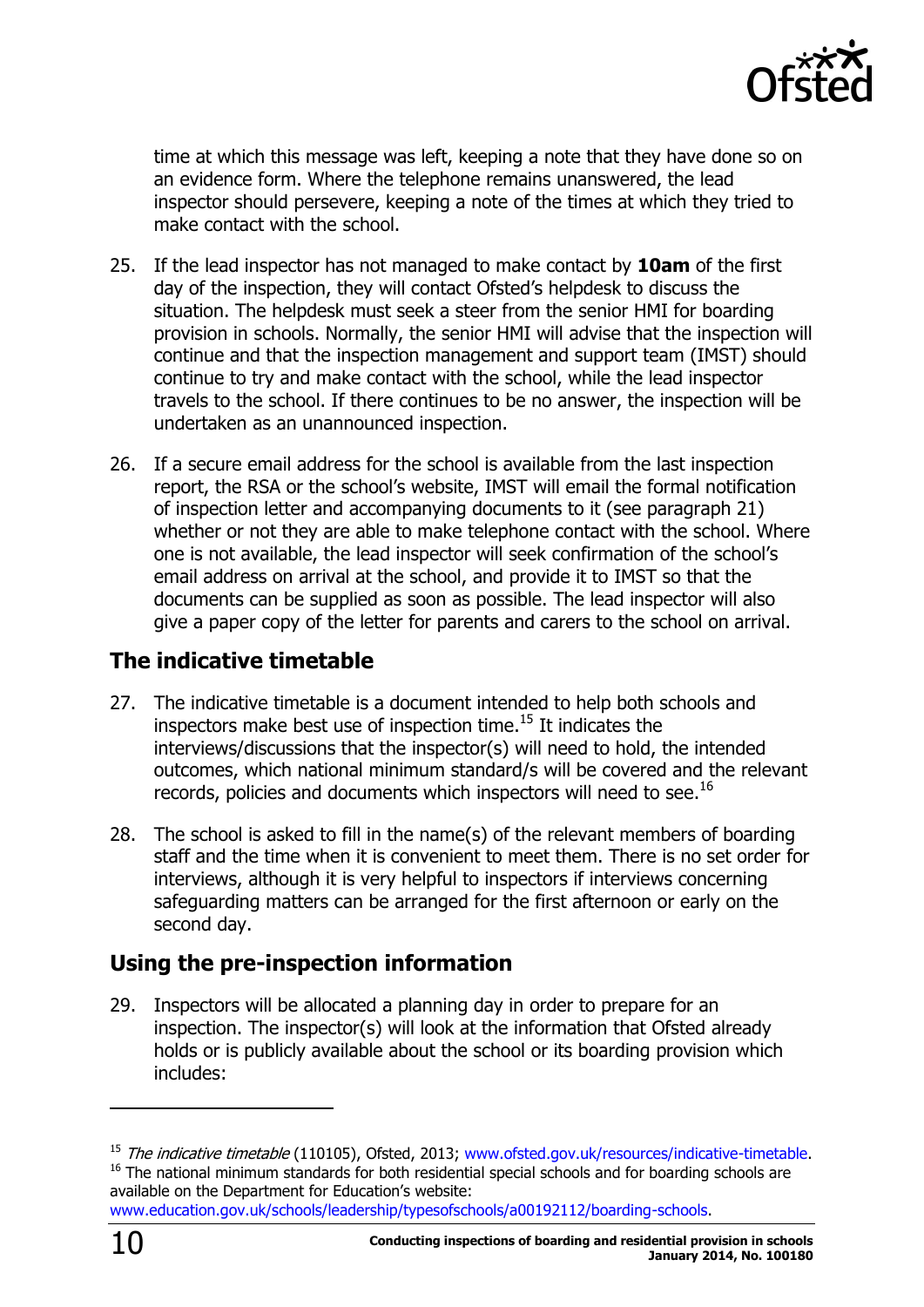

- previous inspection reports for **both** the boarding/residential provision and the education provision $17$
- any concerns and complaints received
- $\blacksquare$  the school's own website, which may already contain boarding policies and procedures and may also provide dates when the boarders/residential pupils may be away from school, for example, on a school trip
- $\blacksquare$  the analysis of views of boarders/residential pupils, boarding staff and, where relevant placing authorities, from the point-in-time surveys<sup>18</sup>
- $\blacksquare$  the responses from Parent View<sup>19</sup>
- $\blacksquare$  any information on referrals, notifications or child protection concerns this information can be accessed through Ofsted's provider information portal (PIP), and there is guidance on the Ofsted intranet site to help access PIP
- $\blacksquare$  the information the school supplied on its most recent census return to the Department for Education.<sup>20</sup>
- 30. The lead inspector will carry out an analysis of the available evidence and information and record the evidence and analysis in the RSA toolkit. $^{21}$  They should also record their planning notes within the planning section of the RSA toolkit. The plan for the inspection will identify lines of enquiry, any areas of apparent weakness or significant strength, or areas where further evidence needs to be gathered. The focus of the inspection may change during its course as further evidence emerges.
- 31. In addition, the lead inspector may use the available pre-inspection information to raise issues with the headteacher or the member of staff in charge of boarding/care, or to ask questions. An open dialogue between the school and inspectors is essential during inspection, and good communication is encouraged at all times.

# <span id="page-10-0"></span>**Inspection activity**

j

32. The National Care Standards Commission (Inspection of Schools and Colleges) Regulations 2002 set out Ofsted's general powers to inspect boarding or

 $17$  Social care inspectors must check the most recent inspection on the school's education provision in advance of welfare-only inspections.

 $18$  The social care inspector can access the analyses of responses to the point-in-time surveys in Ofsted's SharePoint site.

<sup>&</sup>lt;sup>19</sup> A summary of responses to Parent View is available online: [www.parentview.ofsted.gov.uk/parent](http://www.parentview.ofsted.gov.uk/parent-view-results)[view-results.](http://www.parentview.ofsted.gov.uk/parent-view-results)

<sup>&</sup>lt;sup>20</sup> Instructions for social care inspectors on accessing school census information are available in the guidance PROTECT – Guidance on accessing school census information, which is available on the boarding and residential provision pages of the Ofsted intranet site.

 $21$  Guidance for social care inspectors is provided in RSA toolkits for inspections of boarding and residential provision in schools, which is available on the boarding and residential provision pages of the Ofsted intranet site.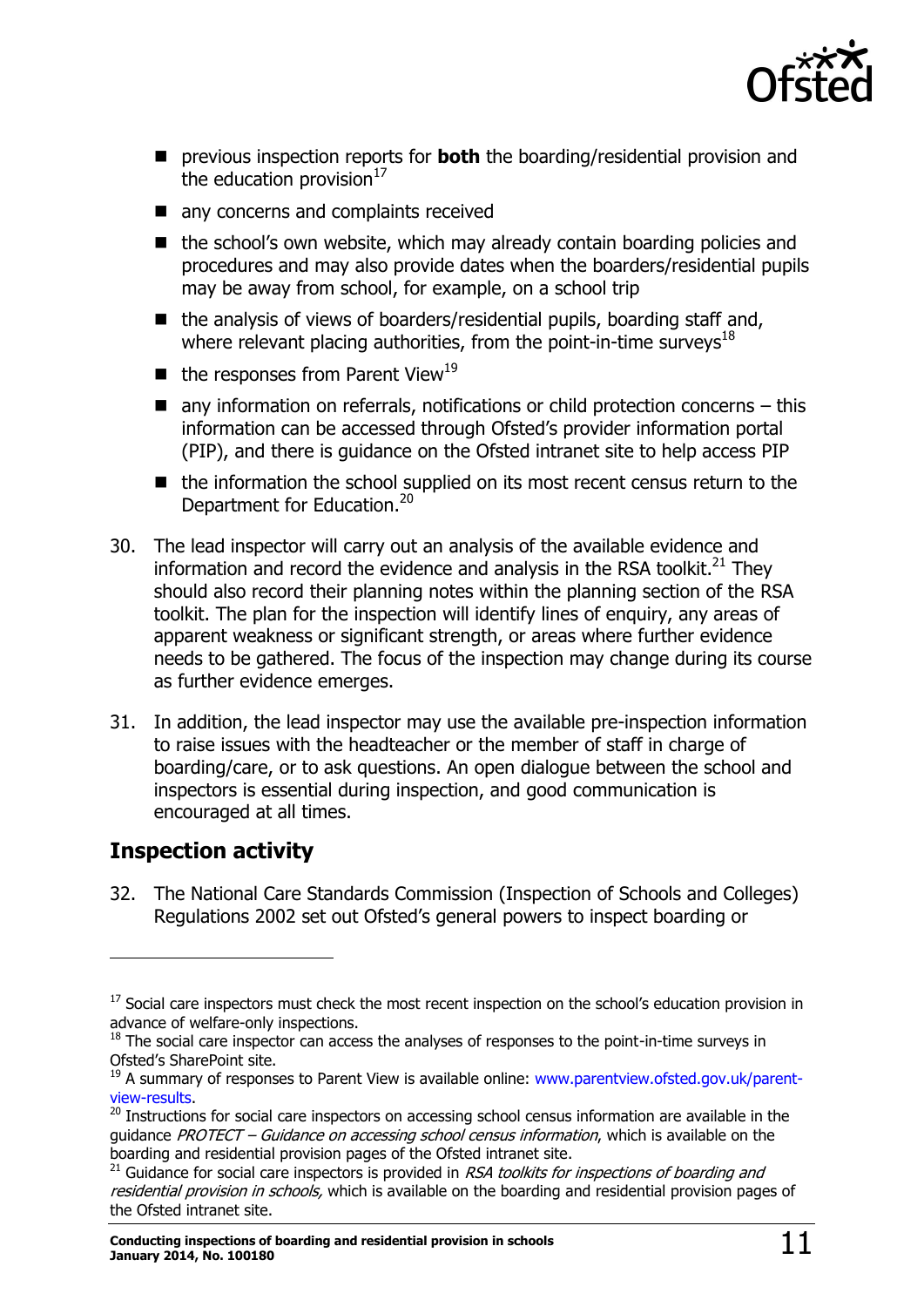

residential provision in schools and colleges under the Children Act  $1989.<sup>22</sup>$  This document covers inspectors' right of entry to schools and boarding/residential provision, and the inspection of premises, records and children. Inspectors are advised to take a copy of this document with them on inspection or to have it available electronically in the event of a challenge from the school.

- 33. At the start of the inspection the inspector will confirm their identity by producing Ofsted proof of identity. It is not necessary to carry paper copies of criminal records checks, as Ofsted ensures that all its inspectors have been checked to have contact with young people.
- 34. The lead inspector will meet the headteacher and/or the member of staff in charge of boarding/care at the start of the inspection. The purpose of this meeting is to confirm the practical arrangements for the inspection, to ensure that it is planned effectively and makes best use of time. The meeting should last no longer than an hour and should cover the inspection plan and timetable, and any relevant information that inspectors need to be aware of while they are on site as discussed in the notification of inspection telephone call. This may include any health and safety issues or sensitive personnel issues. The headteacher will be asked to confirm that the school has the records set out in appendix two of the national minimum standards, by completing a form, during day one, supplied by the lead inspector.<sup>23,24</sup> The meeting should also be used to explore with senior staff the school's aims and reasons for offering boarding provision and how they are achieved. The lead inspector should also ensure that the headteacher is clear about the changes Ofsted has made to its practice with regard to the inspection of residential provision.

#### **During the inspection**

- 35. Inspection activities will include:
	- $\blacksquare$  listening and talking to boarders/residential pupils
	- observing interactions between staff and boarders/residential pupils
	- $\blacksquare$  discussions with key staff including those with responsibility for leading, managing and organising boarding/ residential provision or key elements of it
	- analysing the feedback from Parent View, and the responses from boarders/residential pupils, boarding staff and placing authorities to the completed online point-in-time surveys

 $22$  The National Care Standards Commission (Inspection of Schools and Colleges) Regulations 2002; [www.legislation.gov.uk/uksi/2002/552/contents/made.](http://www.legislation.gov.uk/uksi/2002/552/contents/made)

 $^{23}$  Boarding school national minimum standards – appendix two records (110155), Ofsted, 2013; [www.ofsted.gov.uk/resources/110155.](http://www.ofsted.gov.uk/resources/110155)

 $^{24}$  Residential special school national minimum standards – appendix two records (110156), Ofsted, 2013; [www.ofsted.gov.uk/resources/110156.](http://www.ofsted.gov.uk/resources/110156)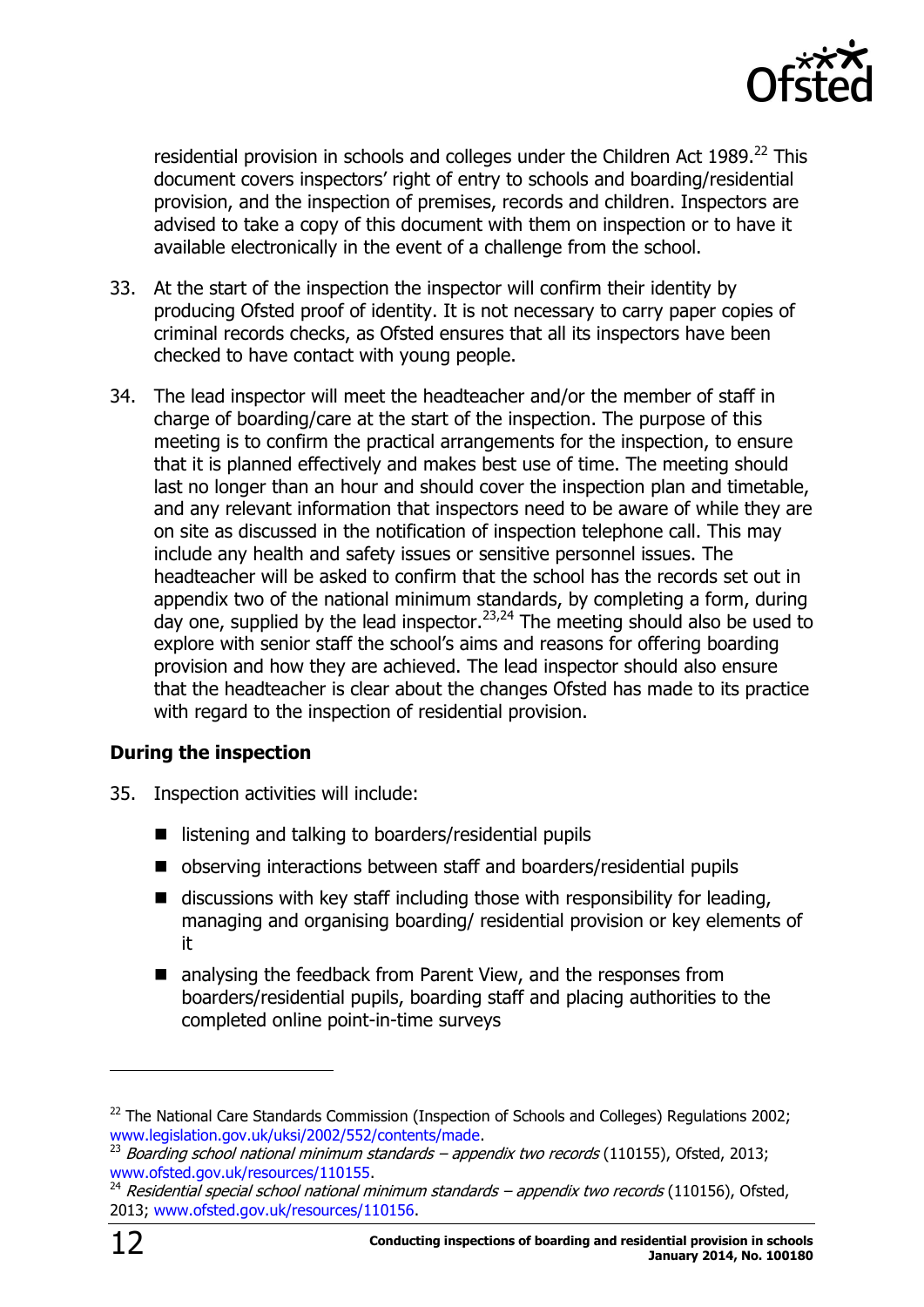

- $\blacksquare$  follow up on progress in response to national minimum standards which were previously unmet
- sampling meals and observing mealtime routines
- $\blacksquare$  examining relevant policies and procedures and observing how they are implemented
- examining records, for example concerning health care and recruitment
- looking at boarders'/residential pupils' records, case files and other relevant documents
- $\blacksquare$  liaising by telephone with social workers from relevant local authorities that may have placed boarders'/residential pupils' in the school
- inspecting the premises, accommodation, facilities and procedures for ensuring health and safety arrangements.
- 36. In rare cases where there is no analysis from point-in-time surveys, inspectors will need to put greater emphasis on finding alternative ways to seek the views of staff and pupils. For instance, it would be helpful for inspectors to make themselves available at a certain time in a certain place, and make this known to pupils or staff so that they can come forward with any issues and so on. The lead inspector may contact Ofsted's inspection management support team to request a copy of the analyses from the previous year's point-in-time surveys for boarders and boarding staff, however, analysis from previous years should only be used as a guide alongside other evidence, to help inform inspection trails. It must be included in the evidence base for the inspection.

#### **Listening and talking to boarders/residential pupils**

- 37. The views and experiences of boarders/residential pupils are at the centre of the inspection and provide key evidence in assessing outcomes against the evaluation schedule.
- 38. Inspectors must take into account the specific communication needs of the residential pupils. For some, the inspectors may request the assistance of staff who know and understand the young person's preferred means of communication. It will also be appropriate for inspectors to spend time observing boarders and how they interact with staff and respond to their environment.
- 39. Much of the boarders'/residential pupils' experience of boarding takes place after the school day, and it is therefore essential that inspectors are present at this time. Inspectors should involve the young people in inspection activity wherever they can.
- 40. Inspectors will demonstrate safe and sensitive practice through:
	- $\blacksquare$  being sensitive to the fact that some young people may not want to be involved in the inspection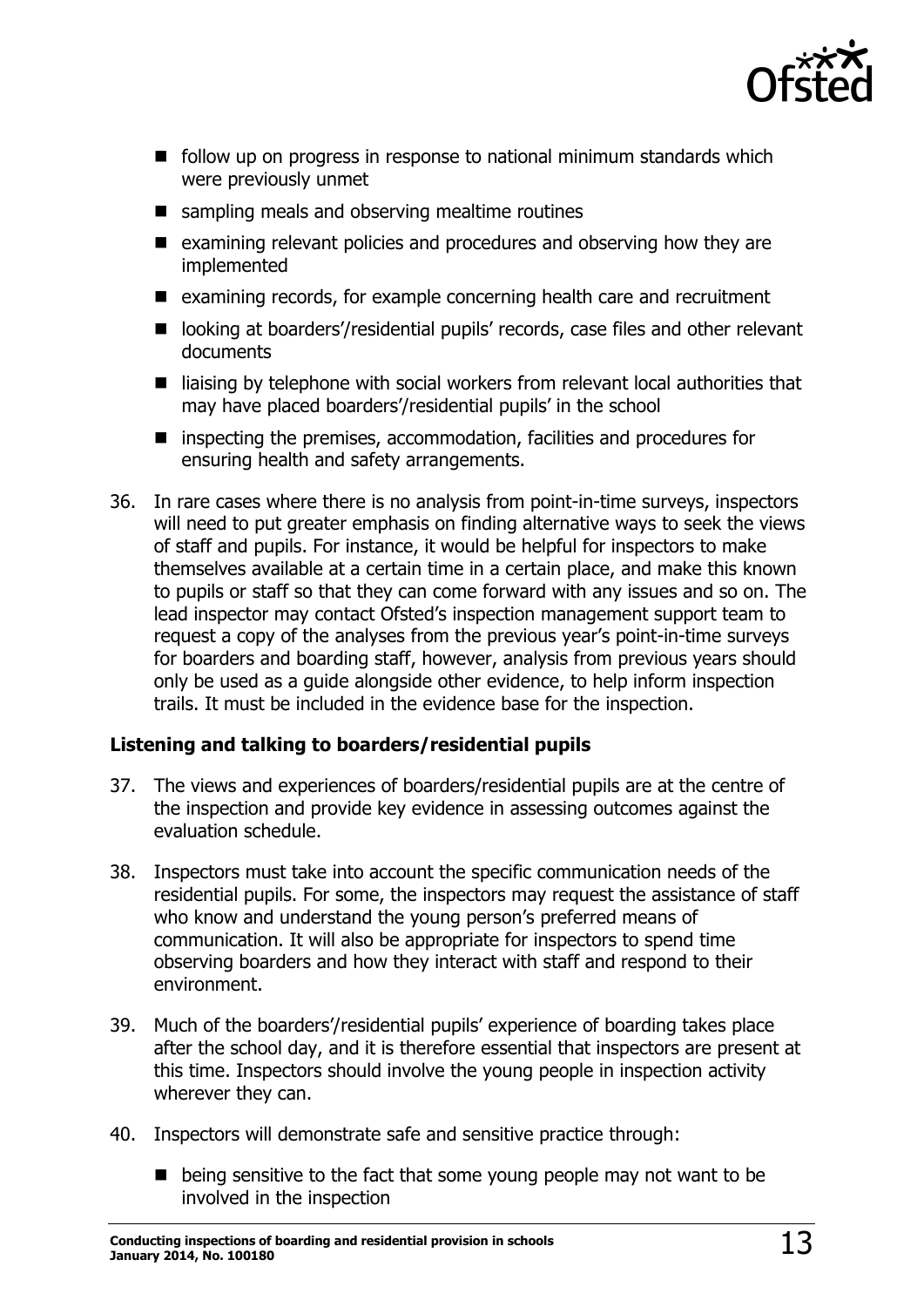

- $\blacksquare$  explaining to them that they will not include comments that will identify them in the inspection report or in the feedback given to the school unless they are of a safeguarding nature
- **E** ensuring staff are aware of any arranged meetings with boarders/residential pupils and that the participation of the young people in meetings is voluntary.
- 41. Where appropriate, inspectors must explain to boarders that information suggesting that they or another child or young person is at risk of harm will be passed by the inspector to an appropriate person able to take necessary action about that concern.
- 42. It is important that the boarders/residential pupils are selected by the inspector rather than the school. Inspectors may therefore ask the school to arrange for them to meet a group of boarders/residential pupils, but they should also take care to engage others in conversation during 'boarding time'. It is important that every child or young person who wishes to speak to an inspector has the chance to do so. Inspectors should ensure that they are alert to the different groups of children or young people who make up the residential community, and explore thoroughly with them any concerns they may have. Inspectors will always ask the young people about bullying in the school and will explore these issues with them, particularly where it has been raised by the boarders/residential pupils through the point-in-time survey or their parents or carers through Parent View. Inspectors will discuss all types of bullying with the young people, including cyber-bullying, homophobic language, racism, harassment, name-calling or isolation of particular children or groups of children. They will observe how boarders/residential pupils interact with one another. Inspectors will be alert to issues of equality and diversity, ensuring that all boarders/residential pupils have equal access to the opportunities and support that the residential experience affords, and that each child's individual needs are looked after.

#### **'Tracking' individual welfare arrangements**

- 43. The purpose of this activity is to look at the welfare records from a range of different information sources relating to a small number of boarders/residential pupils, in order to build up a more rounded picture of the quality of support and provision for individuals' needs. The records of individual boarders should be selected at random by the inspector from school's lists.
- 44. Any key welfare issues that arise from examining boarders'/residential pupils' records should be raised with senior staff in the school.
- 45. The school's response to any welfare issues identified should be considered in the light of the relevant school policies and the national minimum standards.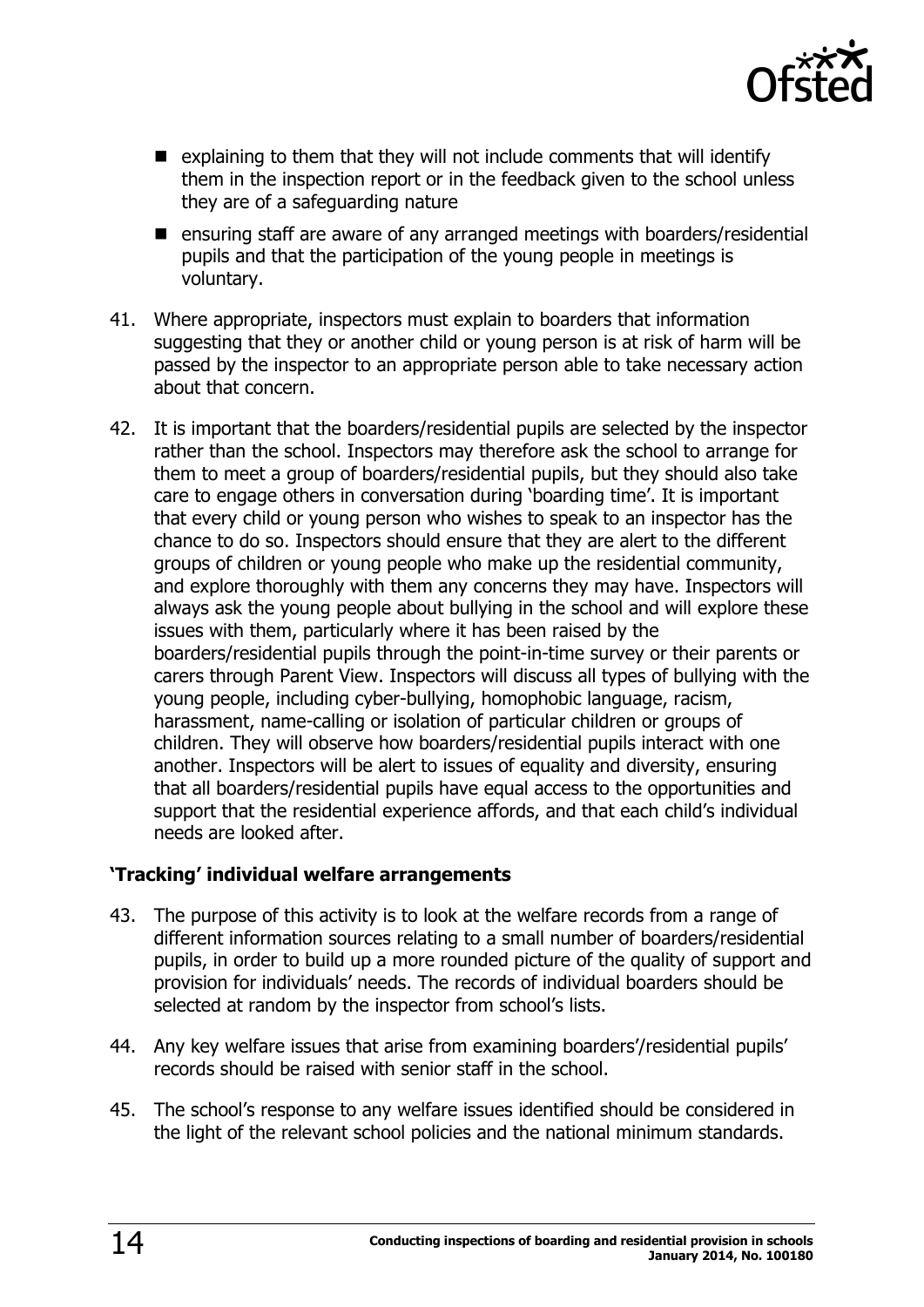

#### **Inspecting the residential/boarding accommodation and facilities**

- 46. The inspectors are required to judge the suitability of the school's premises and residential/boarding accommodation. During the course of the inspection, inspectors will visit all the boarding houses/residential units. However, the amount of time spent in each will vary. Boarders/residential pupils may be selected by the inspector to accompany inspector/s on the tour of the boarding accommodation. When touring premises or grounds, inspectors may take the opportunity to speak to staff or pupils they meet (but they should avoid interviewing individual boarders/residential pupils alone and away from others).
- 47. Where the school arranges and accommodates pupils in lodgings during termtime instead of on-site boarding accommodation, the suitability of this should be assessed during the course of the inspection. Inspectors will: spend time with the school's member of staff responsible for lodgings; examine the school's written guidance to host families; sample written agreements between the school and adults providing lodgings; discuss with the school their arrangements for monitoring their lodgings; and look at any records of monitoring. With the consent of the person accommodating the pupil, visits to a sample of lodgings may also be conducted where it is practical and safe to do so.
- 48. Inspectors may see a number of extra-curricular or leisure activities and spend time in talking to boarders/residential pupils about their experiences, including, where relevant, what happens at weekends. It is important to establish the quality of those areas used for study or recreation and how the boarding/residential experience helps the young people to learn, grow and develop.

#### **Meals taken with pupils**

49. Inspectors should take a selection of meals with boarders/residential pupils at their tables, and observe the serving arrangements. This enables direct evidence of catering provision and arrangements, and provides an opportunity to observe general behaviour and to speak informally to individuals in a communal setting. Note should be taken of how dietary needs such as vegetarian or other specialist requirements are met. Inspectors should also speak to the catering manager and ask to see a sample of menus.

#### **Safeguarding concerns**

50. If serious issues of concern arise, for example in relation to the failure to follow child protection procedures and/or where a child/young person is discovered to be at immediate risk of harm, the headteacher will be notified as soon as possible unless this compromises the child/young person's safety. Inspectors should always follow Ofsted Safeguarding Policy and Procedures and contact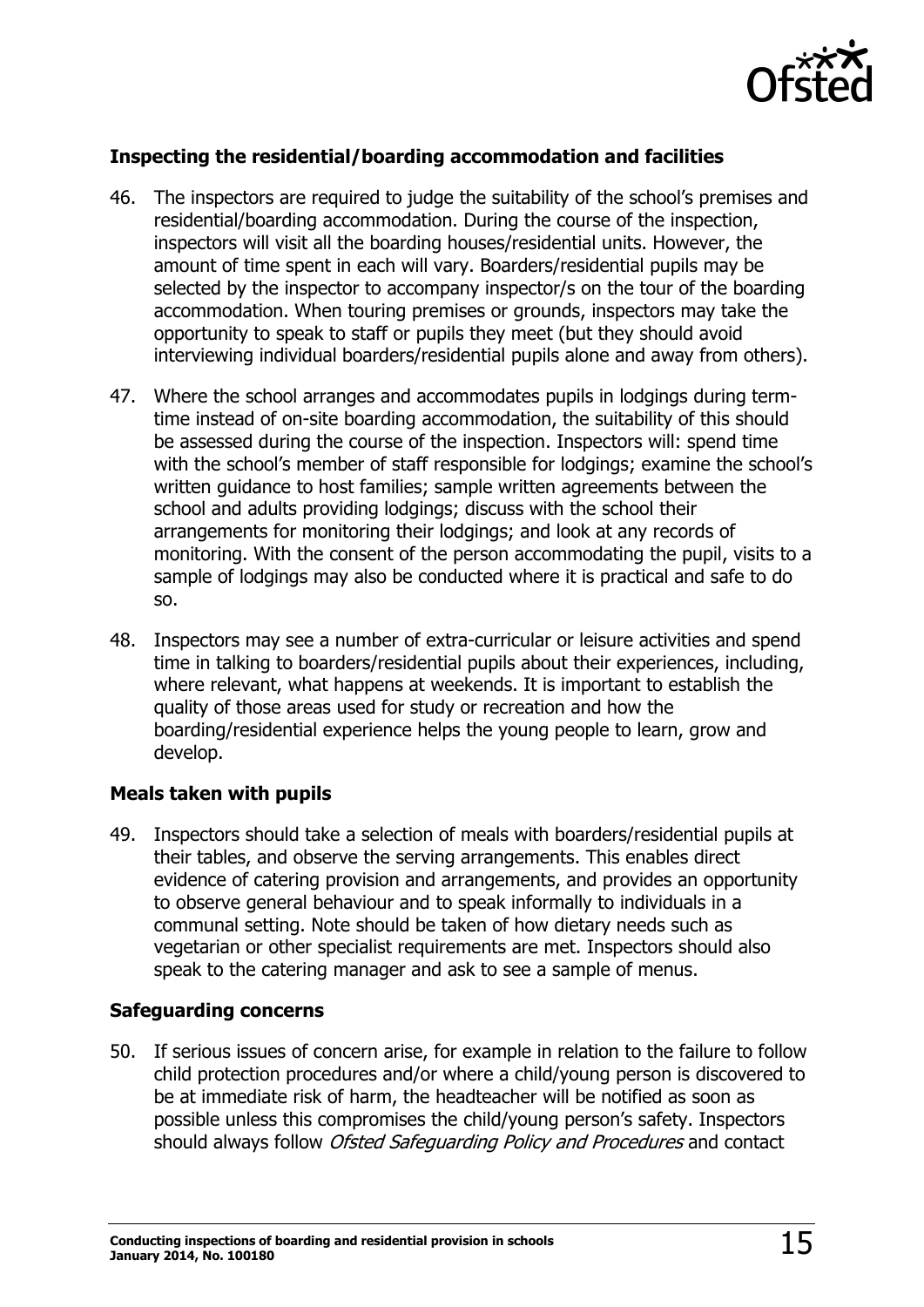

Ofsted's Compliance, Investigation and Enforcement team on 0300 123 1231 should they be in need of advice.<sup>25</sup> Where required, a referral will be made to the Compliance, Investigation and Enforcement team and the Department for Education or, for a maintained school, the relevant local authority's children's services.

#### **Recording evidence**

- 51. All inspection findings must be rooted in evidence. Throughout the inspection, inspectors will maintain a record of their evidence. Inspectors need to record interview notes on evidence forms in black ink so that it can be photocopied if necessary. All handwritten evidence must be legible, and must **only** be recorded on copies of the *Evidence form for use on inspections of boarding and* residential special schools, the Boarding school national minimum standards check sheet and evidence form, the Residential special school national minimum standards check sheet and evidence form or in the RSA toolkit.<sup>26,27</sup> Evidence forms must be used to record pre-inspection trails raised from the views of parents, residential pupils and local authorities, as appropriate, the key outcomes of team meetings, and all feedback given throughout the inspection, including any significant response from the school.
- 52. In addition to recording notes from interviews, inspectors must ensure that they record any national minimal standards which the school has not met in the RSA toolkit, with evidence to support this.<sup>28</sup>
- 53. Evidence should be clear, evaluative and sufficient for the purpose of supporting the judgements. Evidence should not include anything that could identify individual staff, individual children, young people or family members, unless necessary for the protection of a child. Inspectors can record direct quotes from children and young people, parents/carers and stakeholders in evidence to support judgements, although evidence should never use individual's names or initials.
- 54. It is the responsibility of the lead inspector to assure the quality of the inspection, and where there is more than one inspector, the work of the inspection team. The lead inspector should plan some time during the inspection to undertake this task.

 $25$  Ofsted Safeguarding Policy and Procedures (100183), Ofsted September 2010; [www.ofsted.gov.uk/resources/ofsted-safeguarding-policy-and-procedures.](http://www.ofsted.gov.uk/resources/ofsted-safeguarding-policy-and-procedures)

 $26$  Boardina school national minimum standards check sheet and evidence form (110103), Ofsted, 2013; [www.ofsted.gov.uk/resources/110103.](http://www.ofsted.gov.uk/resources/110103)

 $^{27}$  Residential special school national minimum standards check sheet and evidence form (110104), Ofsted, 2013; [www.ofsted.gov.uk/resources/110104.](http://www.ofsted.gov.uk/resources/110104)

 $^{28}$  Inspectors may choose to use the National minimum standards check sheet and evidence form Word template while on site during inspection. If so, the evidence may be pasted into the RSA toolkit. Any national minimum standards not met must also be recorded in the toolkit.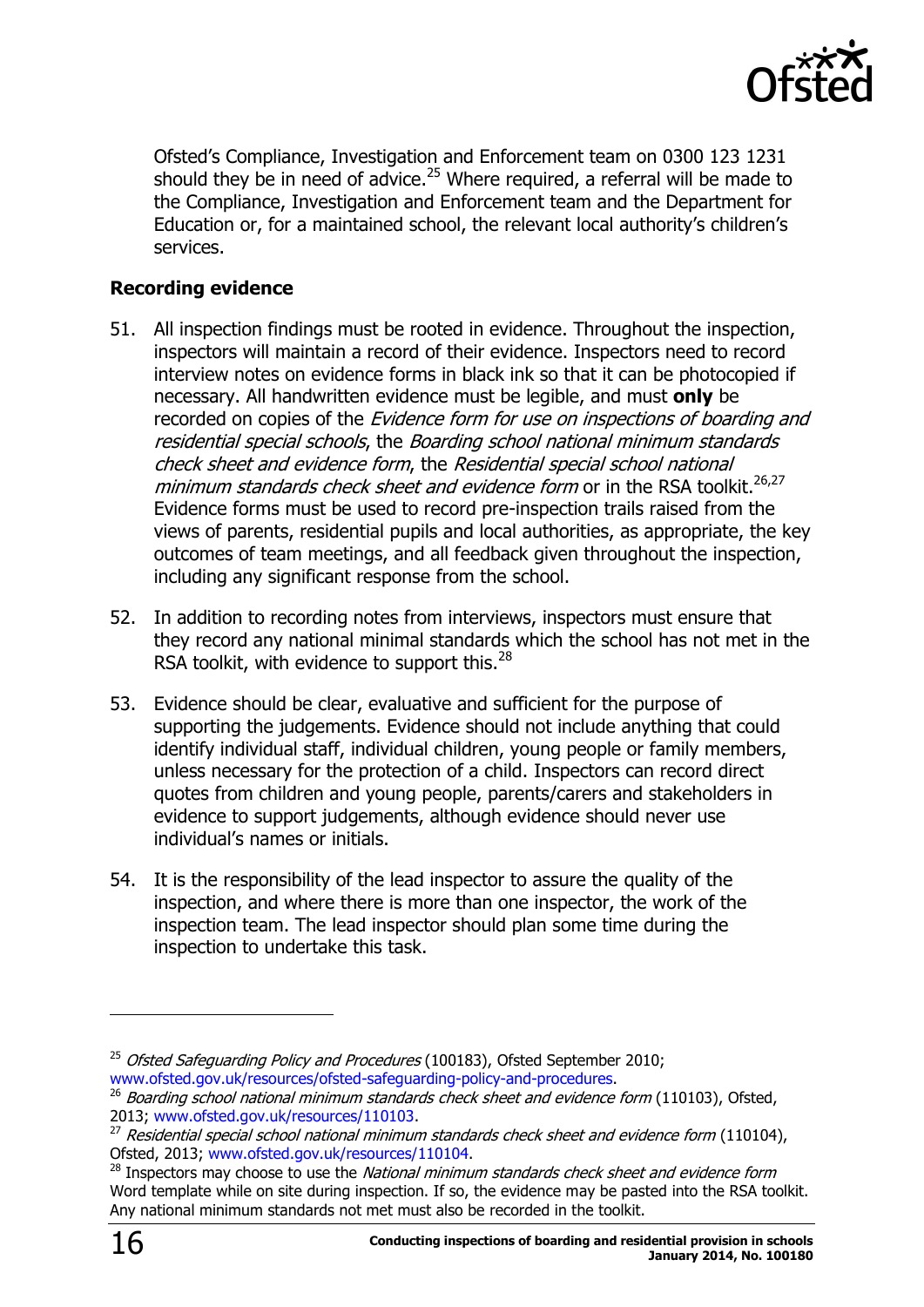

#### **Inspection findings**

- 55. Inspection has the strongest impact on school improvement when the school understands the evidence and findings that have led to the judgements. The lead inspector therefore ensures that the headteacher and senior care staff:
	- $\blacksquare$  are kept up to date with how the inspection is proceeding
	- understand how inspectors reach judgements
	- $\blacksquare$  have opportunities to clarify how evidence is used to reach judgements
	- are given the opportunity to present additional evidence relevant to the inspection.
- 56. The Evaluation schedule for the inspection of boarding and residential provision in schools sets out grade descriptors for outstanding, good, adequate and inadequate outcomes and provision. Inspectors must use the descriptors to find a 'best fit' judgement for their inspection findings.

# <span id="page-16-0"></span>**Inspection feedback**

- 57. During the inspection, inspectors will share emerging findings about the school's key strengths and weaknesses on a regular planned basis with senior staff from the school. Shortfalls that could have an immediate impact on the safety of children and young people will be brought to the attention of the headteacher or the member of staff in charge of boarding/care as soon as the inspector has identified the problem. The inspector should ask the school for an immediate action plan to remedy the shortfall.
- 58. At the end of the inspection, the inspectors meet the headteacher to give verbal feedback of the main inspection findings and provisional judgements. The headteacher may wish to invite the proprietor, governors, member of staff in charge of boarding/care or other senior staff, as appropriate, to attend this meeting. In exceptional circumstances, an inspector may need additional time after the inspection fieldwork to take advice before giving feedback. The date of feedback is counted as the final day of the onsite part of the inspection. The feedback should:
	- $\blacksquare$  cover the main findings of the inspection against the evaluation schedule, including both strengths and weaknesses
	- detail any national minimum standards which have not been met and explain why
	- $\blacksquare$  indicate the likely points for improvement
	- **be balanced and include positive comments as well as highlighting any areas** for development
	- use the grade descriptors as detailed in the evaluation schedule to indicate how inspectors have arrived at the judgements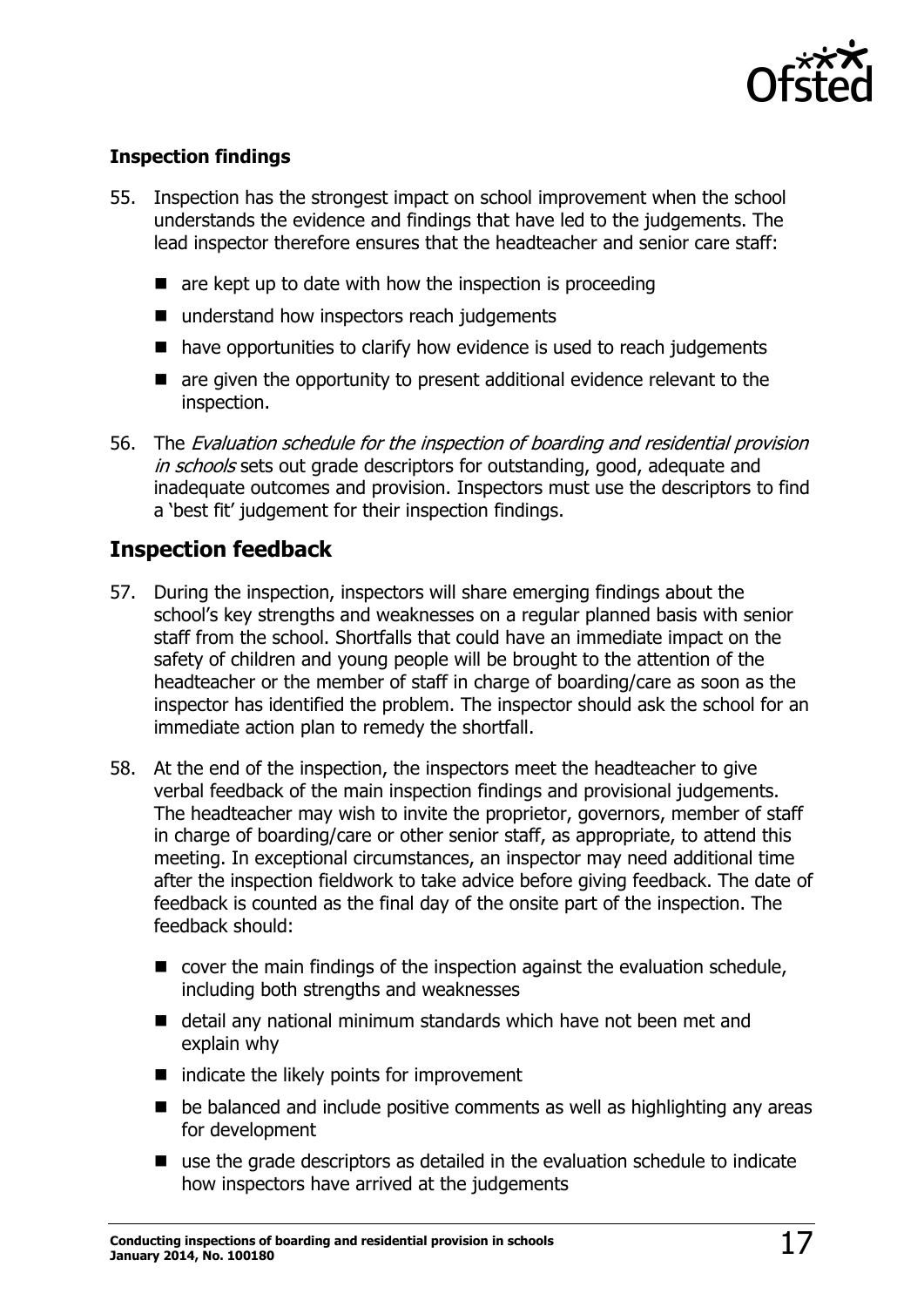

- make clear that the grades awarded are provisional and may be subject to change through the quality assurance process
- confirm that the report will be sent to the school in draft for comments on factual accuracy and indicate the procedures and time line leading to the publication of the report
- $\blacksquare$  remind the school of the post-inspection survey which is emailed after the inspection inviting them to give feedback on the inspection process.

# <span id="page-17-0"></span>**Sending in the evidence from the inspection**

59. The social care inspector/s must not retain any handwritten notes, evidence forms or analyses from the point-in-time surveys after the inspection. These documents form part of the evidence base, and must be passed to the lead inspector at the end of the inspection. The lead inspector will send the evidence base by post to Ofsted's inspection management and support team within five days of the end of the inspection, where it will be retained in accordance with Ofsted's retention policy, unless required for handling a complaint.<sup>29</sup> The lead inspector must ensure that the analysis of views of boarders/residential pupils, staff and, where relevant, placing authorities, from the point-in-time surveys, and any printed copies of responses made to Parent View are included in the evidence base. The evidence that has been entered into the RSA toolkit will also be retained in accordance with Ofsted's retention policy.

# <span id="page-17-1"></span>**Writing the inspection report**

#### **General principles**

60. The report must give a fair and accurate account of the school. It should give a picture of the distinctive features of the school, whether there are strengths or weaknesses. It should be evaluative rather than descriptive, giving clear judgements at the start of each aspect section in the report. The text of the report must support the judgements that have been made. Reports must leave the readers in no doubt about: the school's strengths and areas for development; the extent to which the school meets the national minimum standards for boarding schools or for residential special schools, as appropriate; and any points for improvement. Different sections of the report must be fully

 $29$  Social care inspectors can ask the inspection management and support team for a supply of preaddressed envelopes. Evidence bases must be sent by 'Recorded Signed For' post: [www.postoffice.co.uk/recorded-signed-for](http://www.postoffice.co.uk/recorded-signed-for). Inspectors must record a note in 'Registration comments' within RSA to confirm the date that the evidence base was posted. The inspection management and support team will record a note in 'Registration comments' to confirm the date that the evidence base was received and securely stored.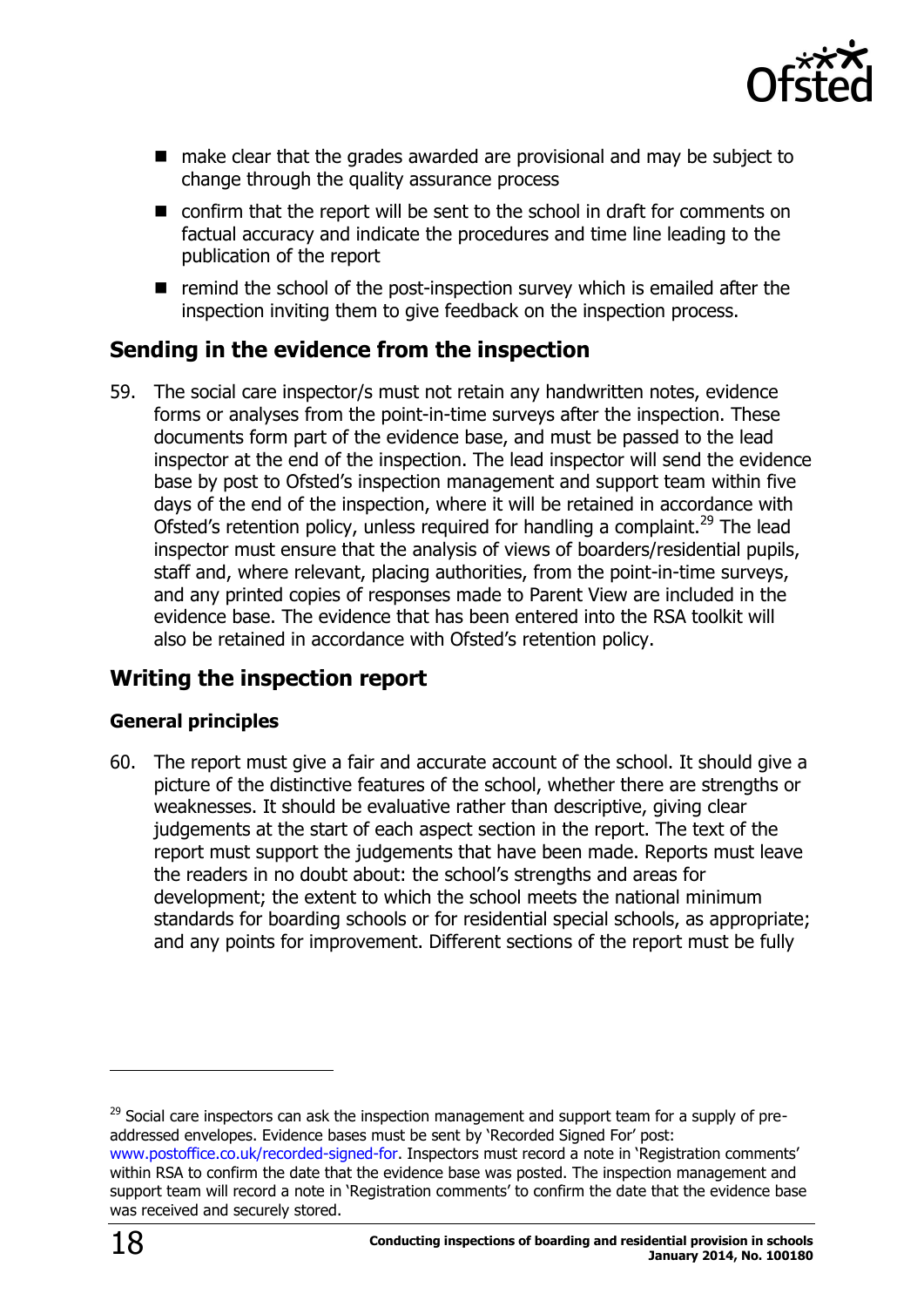

consistent with each other, as well as with the evidence and judgements recorded in the RSA toolkit.<sup>30</sup>

- 61. Inspectors should note that there is no need to write explicitly about each national minimum standard that the school meets. However, when a particular standard is not met, inspectors must explain clearly in the text which standard has been failed and why.
- 62. Reports must be written in clear, everyday language and be free from jargon. The reporting requirements set out in the following sections of this document should be fully met. The report should comply with the *Guide to Ofsted's house* style.<sup>31</sup> Quality assurance reading will adhere closely to this guidance.
- 63. In a very small school, where there are very few, or even only one boarder/residential pupil on a school's roll, care must be taken to protect their identity in a published report. Inspectors should refer to 'boarders' or 'residential pupils' in the plural and depersonalise the report as much as possible. The provision should be written about in a way that makes the inspection findings applicable to any number of pupils in residence.
- 64. The headings and judgements within welfare-only and integrated inspection reports for boarding schools use the terms 'boarders' and 'boarding provision'. 'Residential pupils' and 'residential provision' are used in the case of residential special schools. This is to achieve consistency in the way that report headings and judgements are presented in published reports. In the case of welfare-only reports, the correct terminology is automatically populated by the RSA; inspectors must not make adjustments to their toolkits or reports. For integrated reports of maintained and independent schools, the lead education inspector must manually delete the optional wording for the headings and judgements that are not required.
- 65. Although the report headings and judgements should use the approach described in paragraph 64, when writing their inspection findings, inspectors should use terminology that the school prefers, so that the report is personalised to the school. Inspectors should ask the school at the outset of the inspection what terminology they prefer and use this throughout the report. The following are examples, but not an exhaustive list: boarders/residential pupils/students/care staff/residential staff. Inspectors should not mention the names of individuals, including school staff, anywhere in the text of the report.
- 66. Throughout the report inspectors should make reference to the views of parents/carers, boarders/residential pupils, staff and placing authorities, where relevant. Inspectors should investigate and comment on how far the school

-

 $30$  Guidance for social care inspectors is provided in RSA toolkits for inspections of boarding and residential provision in schools, which is available on the boarding and residential provision pages of the Ofsted intranet site.

<sup>&</sup>lt;sup>31</sup> Guide to Ofsted's house style (080230), Ofsted, 2010; [www.ofsted.gov.uk/resources/080230.](http://www.ofsted.gov.uk/resources/guide-ofsteds-house-style)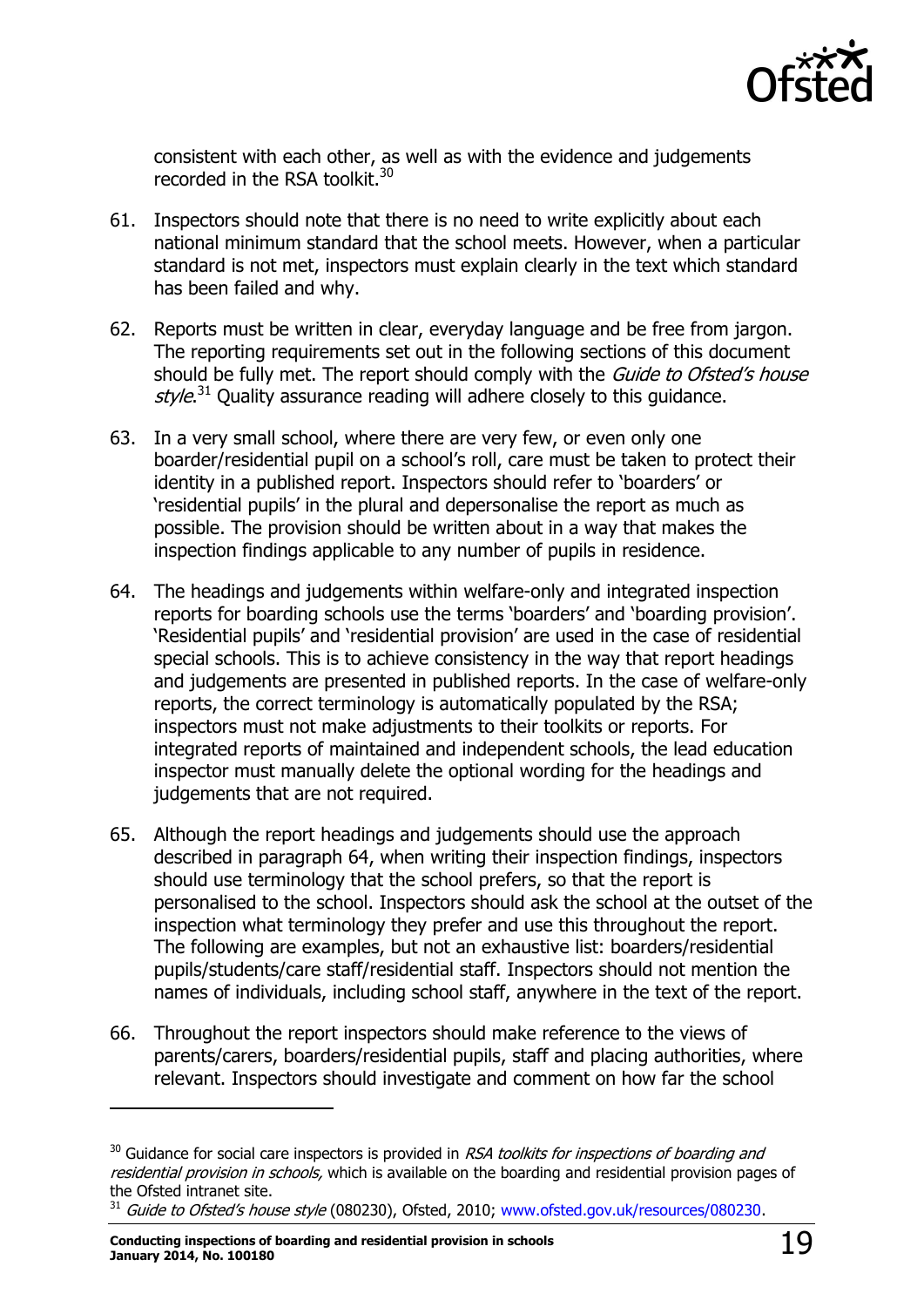

makes use of the views of boarders/residential pupils to improve their boarding/residential experience. Inspectors should refer, where possible, to any evaluation the school has made of the effectiveness of its own boarding/residential provision, and acknowledge where the school is already aware of any deficiencies and what steps the school is taking to improve practice.

- 67. Similarly, inspectors should ensure that references are made to equality and diversity throughout the text of the report, and that examples are given where appropriate of good or poor practice to illustrate and support the judgements. 'The quality of boarding/residential provision' should evaluate the special features of the school for the type of pupils it takes, and the impact of this provision should be clear in the text of 'outcomes for boarders/residential pupils'.
- 68. Inspectors must use the grade descriptors set out in the *Evaluation schedule for* the inspection of boarding and residential provision in schools when reaching their judgements, and should ensure that they choose the judgement where the descriptor best matches the inspection findings. However, they should not repeat verbatim the text from the grade descriptors in their reports. If inspectors judge the school to be outstanding, they must make clear what it is that is exceptional about the school that sets it apart from all others.
- 69. Inspectors are asked to include some examples from the inspection to support their judgements and to paint a more interesting picture of the residential setting for the reader. Inspectors must choose examples that truly illustrate the judgement made. For example, an evaluation of outstanding provision should be illustrated by exemplary practice. It is important that children are not identified in the examples.
- 70. Both the start and end dates of the inspection must be included on the front cover of the report. Inspectors must enter the inspection end date into the corresponding field on the 'Provider and setting' screen in the toolkit. RSA automatically generates the inspection start date.
- 71. Each section of the report may vary in length, but inspectors should aim to write no more than 1800 words overall from the start of 'outcomes for boarders' to the end of the section on 'leadership and management'. 'Outcomes for boarders' is likely to be a shorter section, whereas 'quality of residential provision and care' may have more detail. Inspectors should note that there is no word counter in the RSA.

#### **Writing the report after the inspection of the boarding/residential provision (undertaken as a single activity)**

72. The report following a routine inspection of boarding or residential provision, undertaken as a single activity, in all types of school is organised under the headings below.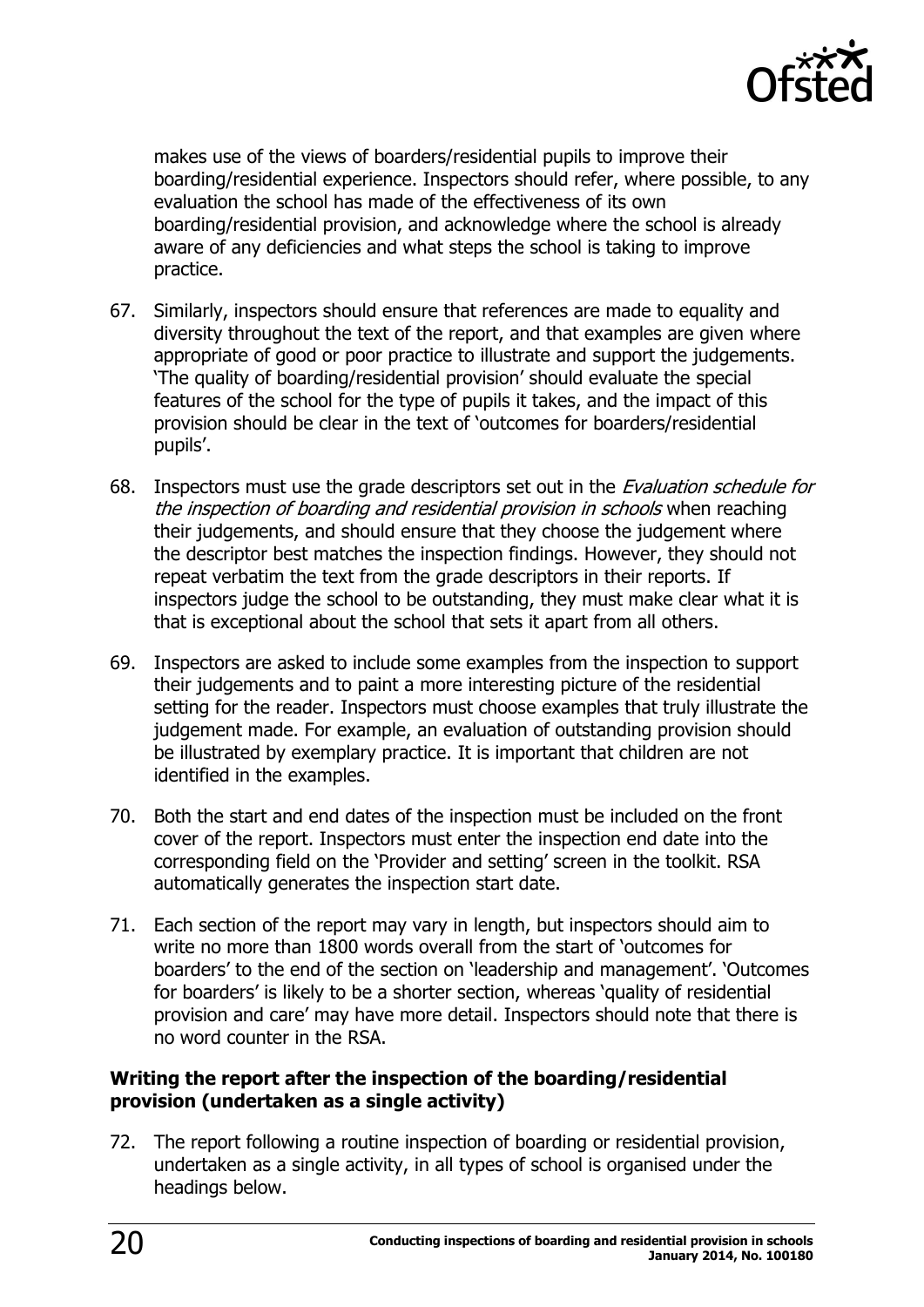

| <b>Inspection judgements</b>                                         | A table summarising the inspection grades                                                                                                                     |  |  |
|----------------------------------------------------------------------|---------------------------------------------------------------------------------------------------------------------------------------------------------------|--|--|
| <b>Summary of key findings</b>                                       | A brief bullet pointed summary of the<br>inspection findings for parents and pupils,<br>substantiating the overall effectiveness<br>judgement                 |  |  |
| <b>Compliance with the national minimum</b><br><b>standards</b>      | Standard text stating whether or not the<br>school meets the national minimum<br>standards for boarding/residential special<br>schools                        |  |  |
| <b>Information about this inspection</b>                             | Brief summary about the notice period and<br>inspection activities carried out                                                                                |  |  |
| <b>Inspection team</b>                                               | The names of all inspectors on the inspection<br>team                                                                                                         |  |  |
| <b>Information about this school</b>                                 | Brief factual information about the<br>boarding/residential provision at the school                                                                           |  |  |
| What does the school need to do to<br>improve further?               | Points for improvement and a list of any<br>national minimum standards not met by the<br>school, in a bullet pointed list                                     |  |  |
| <b>Outcomes for boarders (residential</b><br>pupils)                 | Evaluative judgement and text                                                                                                                                 |  |  |
| <b>Quality of boarding (residential)</b><br>provision and care       | Evaluative judgement and text                                                                                                                                 |  |  |
| <b>Boarders' (residential pupils') safety</b>                        | Evaluative judgement and text                                                                                                                                 |  |  |
| Leadership and management of<br>boarding (the residential provision) | Evaluative judgement and text                                                                                                                                 |  |  |
| What inspection judgements mean                                      | Standard text giving a definition of the<br>judgements outstanding, good, adequate<br>and inadequate                                                          |  |  |
| <b>School details</b>                                                | Factual information about the school, for<br>example the name of the headteacher, and<br>the standard information about the legal<br>basis for the inspection |  |  |

73. Guidance on using the RSA to produce the report is available for social care inspectors on the boarding and residential provision pages of the Ofsted intranet site.<sup>32</sup>

 $32$  The guidance *RSA toolkits for inspections of boarding and residential provision in schools* is available on the boarding and residential provision pages of the Ofsted intranet site.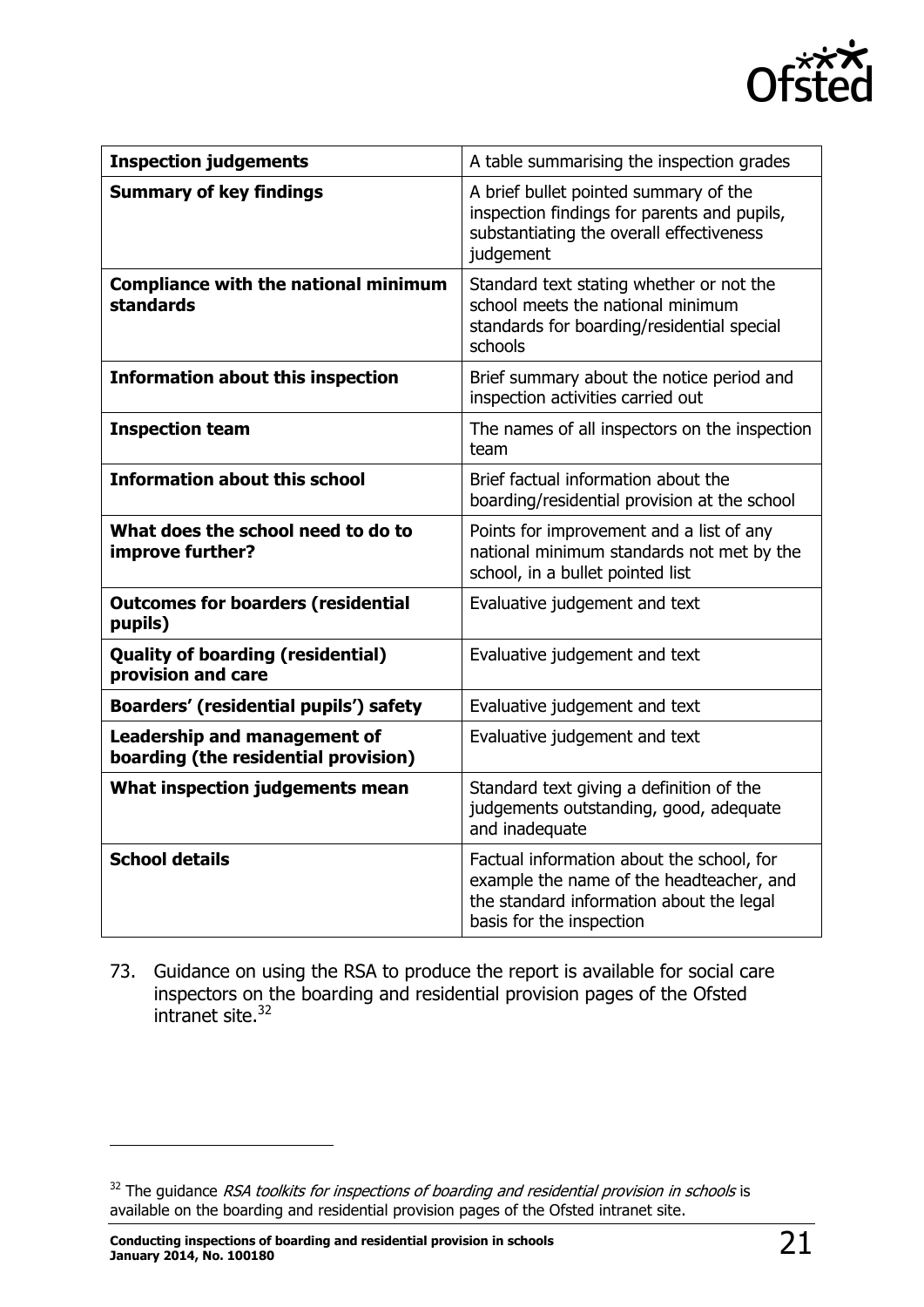

#### **Front page of the report**

74. The front page of the report template provides a brief summary for parents and pupils. It sets out the inspection judgements and a summary of key findings including a statement about the school's compliance with the national minimum standards for boarding or residential special schools.

#### **Inspection judgements**

75. This table shows the grades awarded for each of the report sections. It is automatically populated from the judgements inspectors enter into the RSA toolkit.

#### **Summary of key findings**

- 76. The summary of key findings summarises the overall effectiveness judgement and should be written in plain, easy to read language without jargon. This part of the report is written in bullet points and **must not extend beyond the front page**, so inspectors are asked to choose no more than five (and could be fewer) of the most important points only for inclusion in the main findings to substantiate the overall effectiveness judgement.
- 77. Inspectors should refer to the grade descriptors from the *Evaluation schedule* for the inspection of boarding and residential provision in schools, decide which of the descriptors fits best with their inspection evidence, and choose that judgement. In writing the section, there is no need to refer to each of the aspects covered by the grade descriptors, and inspectors **must not** list the grade descriptors as the main findings of the inspection. Inspectors should note that an outstanding grade for overall effectiveness is most likely to fit where the school is exceptional and has been judged outstanding in all other aspects.
- 78. Inspectors must reflect the main strengths and weaknesses of the boarding/residential provision and, importantly, what impact the boarding/residential experience adds to the personal and social development, welfare, overall enjoyment and achievement of the young people. The section should be written in clear, concise and accessible language. In all reports, inspectors must ensure that they have included in the main findings a summary judgement about the school's safeguarding arrangements, since ensuring that schools keep boarders/residential pupils safe is a vitally important purpose of any inspection in any school with residential provision.
- 79. Inspectors must ensure that issues of **equality and diversity** have been fully considered in reaching a judgement. Reference should be made to particular groups of boarders/residential pupils if appropriate, or it should be made clear that the judgement applies to all the young people where this is the case. Evidence of the school's practice with regard to matters of equality and diversity should be threaded through each section of the report and should be summarised in the overall effectiveness of the boarding/residential experience section.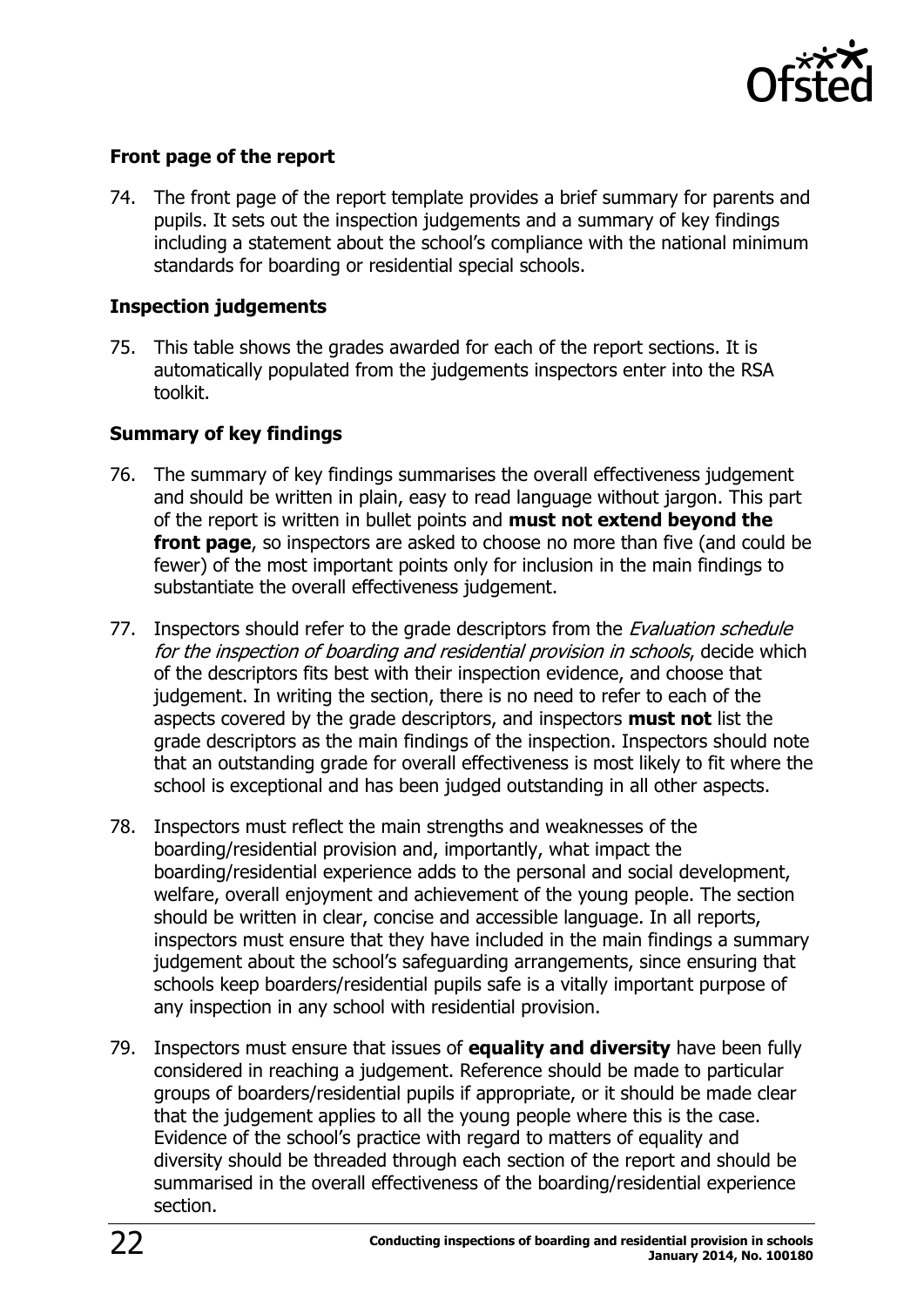

80. Each key finding must be written in sentence case, to align with the Ofsted house style.<sup>33</sup>

#### **Compliance with the national minimum standards**

- 81. The final section on the front cover of the report will contain one of the following standard lines of text populated by the RSA.
	- The school does not meet the national minimum standards for boarding (residential special) schools. The details are listed in the full report.
	- $\blacksquare$  The school meets the national minimum standards for boarding (residential special) schools.

#### **Information about this inspection**

82. This section should be written in no more than four sentences and a maximum of 100 words. It must include brief information about the notice period given and a summary of the inspection activities carried out: the number of boarding houses/residential units inspected (all must be visited); the meetings that took place with boarders/residential pupils and with key staff including those with responsibility for leading, managing and organising boarding/ residential provision or key elements of it; information gathered from Parent View and online surveys from boarders and placing authorities, where relevant; and reference to other main inspection activities such as scrutiny of school policies, records and boarding routines.

#### **Inspection team**

j

83. The table in this section will be populated with the name of the lead inspector and, where applicable, the name of one team inspector. In inspections of larger schools, or schools on multiple sites, the name of the second team inspector will need to be added to the toolkit by the lead inspector, following the guidance on the Ofsted intranet site.

#### **Information about this school**

84. The social care inspector's toolkit will be pre-populated with information about the school which is called forward from the RSA provider and setting screen. Inspectors must review this text with the headteacher to check that it is still relevant and fit for purpose, and amend as outlined below. The text will need to be amended in the toolkit during inspection, then pasted into the RSA provider and setting screen on the inspector's writing day. Instructions on updating the

<sup>&</sup>lt;sup>33</sup> Guide to Ofsted's house style (080230), Ofsted, 2010; [www.ofsted.gov.uk/resources/080230.](http://www.ofsted.gov.uk/resources/080230)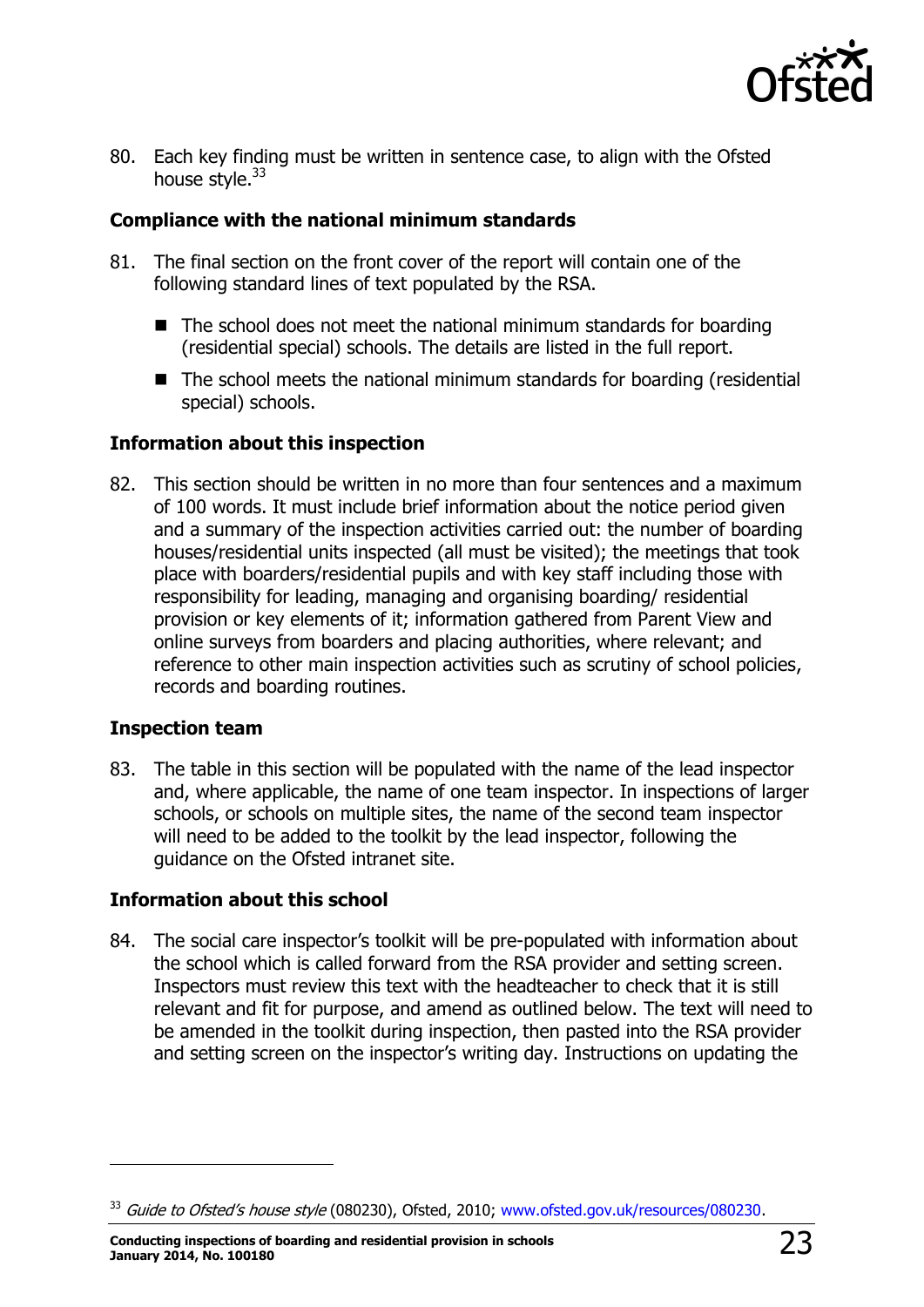

text on the RSA provider and setting screen are available on the Ofsted intranet site. $34$ 

- 85. Inspectors must ensure that the *information about the school* is a short, clear, information-rich section. In giving a brief description of the school this section must contain the following details:
	- number of boarding houses/residential units and their location
	- $\blacksquare$  the characteristics of the school (for example if it is a faith school) and its boarders/residential pupils, including, where relevant their disabilities or special educational needs; where it is significant, inspectors should make reference to the boarders' ethnic heritage.
	- $\blacksquare$  the location of the school, unless there are specific reasons not to do so.
- 86. Inspectors should note that this section must not contain any sensitive information, for example about why the children are placed in the boarding provision.
- 87. Inspectors should avoid expressing any evaluations or judgements in the 'Information about the school' section of the report. It is helpful to share this paragraph with the school during the inspection so that the headteacher or member of staff in charge of boarding can agree its factual accuracy. Where relevant, please indicate when the school or boarding provision was last inspected. If it is a new school undergoing its first inspection, please indicate when it was first registered.
- 88. Example:

XXX School is an independent residential special school for 65 boys aged 8-16 years, 51 of whom reside at the school during the week. The residential accommodation is provided in three houses, two of which are located on the school site; the third is about half a mile away. The school is situated on the outskirts of Oxford and caters for young people with behavioural, emotional and social difficulties.

#### **What does the school need to do to improve further?**

89. This section is structured as a bullet-pointed list which must contain points for improvement and list any national minimum standards which are not met by the school. Each point for improvement must be written in sentence case, to align with Ofsted's house style. $35$ 

-

<sup>&</sup>lt;sup>34</sup> Instructions for updating the 'Information about the school' section of the report are provided in RSA toolkits for inspections of boarding and residential provision in schools, which is available on the boarding and residential provision pages of the Ofsted intranet site.

<sup>&</sup>lt;sup>35</sup> Guide to Ofsted's house style (080230), Ofsted, 2010; [www.ofsted.gov.uk/resources/080230.](http://www.ofsted.gov.uk/resources/080230)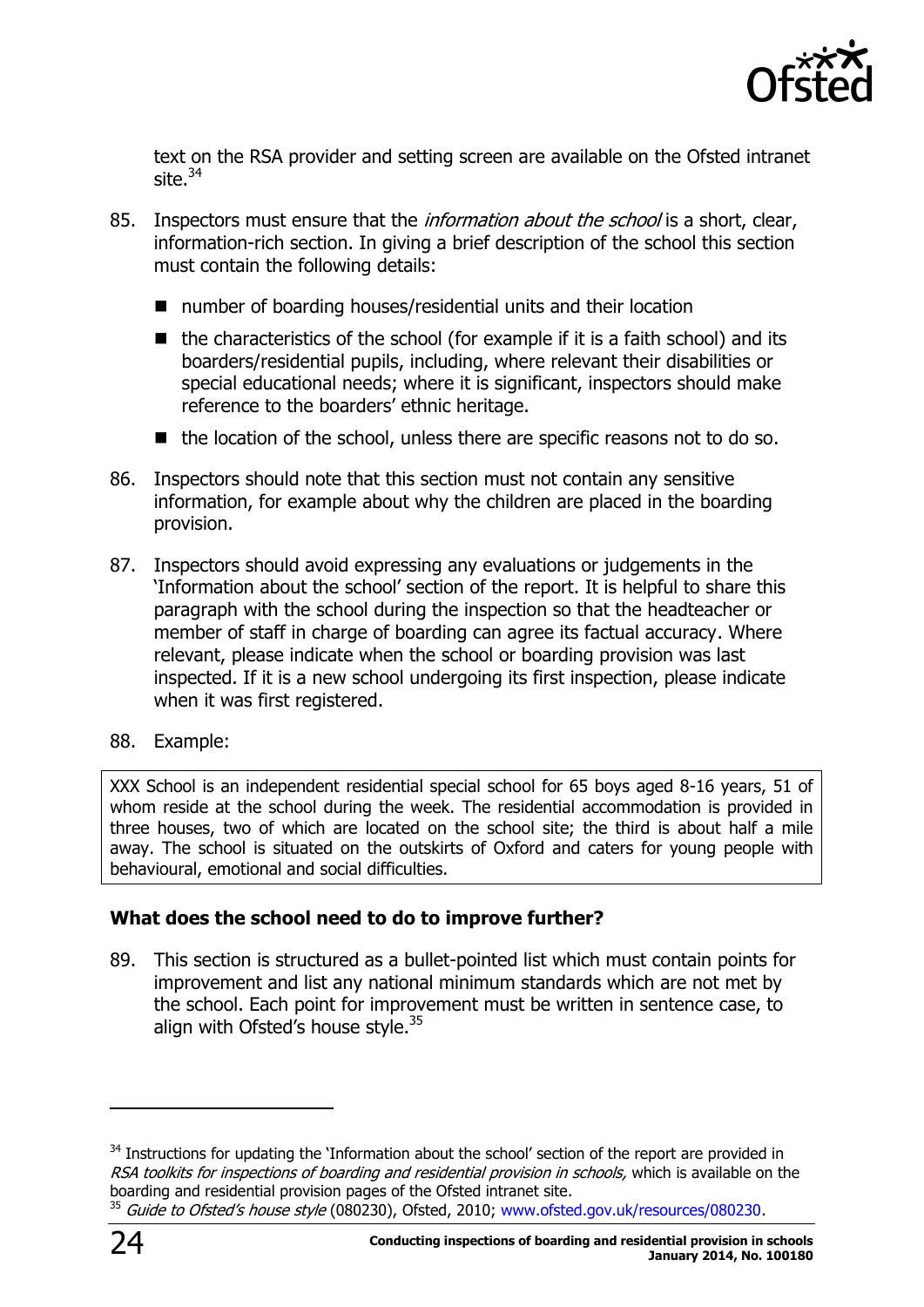

- 90. Where the school has **met** all the national minimum standards, inspectors should give some recommendations for further improvement. Each must grow from a reference in the text of the report to a need for improvement. Inspectors should not offer more than four key points for improvement, especially where provision has been judged good or better. Inspectors should offer a point for improvement even to a school which has been judged outstanding.
- 91. In a school where the national minimum standards have not all been met, the inspector may list up to three additional good practice recommendations.
- 92. Any national minimum standards not met by the school must be reported. The inspector records the standards not met using a drop-down menu in the toolkit. Using this function automatically populates a bullet point in this section of the inspection report with the statement 'The school must meet the following national minimum standards for boarding (residential special) schools'. The standards selected by the inspector then appear in a bullet-pointed list under this standard line of text.  $36$

#### **Outcomes for boarders/residential pupils**

- 93. There should be a clear opening judgement on the outcomes for the boarders or residential pupils. Inspectors should refer to the grade descriptors from the evaluation schedule, to reach a 'best fit' between the descriptors and the findings of the inspection.
- 94. This section is all about the boarders/residential pupils themselves. The text should focus on what the young people are like and how they develop as a result of their residential experience in school. There are no national minimum standards attached to this section and inspectors must **not** refer to the quality of the school's boarding provision in this section. The section should cover relationships in the boarding house; how the young people get on with one another; their personal and social development; behaviour; happiness and enjoyment of their time at school; their contribution to their boarding, school or wider communities; how well they learn to become independent and are prepared for life when they leave the school.
- 95. Inspectors must consider the starting points of the boarders/residential pupils, particularly in residential special schools, and should explain their judgement of the young people's progress as a result of their residential experience in school. Inspectors should provide illustrations in support of their judgements, where it is possible to do so.

-

 $36$  Further guidance for social care inspectors is provided in RSA toolkits for inspections of boarding and residential provision in schools, which is available on the boarding school pages of the Ofsted intranet site.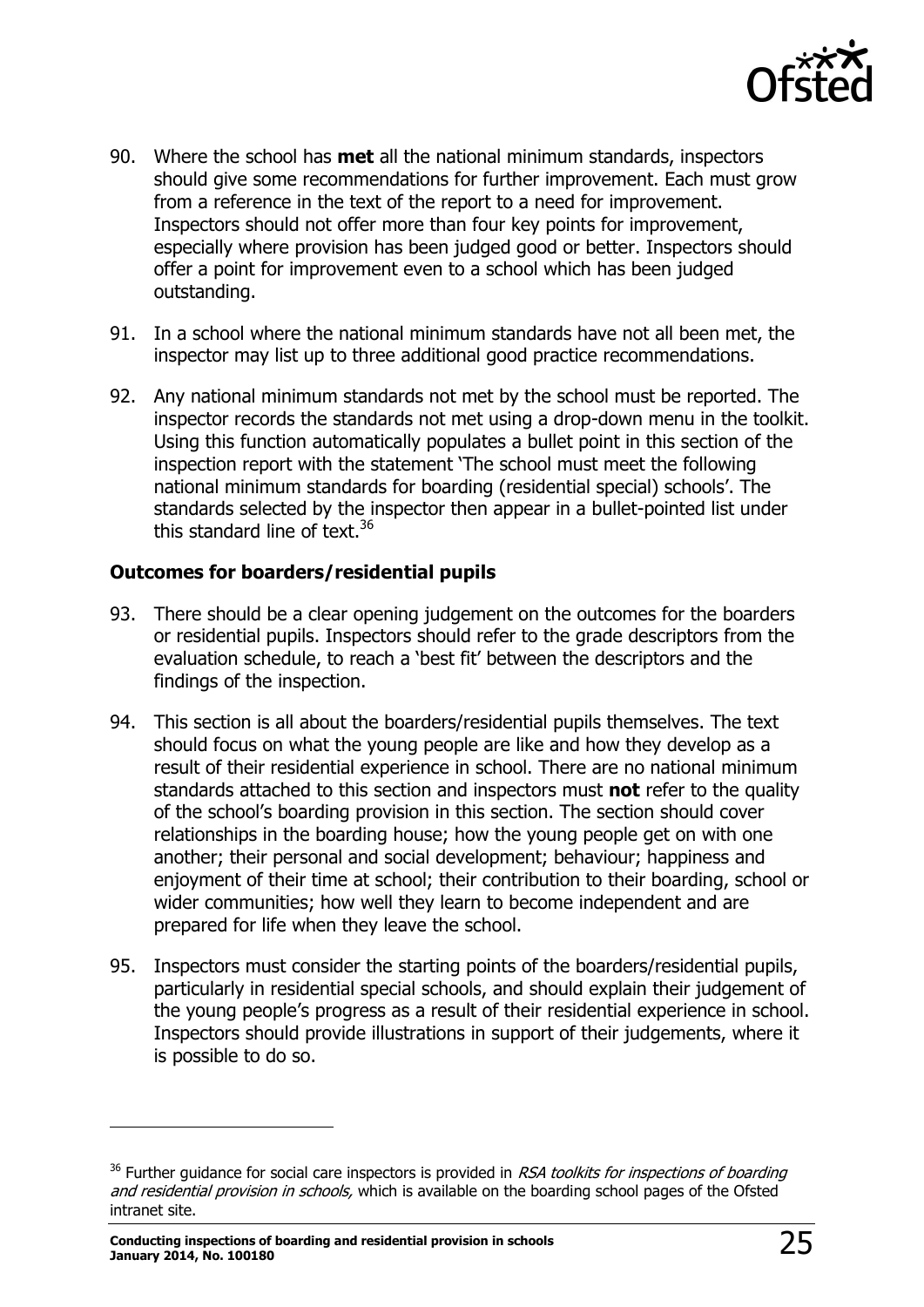

- 96. Examples drawn from observation and discussion should enliven the text and support the judgements. Where appropriate, inspectors should consider including what the young people themselves or their parents/carers say about the impact of their experience of boarding at school, either from discussions in the course of the inspection or through an analysis of their responses to Parent View and the point-in-time survey.
- 97. Inspectors must ensure that issues of **equality and diversity** have been fully considered both in reaching a judgement of outcomes for boarders and residential pupils. Reference should be made to particular groups of boarders or residential pupils if appropriate, or it should be made clear that the judgement applies equally to all the young people where this is the case. Evidence of the school's practice with regard to matters of equality and diversity should be threaded through this section of the report.

#### **Quality of boarding/residential provision and care**

- 98. There should be a clear opening judgement on the quality of the boarding/residential provision and care for the boarders or residential pupils. Inspectors should refer to the grade descriptors from the evaluation schedule, to reach a 'best fit' between the descriptors and the findings of the inspection.
- 99. This section should focus on the quality of the school's provision for boarders/residential pupils and include the quality of the residential accommodation, premises and facilities; the quality of care for their health and physical, mental and emotional well-being, including the quality of food and catering arrangements; the range and suitability of extra-curricular and/or leisure activities; the quality and impact of the guidance and pastoral support provided for them; and the arrangements for them to contact family and friends. Inspectors may also wish to comment on the links between education and boarding staff and how the 24 hour curriculum provision contributes to outcomes for residential pupils.
- 100. The following national minimum standards are covered by this section: **2, 3, 4, 5, 8, 9, 10** for **boarding and residential special schools** and **21** for **residential special schools**. Inspectors need not report on compliance with each standard individually, but they must make clear in this section where a standard is not met and give reasons in support of their judgement.
- 101. Examples drawn from observation and discussion should enliven the text and support the judgements. Where appropriate, inspectors should consider including what the boarders themselves or their parents/carers say about the quality of care they receive, either from discussions in the course of the inspection or through an analysis of their responses to Parent view and the point-in-time survey.
- 102. Inspectors must ensure that issues of **equality and diversity** have been fully considered both in reaching a judgement and reporting on the quality of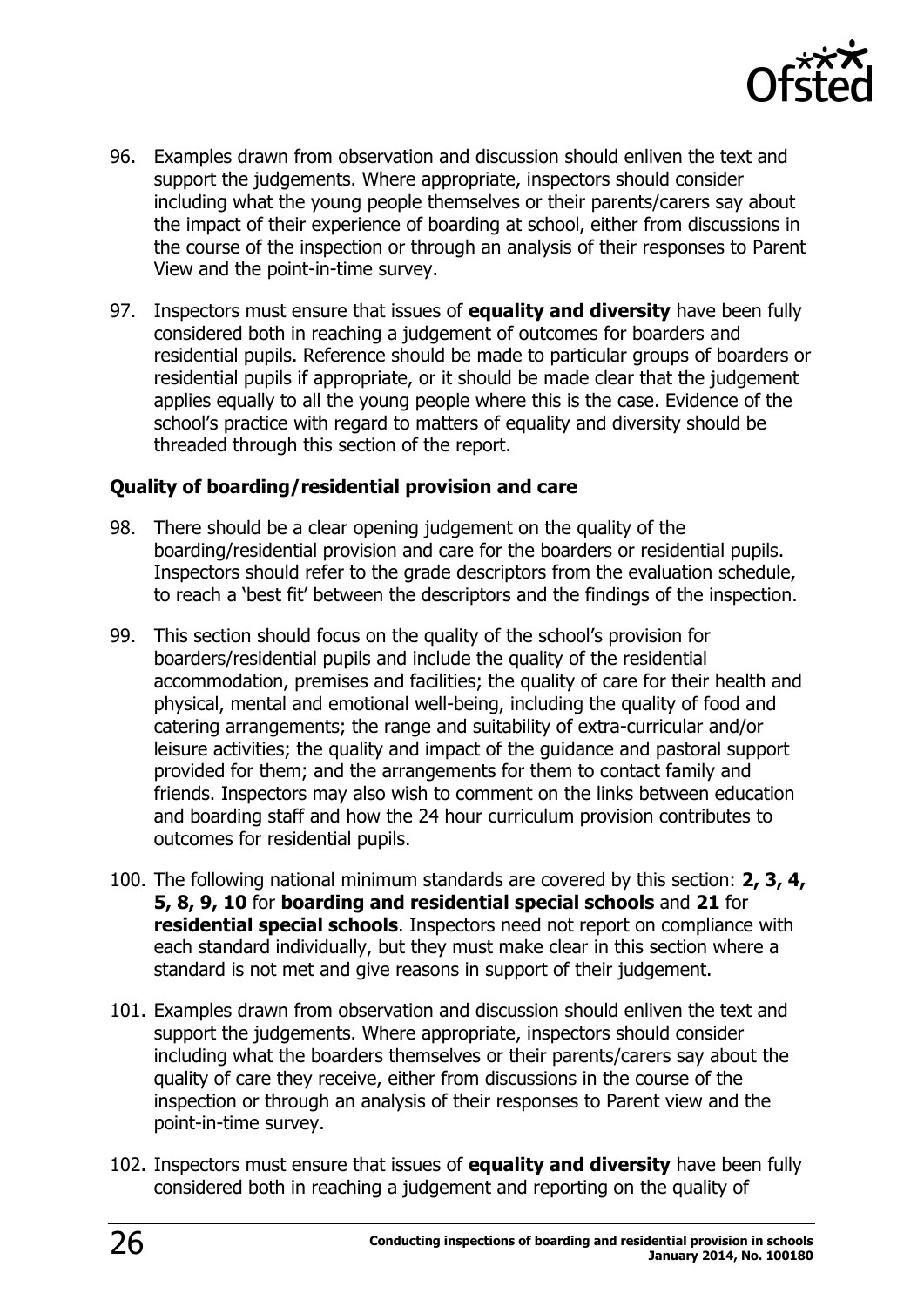

residential provision care. Reference should be made to particular groups of boarders if appropriate, or it should be made clear that the judgement applies equally to all the young people where this is the case. Evidence of the school's practice with regard to matters of equality and diversity should be threaded through this section of the report.

#### **Boarders'/residential pupils' safety**

- 103. There should be a clear opening judgement on the quality of the school's arrangements for ensuring that boarders/residential pupils in their care are safe and protected from harm. Inspectors should refer to the grade descriptors from the evaluation schedule, to reach a 'best fit' between the descriptors and the findings of the inspection.
- 104. This section should focus on the effectiveness of the school's arrangements for keeping boarders and residential pupils safe. It includes the effectiveness of arrangements for child protection; countering bullying including homophobia and other prejudice-based bullying and poor behaviour; promoting good behaviour; health and safety; children missing from school; and the procedures for safe recruitment and monitoring of staff and volunteers working with children. It should make reference to the impact of these arrangements on whether boarders feel safe and protected from harm, abuse, exploitation and accident.
- 105. The following national minimum standards are covered by this section: **6, 7, 11, 12, 14** for **boarding and residential special schools**. Inspectors need not report on compliance with each standard individually, but they must make clear in this section where a standard is not met and give reasons in support of their judgement.
- 106. Examples drawn from observation and discussion could enliven the text and support the judgements. Where appropriate, inspectors may consider including what the boarders themselves or their parents/carers say about their safety.
- 107. Inspectors must ensure that issues of **equality and diversity** have been fully considered both in reaching a judgement and reporting on boarders'/residential pupils' safety. Reference should be made to particular groups of boarders or residential pupils if appropriate, or it should be made clear that the judgement applies equally to all the young people where this is the case. Evidence of the school's practice with regard to matters of equality and diversity should be threaded through this section of the report.

#### **Serious incidents that should be referred to in a published inspection report**

108. Where a serious incident concerning the welfare, health and/or safety of pupils has occurred at the school since the last inspection, even if the incident is still under investigation, inspectors should acknowledge this fact in the text of the report in the Boarders'/residential pupils' safety section. Such references are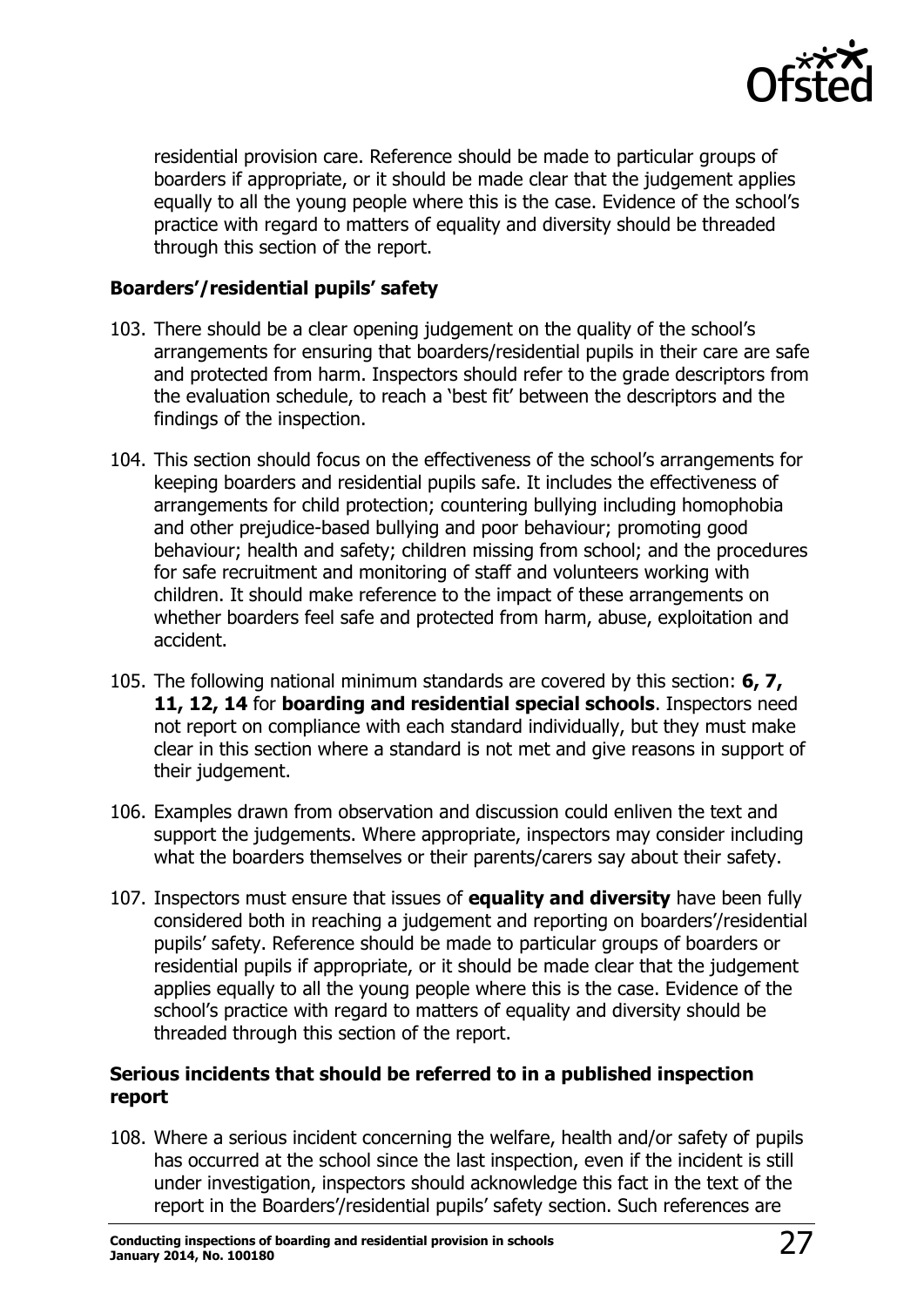

confined to the most serious incidents, such as the death of a child or a serious safeguarding failure, or allegations of serious fraud, and should avoid going into such detail that it would risk prejudicing the outcome of the investigation or identifying individuals who may be wholly innocent of the alleged wrongdoing.

- 109. Information about investigations is available to Ofsted inspectors through searching the provider information portal (PIP) or to additional inspectors via the relevant inspection service providers' secure inspection portal.
- 110. Inspectors should avoid making any reference to a serious incident if there is any possibility that doing so would prejudice such an investigation or prejudge the outcomes, breach confidentiality or where the reference could risk identifying individuals subject to or related to the investigation.
- 111. Inspectors should note that the restrictions in this guidance apply to what may be reported in the published inspection report about active, external investigations, not to what may be included as lines of enquiry in the inspection. Inspectors are required and remain free to comment upon any matter they think is relevant to the quality of the care provided as long as it is based on the inspection evidence.
- 112. Depending on the nature of the serious incident, the legal powers under which Ofsted inspects and reports on schools may provide the basis for such references to be included in an inspection report. In cases in which the serious incident does not fall within Ofsted's express inspection and regulatory powers, Ofsted may rely upon its ancillary power to do whatever is necessary or expedient for the purposes of its functions in referring to these incidents (paragraph 13 of schedule 11 and paragraph 6 of schedule 12 to Education and Inspections Act 2006). It is to be noted that Ofsted has an overarching obligation to have regard to the need to safeguard and promote the rights and welfare of children in performing its functions (sections 117 and 119 of Education and Inspections Act 2006).

#### **Qualifying concerns/incidents and the sentence to include in the report**

- 113. Where relevant and appropriate, given the particular circumstances, the lead inspector should give careful consideration to and seek advice about the insertion of specific text in the 'welfare, health and safety' section of the report.
- 114. Inspectors must use one of the following lines of standard text, appropriate to the incident. The text should be separated from the main body of the text to ensure that it is clear to the reader.
	- A serious case review that involves the school.

'Inspectors were aware during this inspection that a serious incident which occurred at the school since the previous inspection is under investigation by the appropriate authorities. While Ofsted does not have the power to investigate incidents of this kind, actions taken by the setting in response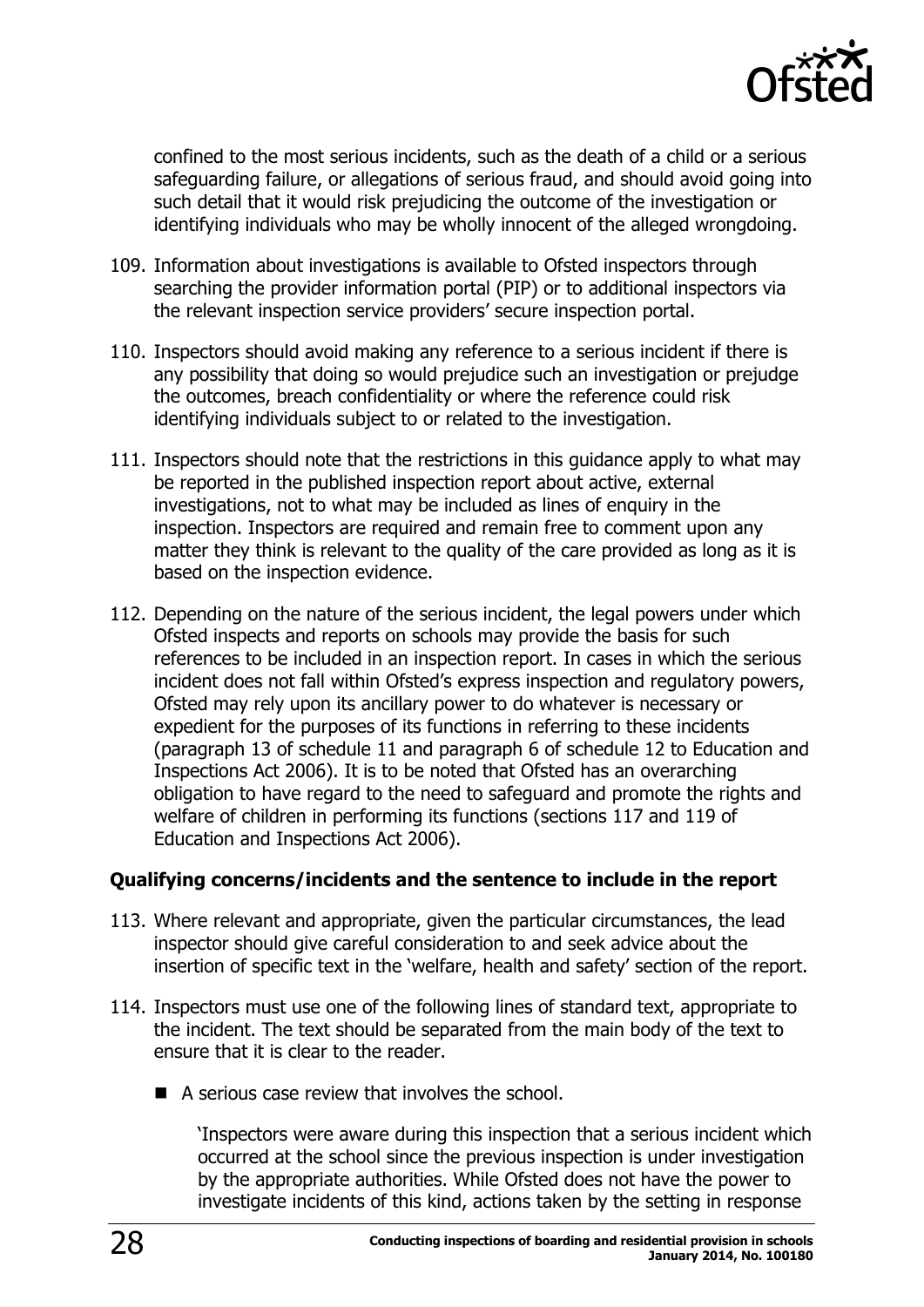

to the incident(s) were considered (where appropriate) alongside the other evidence available at the time of the inspection to inform inspectors' iudgements.'

 An investigation into the death or serious injury of a child at the school or elsewhere while in the care of staff employed by the school, for example during an educational visit.

'Inspectors were aware during this inspection that a serious incident which occurred at the school since the previous inspection is under investigation by the appropriate authorities While Ofsted does not have the power to investigate incidents of this kind, actions taken by the setting in response to the incident(s) were considered (where appropriate) alongside the other evidence available at the time of the inspection to inform inspectors' judgements.'

■ An investigation into alleged child protection failings.

'Inspectors were aware during this inspection that serious allegations of a child protection nature were being investigated by the appropriate authorities. While Ofsted does not have the power to investigate allegations of this kind, actions taken by the school in response to the allegations(s) were considered (where appropriate) alongside the other evidence available at the time of the inspection to inform inspectors' judgements.'

 A police investigation into the use of restraint/restriction of liberty at the setting.

'Inspectors were aware during this inspection of a police investigation into serious allegations about restriction of liberty at the school. While Ofsted does not have the power to investigate allegations of this kind, actions taken by the school in response to the allegation(s) were considered (where appropriate) alongside the other evidence available at the time of the inspection to inform inspectors' judgements.'

■ An investigation into allegations of other serious offences such as fraud, involving the head, proprietor or registered manager of the school.

'Inspectors were aware during this inspection of an investigation by the appropriate authorities into allegations of wrong-doing that did not concern child protection or safeguarding arrangements'. While Ofsted does not have the power to investigate allegations of this kind, actions taken by the school in response to the allegation(s) were considered (where appropriate) alongside the other evidence available at the time of the inspection to inform inspectors' judgements.'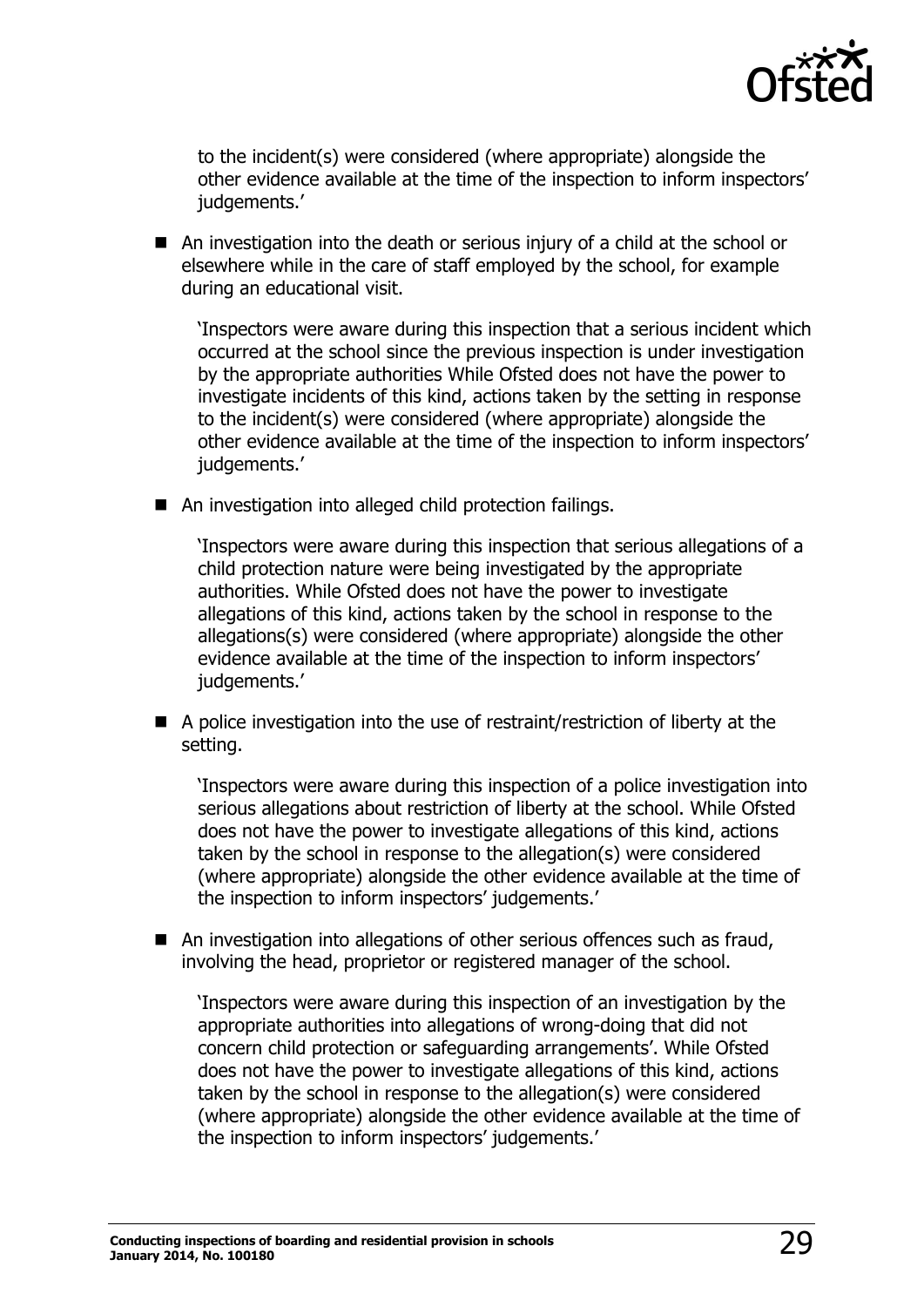

#### **Reporting on evidence or allegations of child abuse**

115. On a very small number of occasions, inspectors may come across evidence or allegations of child abuse within a school. When such allegations have been made, the lead inspector should report the concerns using the following wording:

> 'Concerns raised by some pupils/a pupil/some parents/one parent during the inspection are being examined by the appropriate bodies.'

#### **Leadership and management of boarding/the residential provision**

- 116. There should be a clear opening judgement on the leadership and management of the boarding/residential provision. Inspectors should refer to the grade descriptors from the evaluation schedule, to reach a 'best fit' between the descriptors and the findings of the inspection.
- 117. This section of the report should focus on how effectively the boarding environment is organised and managed for the benefit of the boarders/residential pupils in the school's care. It should report on the impact of the leadership and management of boarding provision, and outcomes for young people. For example, the effectiveness of the school's monitoring and evaluation procedures should provide evidence of their impact on improving boarding practice in the school. The section should include the aims for boarding and how they are translated into practice; how effectively the boarding/residential facility is managed and whether policies and procedures are operated consistently to provide an orderly and safe community and appropriate records are kept; the deployment, training, support and supervision of staff; the management of boarders'/residential pupils' views, complaints, communication with parents/carers; and the accuracy and impact of the school's monitoring and evaluation of its residential provision, including the use of independent visitors' reports, in driving forward improvement. In reports on boarding schools which provide lodgings for pupils, there should be an evaluation of the quality of these arrangements.
- 118. Inspectors must ensure that this section includes an evaluation of the extent to which diversity and individual needs are recognised in planning and caring for boarders and residential pupils, and they are accorded equality of opportunity. Reference should be made to particular groups of boarders or residential pupils if appropriate, or it should be made clear that the judgement about leadership and management of boarding applies equally to all the young people where this is the case.
- 119. The following national minimum standards are covered by this section: 1, 13, 15, 16, 17, 18, 19 and 20 for boarding and residential special schools; and standards 21 and 22 for residential special schools. Inspectors need not report on compliance with each standard individually, but they must make clear in this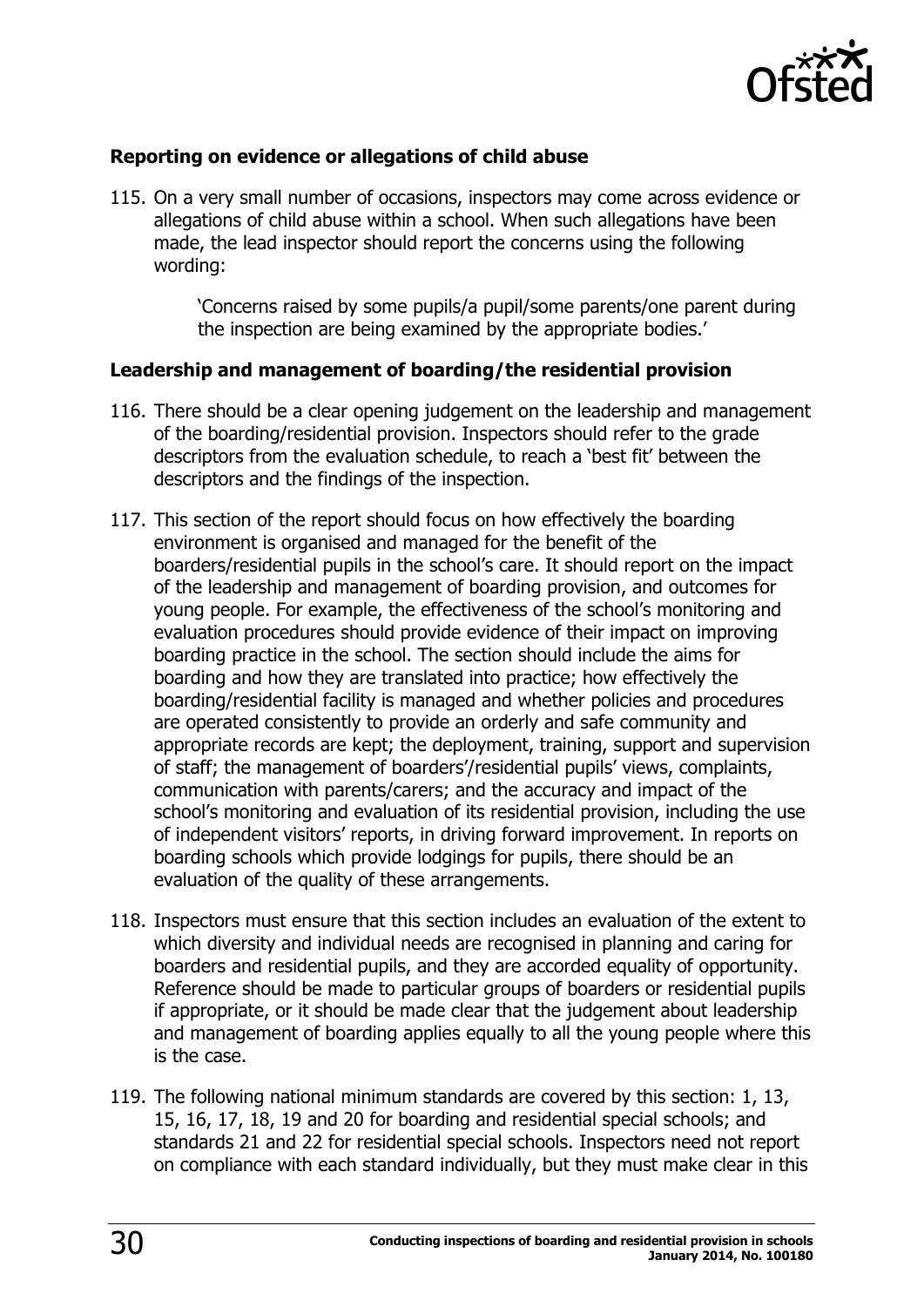

section where a standard is not met and give reasons in support of their judgement.

- 120. Examples drawn from observation and discussion could enliven the text and support the judgements. Where appropriate, inspectors may consider including what the boarders/residential pupils themselves or their parents/carers say about their safety.
- 121. Inspectors must ensure that issues of **equality and diversity** have been fully considered both in reaching a judgement and reporting on the leadership and management of boarding/residential provision. Reference should be made to particular groups of boarders or residential pupils if appropriate, or it should be made clear that the judgement applies equally to all the young people where this is the case. Evidence of the school's practice with regard to matters of equality and diversity should be threaded through this section of the report.

#### **What inspection judgements mean**

122. A table of standard text giving a definition of the judgements outstanding, good, adequate and inadequate, which is automatically populated by RSA.

#### **School details**

- 123. A standard table containing factual information about the school. Some fields are populated by RSA, but inspectors are required to fill in the fields for:
	- $\blacksquare$  the type of school Annex A of this guidance document contains the list of options for use in this field
	- number, gender and age range of boarders/residential pupils.
- 124. This section of the report will also be pre-populated with a standard section referring to the legislation under which the inspection is conducted and the relevant national minimum standards to which the inspectors have had regard.
- 125. Inspectors and schools should note that as the format of the report has changed, they will no longer write a letter for boarders/residential pupils.

#### **Reports where the school's address should not be disclosed**

126. There is a small number of residential special schools which cater for extremely vulnerable pupils, where the school's address should not be disclosed because of the risk to the pupils. The lead inspector must discuss this matter with the school during the inspection. If the school requests that its address and other details are not published, the inspector should delete the information from the 'setting' address, email address and telephone number fields on the provider and setting screen of their RSA toolkit. Guidance for social care inspectors on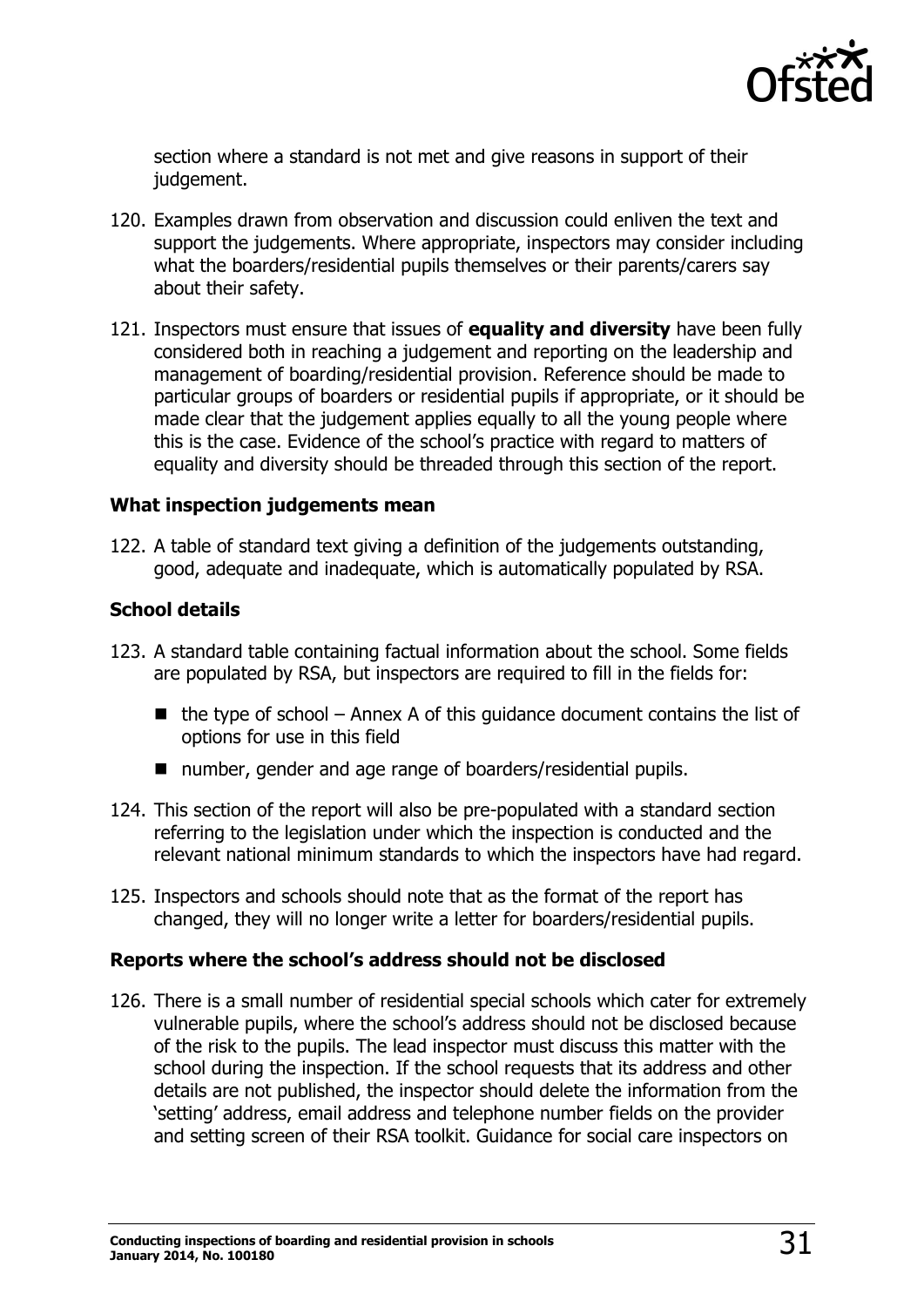

using the toolkits is available on the boarding and residential provision pages of the Ofsted intranet site.<sup>37</sup>

# <span id="page-31-0"></span>**Inadequate schools**

- 127. Where the inspection has judged the residential provision of an **independent school** to be inadequate in any or all of the aspects, the lead inspector must ensure that Form A – Confirmation that an independent boarding or residential special school is causing concern following a welfare inspection has been completed.
- 128. The completed Form A should be sent to the senior HMI for boarding provision in schools. The senior HMI will refer to the registering authority, the Department for Education (DfE). The DfE will ask the school for an action plan and will ask Ofsted to monitor the school's progress according to the timescale they lay down. In exceptional cases the DfE may take more formal action.
- 129. A maintained or non-maintained school with inadequate provision may **not** be placed in a category of concern on the grounds of inadequate residential provision alone. This is because categories of concern apply to inspections of the education provision only, which are conducted under section 5 of the Education Act 2005. Therefore, where residential provision is judged inadequate in the context of an inspection of boarders' welfare, social care inspectors will make a monitoring visit to the school within six months of the inspection to report on the school's progress. This report will be published.
- 130. Inadequate residential provision in maintained or non-maintained schools may be considered in any risk assessment made about the school.

# <span id="page-31-1"></span>**Finalising and quality assurance of the welfare report**

- 131. Inspectors should check carefully that the paragraphs they have written are fully supported by the evidence that they have recorded in the evidence section of the RSA toolkit; that the text makes clear where there are any unmet national minimum standards and that these are fully explained by the text. The judgements in the aspect sections of the report (for example 'outcomes for residential pupils') should support the judgement for the overall effectiveness of the boarding experience. The RSA toolkit should then be submitted, in order that the report can be checked for quality assurance.
- 132. The quality assurance colleagues will use the writing guidance in this document to check that all aspect sections contain the appropriate information and judgements and that these are supported by the text of the report. Beyond this, quality assurance colleagues will check for the overall clarity and accessibility of the report, the consistency between the aspect sections and the

 $37$  The guidance RSA toolkits for inspections of boarding and residential provision in schools is available on the boarding and residential provision pages of the Ofsted intranet site.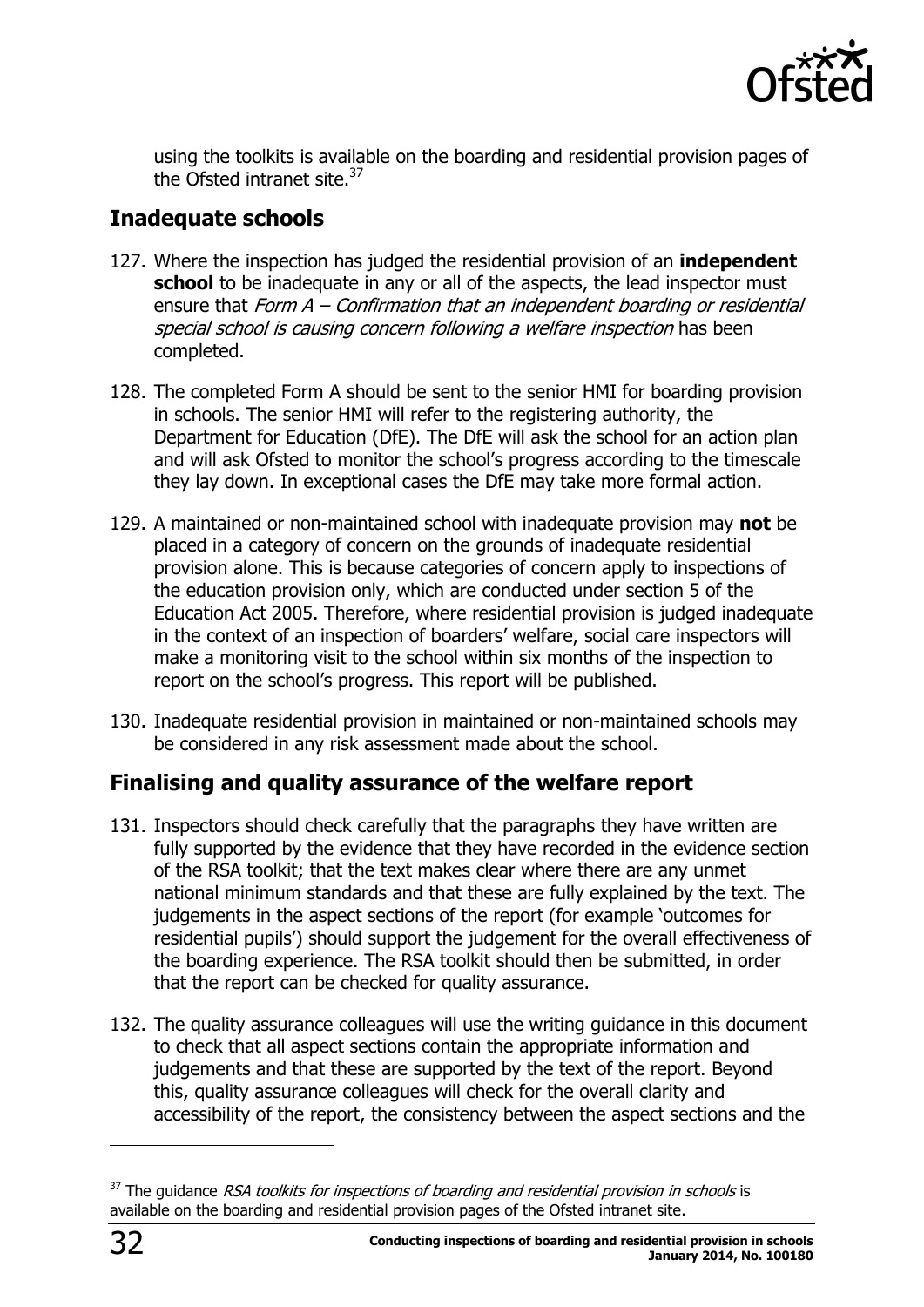

overall effectiveness section, and that any points for improvement are either substantiated by the text of the report or grow directly out of failures in the national minimum standards. All non-compliance with the national minimum standards must be unequivocal, and critical readers will check that this is so in their assurance of the quality of the report.

133. Finally, quality assurance readers will ensure that the report is aligned with the Guide to Ofsted's house style.<sup>38</sup>

#### **Publication**

- 134. Approximately 10 working days after the inspection, the inspection management and support team will email the school a PDF version of the inspection report, which has undergone quality assurance.<sup>39</sup> A cover letter template is provided on the boarding and residential provision pages of the Ofsted intranet site and must be used.<sup>40,41</sup> The school is given three working days in which to comment on any factual errors in the report and to reply to the inspection management and support team, who will in turn forward them to the lead inspector.
- 135. Once finalised, the report is normally published within four working weeks after the end of the inspection. If the report has been amended to correct any factual errors, a final PDF copy is sent by email to the school (see paragraph 137).<sup>42,43,44</sup> The school is responsible for sending copies of the report to parents and carers, and ensuring that the boarders/residential pupils receive a copy of the letter to boarders/residential pupils, which appears as the last page of the inspection report. Although not specifically required to do so, headteachers may like to draw the attention of placing authorities to the published report. Shortly afterwards, the report is published on our website.

<sup>&</sup>lt;sup>38</sup> Guide to Ofsted's house style (080230), Ofsted, 2010; [www.ofsted.gov.uk/resources/080230.](http://www.ofsted.gov.uk/resources/guide-ofsteds-house-style)

<sup>&</sup>lt;sup>39</sup> The inspection management and support team will need to open the report from the RSA toolkit as a Word document, and convert it into PDF. To create a PDF version of the report, open the Word version of the report, click 'File' and select 'Print'. In the print window, select 'Adobe PDF' from the 'Printer Name' drop down menu. Click 'Ok' and save the document as instructed. Adobe will save the document as a PDF, which can be emailed to the school.

<sup>40</sup> Letters that are automatically generated by RSA should **not** be used. The template provided on the boarding and residential provision pages of the Ofsted intranet site is called 'Factual accuracy check report cover letter template'.

 $41$  The inspection management and support team must record in the registration comments section of RSA the date that the letter was sent to the school.

 $42$  Anv factual errors will need to be amended in the inspection report, by using the concerns process within RSA.

<sup>43</sup> Letters that are automatically generated by RSA should **not** be used. The template 'Final report cover and post-inspection letter template' provided on the boarding and residential provision pages of the Ofsted intranet site should be used instead.

<sup>&</sup>lt;sup>44</sup> If no factual revisions were made to the report, the final version is the one sent to the school for the factual accuracy check.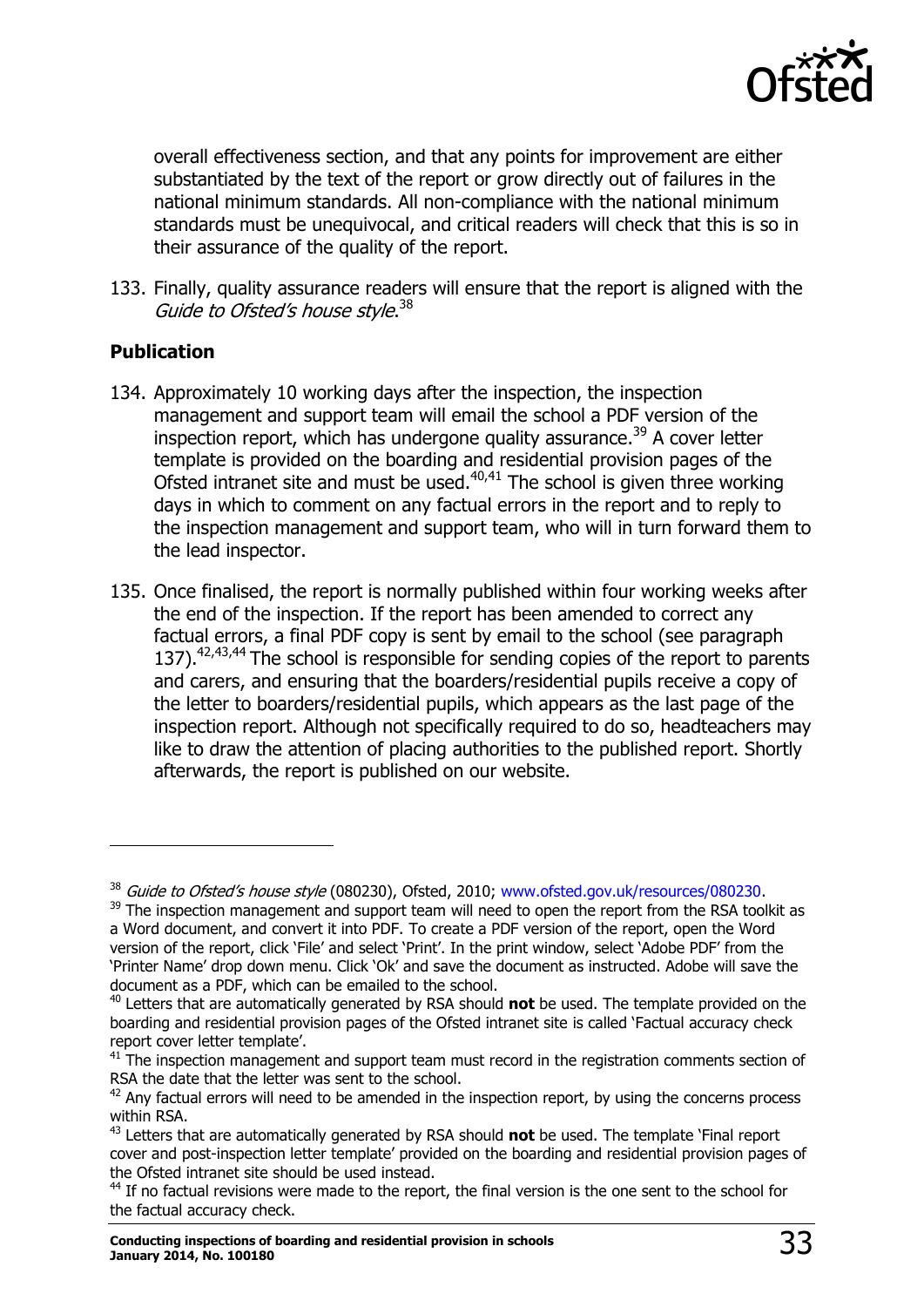

136. The Performance Targets and Tracking team in Delivery will inform the Department for Education when the report has been published on the Ofsted website.

# <span id="page-33-0"></span>**Post-inspection survey**

137. All schools are invited to take part in a post-inspection survey so that the views of headteachers, governors, proprietors, staff and others are obtained and contribute to the development of inspection.<sup>45</sup> The post-inspection survey is emailed by the inspection management and support team to schools, with a cover letter which is available on the boarding and residential provision pages of the Ofsted intranet site.<sup>46</sup> The post-inspection survey will be emailed alongside the final copy of the inspection report, if the report has been amended as a result of the factual accuracy check. Completed surveys should be returned to Ofsted by email to [post.inspection.surveys@ofsted.gov.uk.](mailto:post.inspection.surveys@ofsted.gov.uk) Ofsted takes these responses seriously and uses the feedback it receives from schools to improve inspection and reporting practice.<sup>47</sup>

#### <span id="page-33-1"></span>**Inspecting boarding/residential provision in independent association boarding and residential special schools**

- 138. Ofsted conducts a routine inspection once every three years of the boarding and residential provision in independent schools which belong to the Association of Muslim Schools UK, the Christian Schools Trust or the Steiner Waldorf Fellowship of Schools. The education provision in these schools is inspected by the Bridge Schools Inspectorate and the School Inspection Service, respectively.
- 139. In line with the Protocol between Ofsted and the approved independent inspectorates we try to conduct the inspection of boarding provision of an association school at the same time as the education inspection conducted by the Bridge Schools Inspectorate or the School Inspection Service, wherever possible. This is referred to as an aligned inspection. Aligning inspections in a boarding school is likely to add value to the inspection process by increasing the coherence of inspection and the consistency of judgements, and reducing the pressure of two separate inspections for a boarding school.
- 140. Where this is not possible to align inspections, Ofsted conducts the inspection of boarding provision as a single activity following the guidance in the first section of this document. We will not be able to align inspections where:

<sup>&</sup>lt;sup>45</sup> Post-welfare inspection survey for boarding schools (100188) Ofsted, 2010; [www.ofsted.gov.uk/resources/100188.](http://www.ofsted.gov.uk/resources/post-welfare-inspection-survey-for-boarding-schools)

 $46$  The inspection management and support team must record in the registration comments section of RSA the date that the letter was sent to the school.

Post-welfare inspection survey for residential special schools (100189) Ofsted, 2010; [www.ofsted.gov.uk/resources/100189.](http://www.ofsted.gov.uk/resources/post-welfare-inspection-survey-for-residential-special-schools)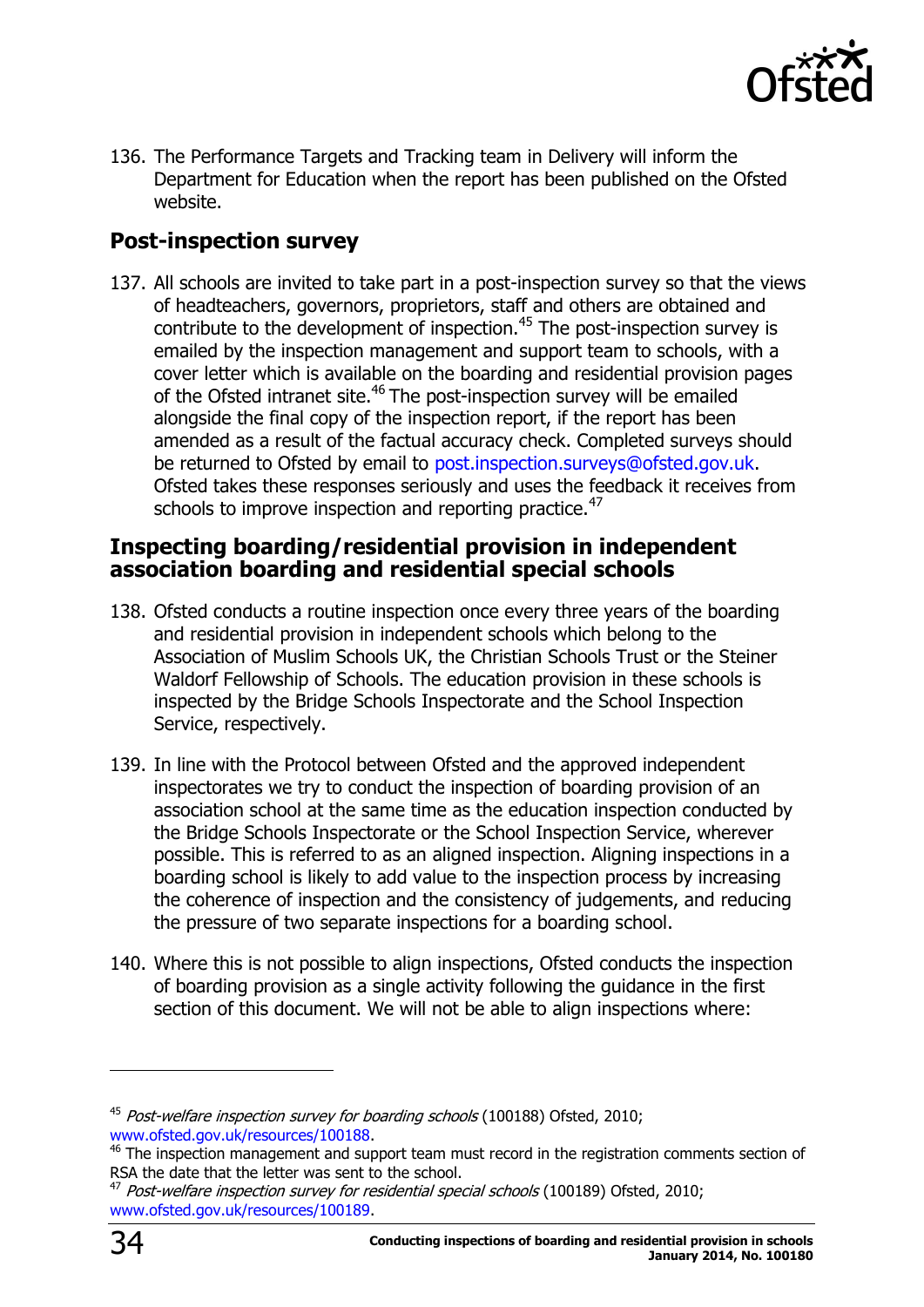

- inspection cycles between the independent inspectorate and Ofsted are more than a year apart and Ofsted's boarding inspection must be completed within a three-year period in order to meet HMCI's statutory obligations
- we have been requested by the DfE to bring forward an inspection of boarders' welfare because of specific concerns at the school
- we have received insufficient notice of the independent inspectorate's programme of inspection, or of a change within it, in accordance with the Protocol between Ofsted and the approved independent inspectorates.

#### **Conducting aligned inspections of boarding where education is being inspected by an independent inspectorate**

#### Initial contact between lead/reporting inspectors

141. The lead inspector from the independent inspectorate is responsible for making contact with the Ofsted lead social care inspector by email initially, after which inspectors may make arrangements to speak. At an early stage, inspectors are encouraged to discuss the planning of the inspection, including how any preinspection documentation might be shared; drawing up an inspection timetable and reducing any areas of overlap for the school by planning joint interviews, for example to cover safeguarding matters; the timing of meetings and feedback. The Ofsted lead inspector should be familiar with the independent inspectorates' inspection frameworks.

#### Notice of inspection

j

142. Where inspections are aligned, Ofsted will still give the school the same notification of the boarding inspection: a telephone call at the beginning of the school day to announce their arrival later that day, at around 12 o'clock. The independent inspectorate will avoid compromising Ofsted's notice period by not announcing whether or not the inspections will be aligned. Independent inspectorates give schools five working days' notice of inspection.

#### Conducting aligned inspections

143. Ofsted inspectors should follow the processes set out in this guidance in the section 'Inspecting boarding/residential provision as a single activity' from paragraph 6. Parent View is available for the parents of independent schools which belong to the Association of Muslim Schools UK, the Christian Schools Trust or the Steiner Waldorf Fellowship of Schools, and the lead inspector will parents'/carers' views of the boarding/residential provision on the Parent View website as part of their preparation.<sup>48</sup> The views of boarders/residential pupils, staff in the boarding provision and local authorities which have placed and funded children in the school will have been sought through Ofsted's

<sup>&</sup>lt;sup>48</sup> A summary of responses to Parent View is available online: [www.parentview.ofsted.gov.uk/parent](http://www.parentview.ofsted.gov.uk/parent-view-results)[view-results.](http://www.parentview.ofsted.gov.uk/parent-view-results)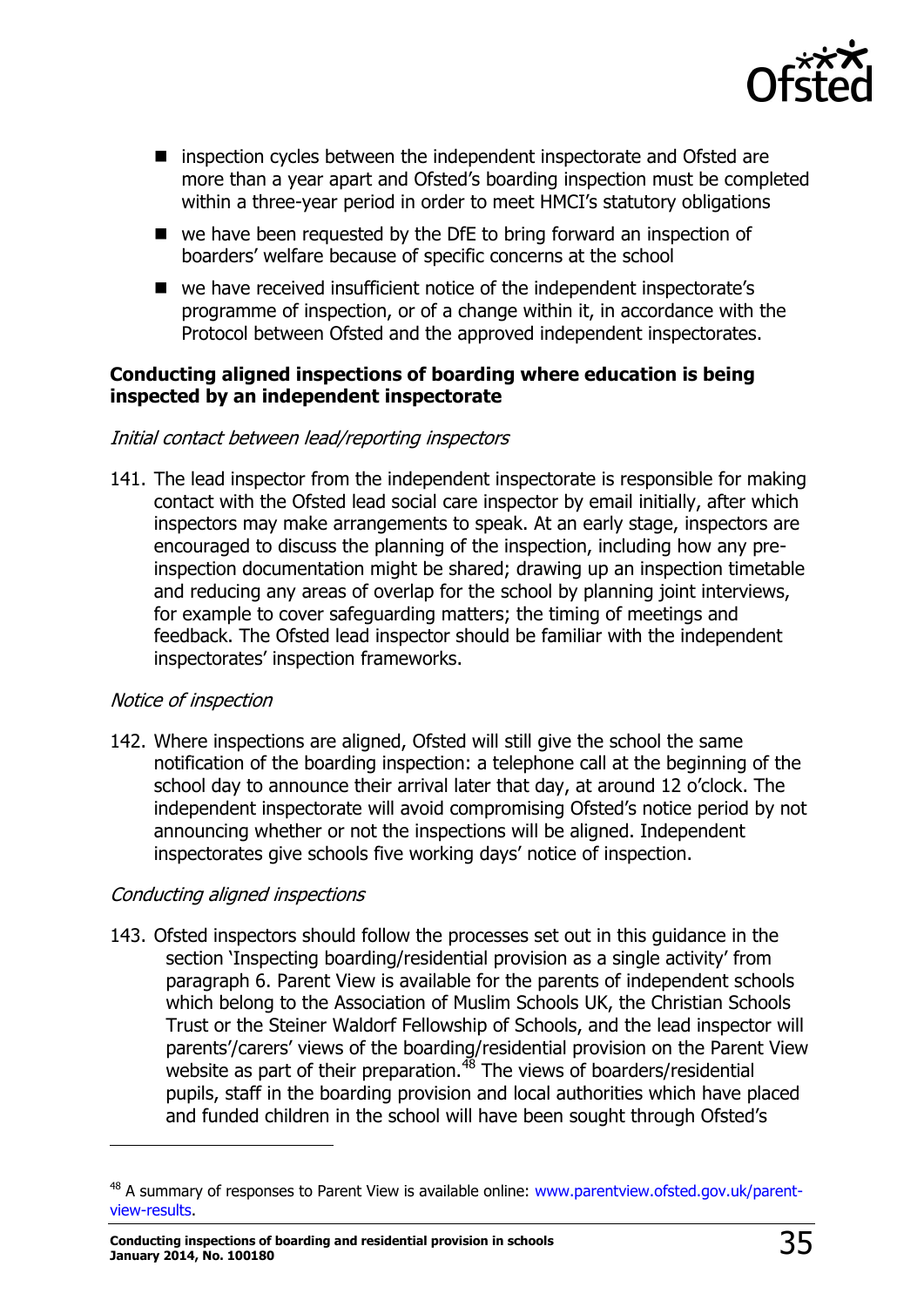

point-in-time surveys, and the analysis of their responses will also form part of the inspector's preparation, as set out in paragraphs 11–19.

144. Although Ofsted's inspectors and the independent inspectorates' inspectors will follow their own frameworks and procedures during aligned inspections, they will work together as far as possible. Information provided by the school will be shared, in order to keep demands on the school to a minimum and make efficient use of resources. Wherever practical and common sense to do so, inspectors will work together to minimise overlaps and improve coherence, and holding joint interviews where this is appropriate. Inspectors are asked to use their discretion and to be guided at all times by the principle of reducing bureaucracy for the school.

#### Ensuring consistent judgements

145. The lead/reporting inspectors must set aside time throughout the inspection to talk to one another. These conversations are of paramount importance for ensuring that each is aware of emerging issues where they affect each other's work and that judgements are coherent and consistent. It is, of course, entirely reasonable that a school with good teaching may have only 'adequate' boarding provision, as long as judgements are explained clearly. However, judgements about areas which overlap, such as pastoral care, welfare, health, safety and safeguarding, or the quality of boarding as it contributes to a child's development should be agreed by both inspection teams in order to give a consistent and clear message to the school.

#### Feedback to the school

146. Both inspections will end at the same time. At this point, inspectors from both teams are available to meet the headteacher to feedback the main inspection findings. The headteacher may wish to invite the governors, senior staff or boarding staff to attend this meeting, as appropriate. The lead/reporting inspectors will make arrangements with the school for feeding back jointly, if this is appropriate and is what the school wants. In this way both lead/reporting inspectors will be aware of the judgements at the end of the inspection.

#### Writing the inspection reports

147. After the inspection Ofsted will follow its normal writing and quality assurance procedures as set out in this guidance. However, the Ofsted report should include the following sentence, which should appear at the start of the 'summary' section.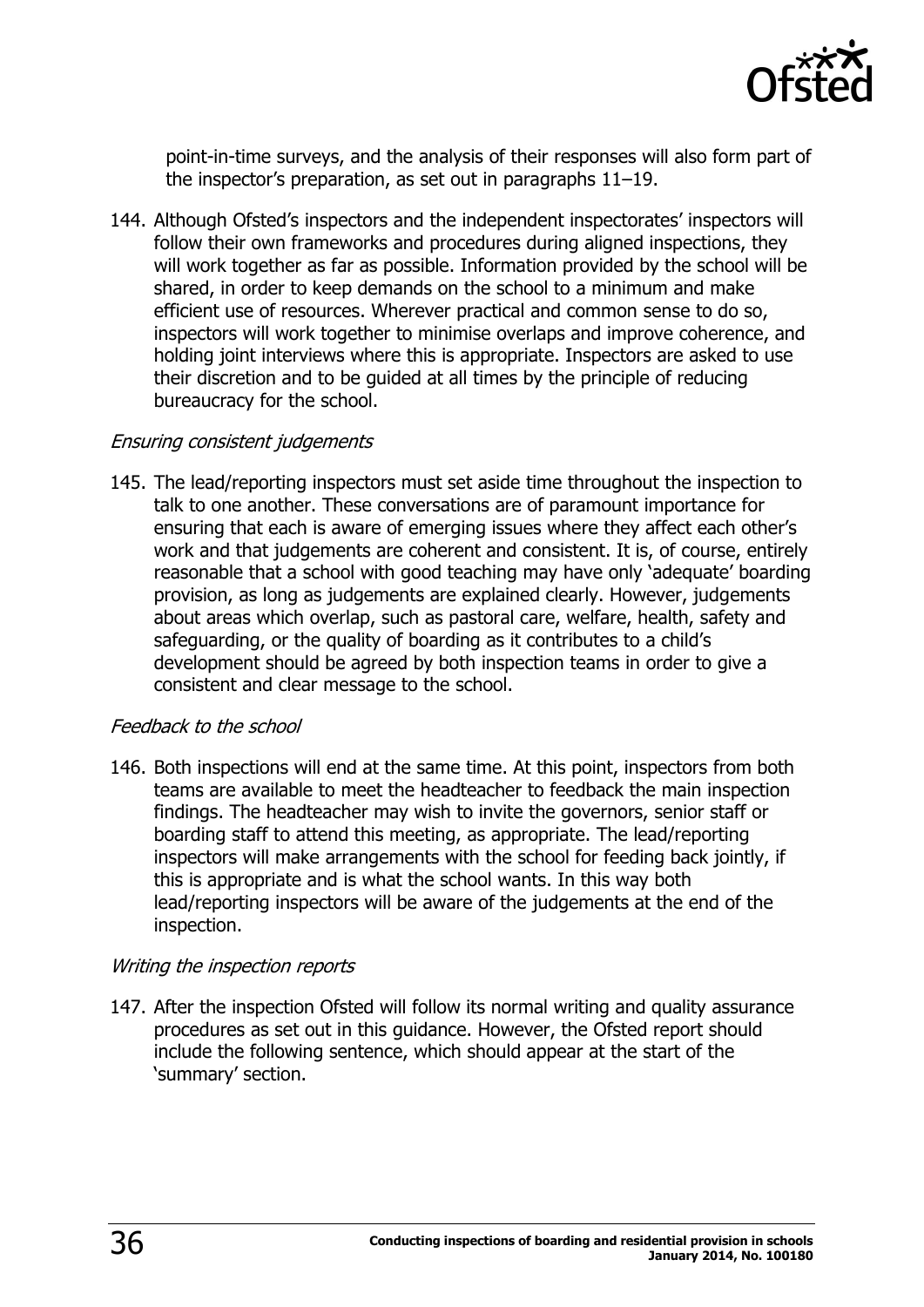

'This inspection of the boarding provision took place at the same time as an inspection of the school was conducted by the Bridge Schools Inspectorate/School Inspection Service'.<sup>49</sup>

- 148. The Ofsted inspector will alert the independent inspectorate's lead/reporting inspector in the event of a change of judgement through the quality and moderation process.
- 149. The Ofsted lead inspector may share a pre-publication draft of the inspection report with the independent inspectorate, if the lead/reporting inspector requests that they do so. This must be the draft which has gone through moderation and quality assurance, which will also be shared with the school for a factual accuracy check.

# <span id="page-36-0"></span>**Integrated inspections**

- 150. An integrated inspection of education and boarding provision takes place when both inspections are due. The frequency with which a school (education) inspection is conducted varies according to the status, type and performance of the school. Therefore, although we acknowledge that boarding and residential special schools may value an inspection which integrates both educational and boarding provision, Ofsted will only be able to conduct an 'integrated inspection' when both inspections are due in the same year.
	- We shall conduct an integrated inspection of an **independent boarding school** whenever the school (education) inspection falls due. School inspections will be conducted in all independent schools every three years or six years, based on risk and performance.<sup>50</sup>
	- We shall conduct an integrated inspection of an **independent residential special school** whenever the school (education) inspection falls due. School inspections will be conducted in all independent special schools every three years. As inspections of residential provision take place annually, it should generally be possible to integrate the inspection of residential provision with the school inspection once every three years.
	- We shall conduct an integrated inspection of a **maintained or nonmaintained residential special school** whenever the school inspection falls due. The timing of a school inspection is varied according to performance and risk factors, but as inspections of residential provision take place annually, it should generally be possible to integrate the inspection of residential provision with the school inspection when the latter takes place.
	- We shall only conduct an integrated inspection of **a maintained boarding school** where the school and boarding inspections coincide within an

-

<sup>&</sup>lt;sup>49</sup> As appropriate.

<sup>&</sup>lt;sup>50</sup> Independent schools are inspected under section 162A of the Education Act 2002, as amended by schedule 8 of the Education Act 2005.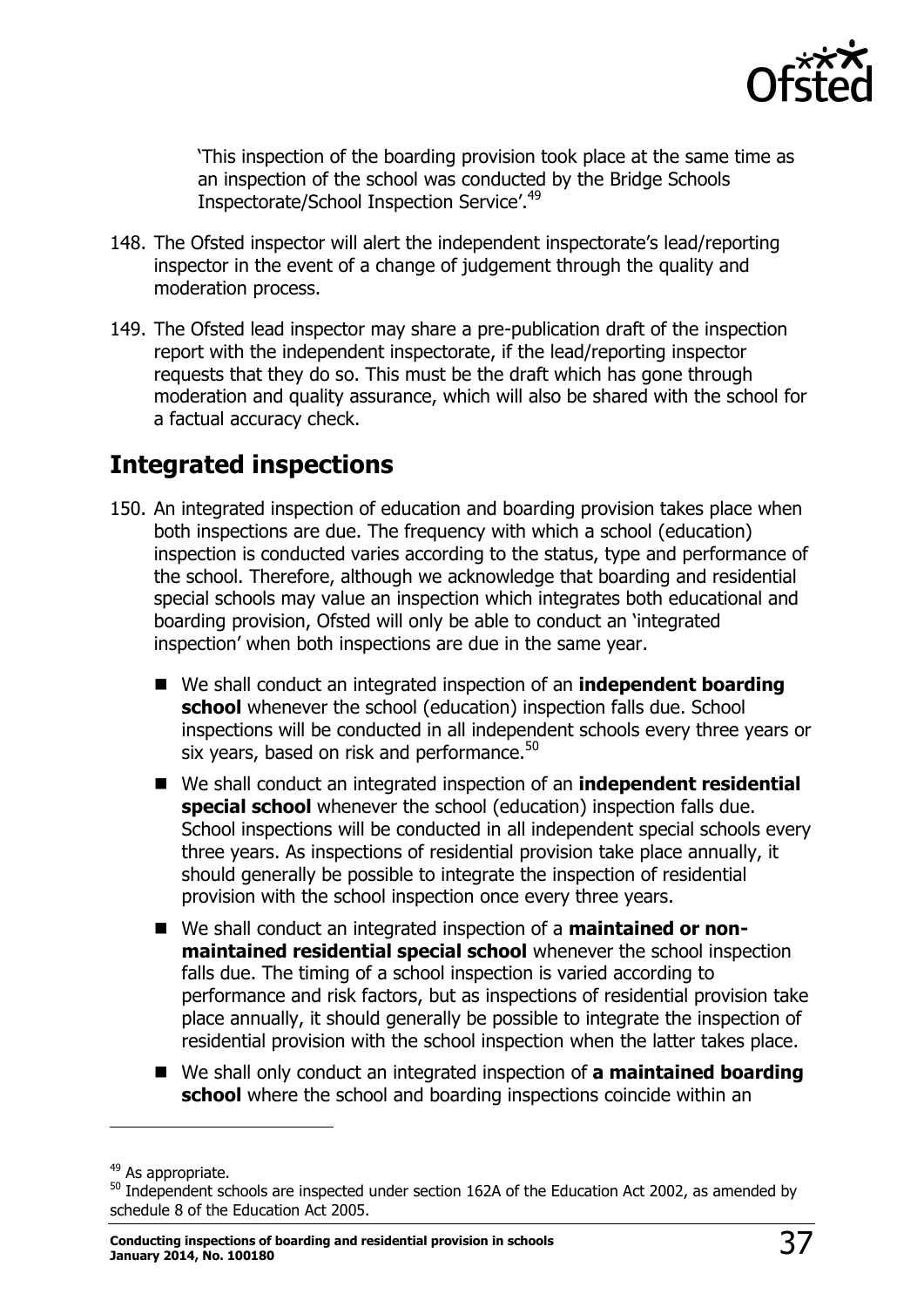

academic year. The timing of a school inspection is varied according to performance and risk factors; the inspection of boarding provision occurs once in a three year period: and it may be unlikely that school and boarding inspections can be integrated.

151. There are many similarities between inspecting boarding/residential provision as a single activity and as part of an integrated inspection. This ensures that there is coherence and continuity between inspection methodologies, that judgements are consistent and that there is comparability between schools which provide for boarders/residential pupils.

# <span id="page-37-0"></span>**Independent and maintained children's homes**

152. The framework for inspecting boarding and residential provision in schools, to which this guidance document relates, does not apply to the care provision of children's homes or to schools which are dually registered as children's homes.<sup>51</sup> Children's homes which are also registered to provide education receive two inspections of their care provision each year by Ofsted. <sup>52</sup> When the school (education) inspection is due, it is normally timed to occur alongside a full inspection of the care provision. The inspections of education and care will be 'aligned' and inspectors work closely together, but two separate reports are produced, one for the DfE which covers the education provision and one for Ofsted which reports the findings from the care inspection. Guidance on conducting aligned inspections of independent schools with dual registration as children's homes is available in the document Conducting inspections of nonassociation independent schools.<sup>53</sup>

## <span id="page-37-1"></span>**The inspectors**

153. An integrated inspection of a maintained or independent school is always led by one of Her Majesty's Inspectors or an additional inspector from one of the inspection service providers, who is an education expert experienced in boarding or residential special schools and who has received training in conducting integrated inspections. The team includes a social care inspector who is trained and experienced in judging the quality of the boarding provision. Additional social care inspectors will be added to the team where there are more than 50 boarders on roll, or where there are more than two boarding houses which are not located in close proximity. The staffing of the boarding team will be recommended by the senior HMI for boarding provision in schools

 $51$  Inspections of children's homes, Framework for inspection (100195), Ofsted, 2012; [www.ofsted.gov.uk/resources/100195.](http://www.ofsted.gov.uk/resources/100195)

<sup>&</sup>lt;sup>52</sup> There are two welfare inspections each year in a children's home. The full inspection is a full evaluation of the children's home and results in graded judgements; the interim inspection focuses on progress and improvements in the quality of care and outcomes for children and young people since the previous full inspection.

the previous rule impediation.<br><sup>53</sup> Conducting inspections of non-association independent schools (090048), Ofsted, 2013; [www.ofsted.gov.uk/resources/090048.](http://www.ofsted.gov.uk/resources/090048)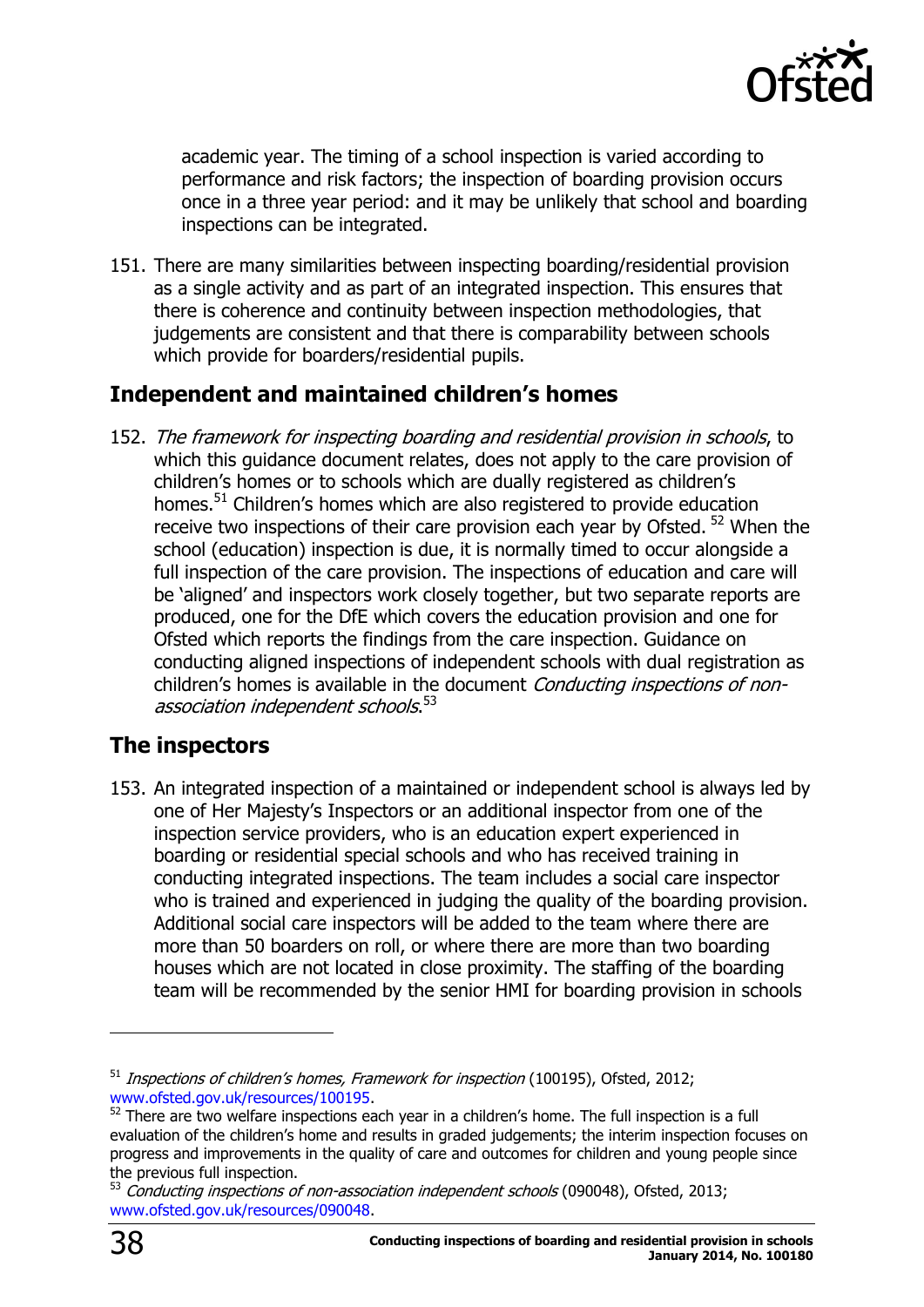

to the appropriate Ofsted senior manager who has the ultimate decision. The inspectors are trained and experienced in judging the quality of the boarding provision.

- 154. In maintained boarding schools with more than fifty boarders on roll, the inspection team may be augmented by a boarding school additional inspector. This person is a professional with experience of boarding who is drawn from the sector and has received relevant training for their role on inspection.
- 155. Small independent schools which have 19 or fewer pupils on roll have an inspection tariff of three days for the lead inspector, which also includes writing time. In these schools the on-site inspection generally takes place on the afternoon of the first day and the second day of the inspection. Where such schools also make residential provision, the inspection of the residential inspection will be integrated with the school inspection and take place over the same time period. However, in exceptional circumstances, the length of inspection and deployment of inspectors may be adjusted if necessary to ensure that there is sufficient time for the residential inspection to take place. This will be discussed and agreed in advance by HMIs with operational lead for independent and for boarding/residential schools. Consideration is given to the number and location of the residential premises and to the needs of the young people.
- 156. Please refer to Annex B for further information on the tariff for inspections.

## <span id="page-38-0"></span>**Pre-inspection activity**

#### **Liaison between inspectors**

- 157. Where practicable, contact between the education and social care inspectors should take place before notification to the school in order to discuss/plan the inspection and to agree their arrival times and areas of joint working.
- 158. Both the lead inspector and the lead social care inspector have time ahead of the inspection to prepare and plan for it. The inspection service provider must provide all the social care inspectors on the team with access to the inspection portal. The lead social care inspector must have access to any evaluation the school has prepared and any other relevant pre-inspection documents.
- 159. The inspection service provider must upload the previous education-only and integrated inspection reports to the secure inspection portal. Inspectors should refer to the Ofsted website for the most recent report on inspecting outcomes for children and for social care. The previously completed Pre-registration regulatory check sheet will be provided for the first inspection of all newly registered schools.
- 160. The lead education inspector is in overall charge of the inspection. The education and boarding inspection timetables will be shared between inspectors and inspectors will not duplicate interviews. Areas such as health and safety,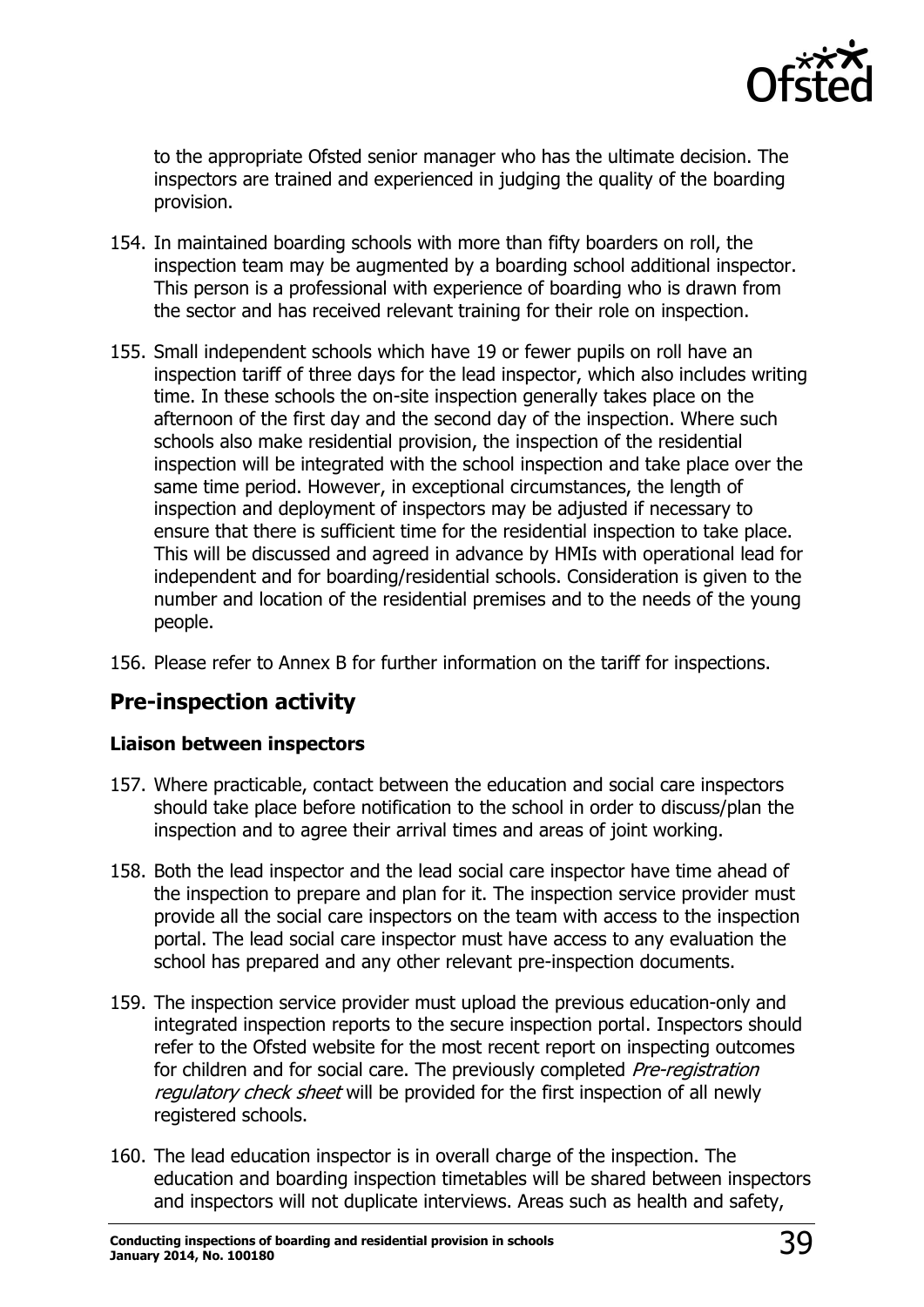

safeguarding and staff recruitment should ideally be undertaken by one inspector.

161. In integrated inspections of maintained schools, the lead education inspector will follow the quidance for undertaking pre-inspection activity in the *School* inspection handbook, and for independent schools, Conducting inspections of non-association independent schools.<sup>54, 55</sup>

#### **Inspection frameworks**

- 162. Boarding inspectors taking part in an integrated inspection must be familiar with the relevant education framework for the type of school they are inspecting. The frameworks for the inspection of maintained schools and independent schools can be found on the Ofsted website:
	- The framework for school inspection: [www.ofsted.gov.uk/resources/framework-for-school-inspection-september-](http://www.ofsted.gov.uk/resources/framework-for-school-inspection-september-2012-0)[2012-0.](http://www.ofsted.gov.uk/resources/framework-for-school-inspection-september-2012-0)
	- The framework for inspecting education in non-association independent schools: [www.ofsted.gov.uk/resources/framework-for-inspecting-education](http://www.ofsted.gov.uk/resources/framework-for-inspecting-education-non-association-independent-schools)[non-association-independent-schools.](http://www.ofsted.gov.uk/resources/framework-for-inspecting-education-non-association-independent-schools)

## <span id="page-39-0"></span>**Notification of inspection**

- 163. In **maintained schools**, the lead inspector will normally inform the school at around 11am on the day before the start of the school inspection. The lead inspector will inform the school that although the education team will arrive early the following morning, the boarding inspection will begin after school that day, and that the boarding inspector will be arriving in the afternoon to begin the boarding inspection.
- 164. Notification of integrated inspections of **independent schools** is normally given by the inspection service provider (ISP) in a telephone call around midday on the day before the inspection is due to start. For independent school inspections, the lead inspector will also telephone the school on the morning of the inspection day and speak to the headteacher. The lead inspector and lead social care inspector will normally arrive in the early afternoon and start the inspection of education and boarding provision together.
- 165. In all cases, after the initial notification call, the inspection service provider must send the school a formal notification of inspection letter electronically (as an attachment to an email), the same day. This email must be copied to the lead inspector and the lead social care inspector. The letter will confirm the



-

<sup>54</sup> School inspection handbook (120101), Ofsted, 2013; [www.ofsted.gov.uk/resources/120101.](http://www.ofsted.gov.uk/resources/120101) 55 Conducting inspections of non-association independent schools (090048), Ofsted, 2013; [www.ofsted.gov.uk/resources/090048.](http://www.ofsted.gov.uk/resources/090048)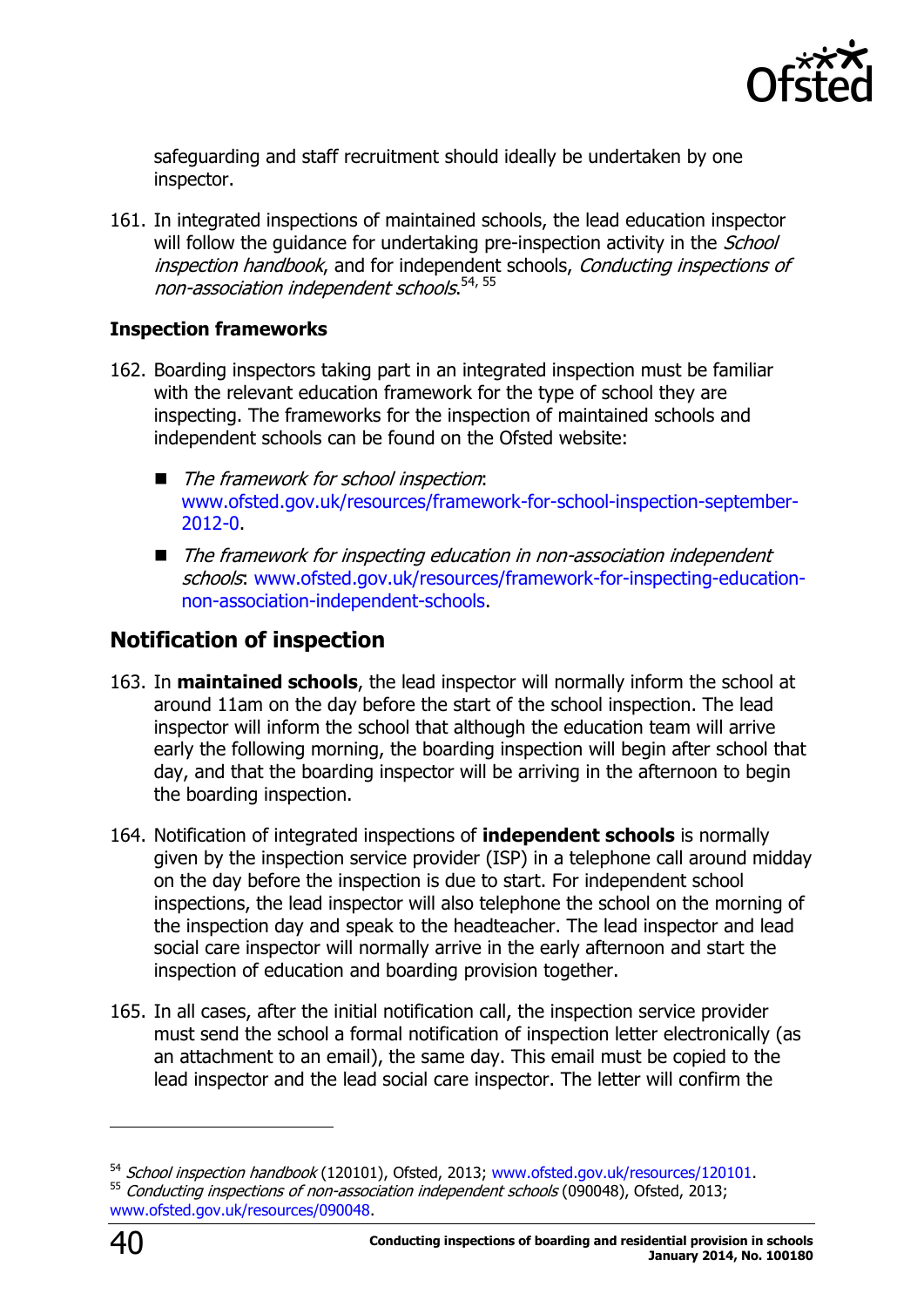

team details, dates and documents needed. Also attached to the email will be: a copy of The indicative timetable; a letter for the school to send to the parents and carers of all pupils inviting them to fill-in Parent View; and a copy of the inspection questionnaire for the school's staff. The school is asked to distribute the questionnaire to all staff apart from those in the boarding provision, whose views will have already been sought through the online point-in-time survey.

# <span id="page-40-0"></span>**If a school cannot be contacted by the lead inspector**

166. In exceptional circumstances, it may prove difficult for the lead inspector to make contact with the school.

#### **Independent schools**

- 167. In cases where the school has a telephone answering machine, the ISP should leave a message and state the time at which this message was left, keeping a note that they have done so. Where the telephone remains unanswered, the ISP should persevere, keeping a note of the times at which they tried to make contact with the school.
- 168. If the ISP has not managed to make contact by **2pm** of the day before the inspection, they will contact Ofsted's helpdesk to discuss the situation. The helpdesk must seek a steer from the senior HMI for independent schools. Normally, the HMI will advise that the inspection will continue and that the ISP should continue to try and make contact with the school. If there continues to be no answer, the inspection will be undertaken as an unannounced integrated inspection.
- 169. If a secure email address for the school is available from the last inspection report or the school's website, the ISP will email the formal notification of inspection letter and accompanying documents to it (see paragraph 165) whether or not they are able to make telephone contact with the school. Where one is not available, the lead inspector will seek confirmation of the school's email address on arrival at the school, and provide it to the ISP so that the documents can be supplied as soon as possible. The lead inspector will also give a paper copy of the inspection questionnaire for school staff and the letter for parents and carers to the school on arrival.
- 170. Further guidance is available in the document Conducting inspections of nonassociation independent schools.

#### **Maintained schools**

171. If the lead inspector is unable to get through to the school to speak to the headteacher at 11am, they will leave a message where the school has a telephone answering machine, and continue to telephone, keeping a log of the calls made and messages left, until they finally make contact with the school. If they are unable to do so by 2pm, they will contact Ofsted's helpdesk to discuss the situation. Normally, the helpdesk will advise that the inspection will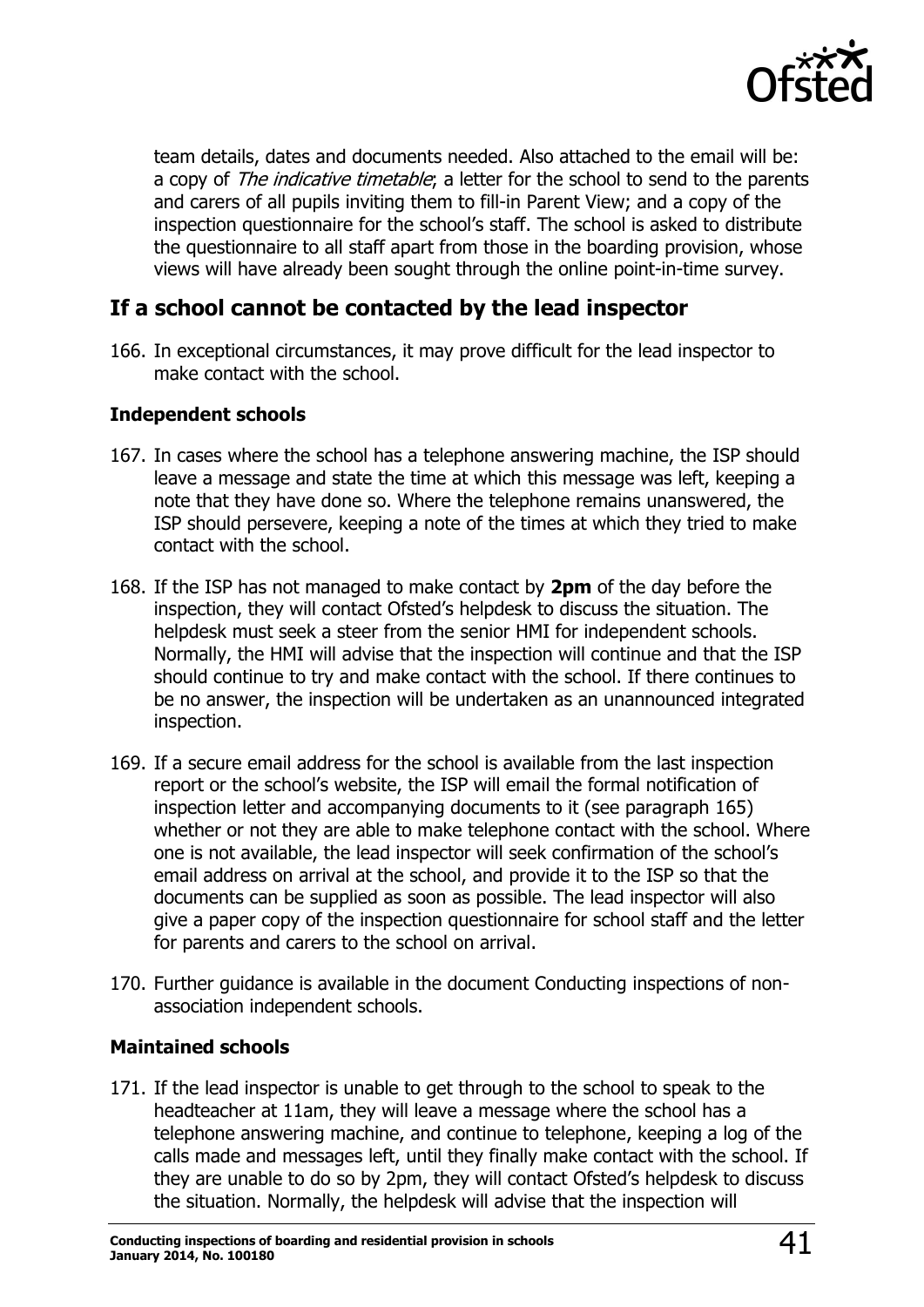

continue and will advise that the ISP will continue to try and make contact with the school. If there continues to be no answer, the inspection will still go ahead as an integrated inspection, as set out in the guidance *Inspections where* Ofsted is unable to contact the school the day before.<sup>56</sup>

#### <span id="page-41-0"></span>**Gathering views of registered parents, carers and other stakeholders<sup>57</sup>**

- 172. The views of boarders/residential pupils, day pupils, their parents/carers, staff and placing authorities (where applicable) inform lines of enquiry for each inspection and are an important part of inspection evidence.
- 173. Ofsted's online service Parent View is available for the parents of children in non-association independent schools and maintained schools to give their opinion of the school, including its boarding/residential provision. The lead education and social care inspectors should check the returns for the school from the Parent View website as part of their preparation.<sup>58</sup>

#### **Point-in-time surveys for day pupils, boarders/residential pupils, boarding staff and placing authorities about education and boarding/residential provision**

- 174. Ofsted will also conduct an annual point-in-time survey of pupils' views, and in the case of boarding and residential special schools, boarding staff. There is an online survey for pupils and a separate one for boarders/residential pupils.
- 175. Ofsted also conducts annual online point-in-time surveys of the views of day pupils, and in the case of boarding and residential special schools, boarders/residential pupils and boarding staff. There is one survey for day pupils and a separate one for boarders/residential pupils. A point-in-time survey is also used to gather the views of local authorities who place and fund children in independent schools.
- 176. Please refer to paragraphs 12–14 for more detailed information on the annual point-in-time surveys.
- 177. The responses to all surveys are sent directly to Ofsted where they are collated and analysed automatically. Ofsted's inspection management and support team will send the analyses to the relevant inspection service provider, in order that they can form part of the pre-inspection information for the relevant school's next inspection, to inform inspection trails.

<sup>&</sup>lt;sup>56</sup> Inspections where Ofsted is unable to contact the school the day before (120303), Ofsted, 2013; [www.ofsted.gov.uk/resources/120303.](http://www.ofsted.gov.uk/resources/120303)

<sup>&</sup>lt;sup>57</sup> 'Parents' refers to mothers, fathers and/or carers.

<sup>58</sup> A summary of responses to Parent View is available online: [www.parentview.ofsted.gov.uk/parent](http://www.parentview.ofsted.gov.uk/parent-view-results)[view-results.](http://www.parentview.ofsted.gov.uk/parent-view-results)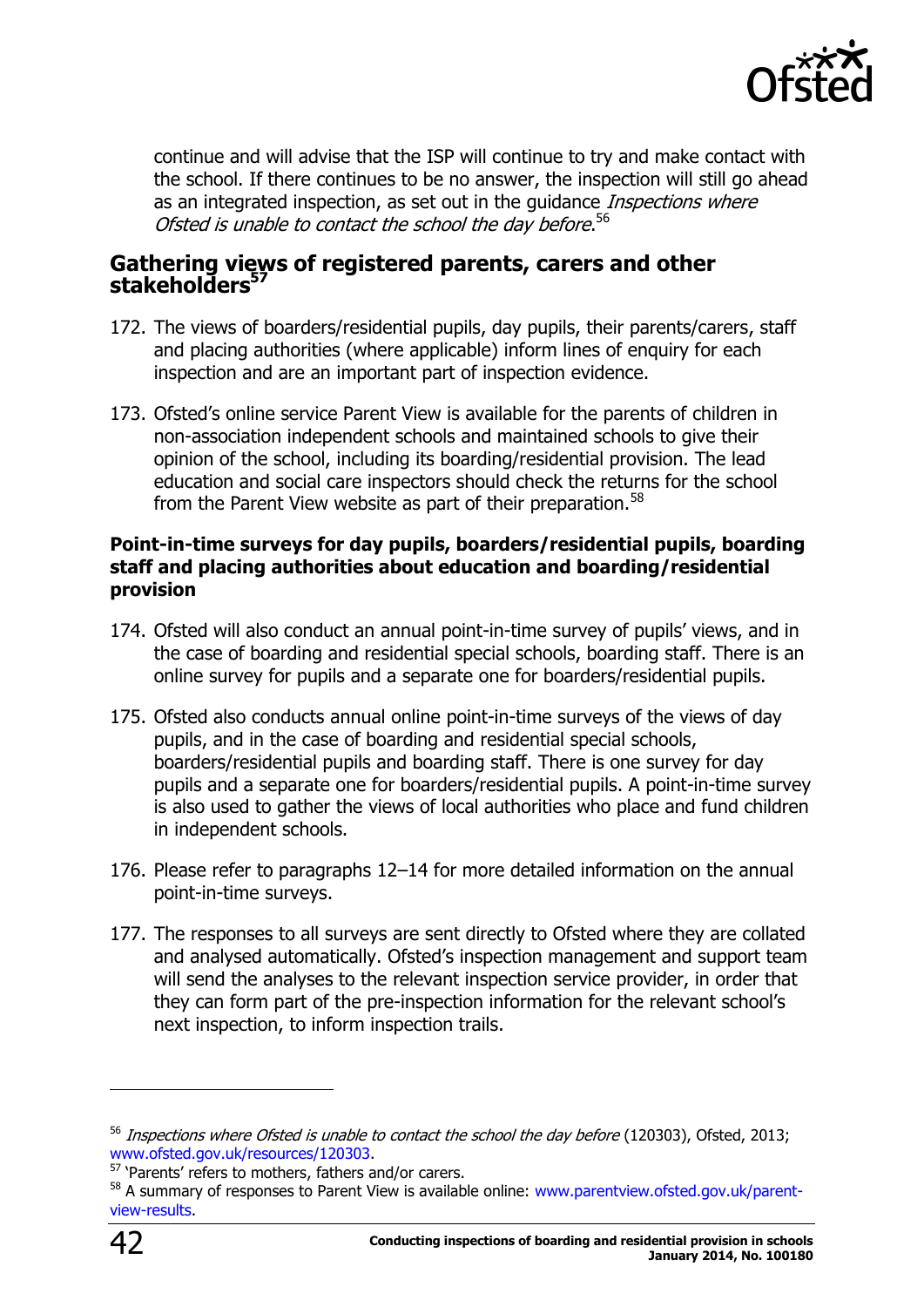

- 178. The inspection service provider will make the analyses available on their inspection portal for the lead inspector to use to generate lines of enquiry. It is vitally important that the lead inspector has this information in advance so that the inspection can operate effectively with minimum notification.
- 179. During inspection, the lead inspector may share the quantitative data with the school, but any comments from users that are recorded in analyses remain confidential to the inspection team. In the case of boarding schools, there may be sets of analyses for up to three years' annual point-in-time surveys available to the lead inspector, by the time an inspection of the boarding provision is due. All sets will be taken into account, and the lead inspector will explore with the school any particular 'themes' arising from the analyses. If any of the returned surveys appear to raise safeguarding concerns, the inspection management and support team will send them immediately to the relevant HMI manager. This may have an impact on the timing of the next inspection.
- 180. The views of the staff at schools are gathered through a questionnaire, which the inspection service provider sends to the school by email alongside the formal notification of inspection letter. The school is asked to distribute the questionnaire to all staff apart from those in the boarding provision, whose views will have already been sought through the online point-in-time survey.
- 181. The questionnaire states that staff should complete and return their questionnaires in a sealed envelope, marked 'Confidential – for the attention of the Ofsted inspection team' by 11am on the first day of inspection, where practicable.
- 182. Inspectors use all this information intelligently to set up lines of enquiry which they must record on an evidence form and may pursue during the inspection.
- 183. In advance of welfare-only and integrated inspections, Ofsted's inspection management and support team will also send a standard letter to the local authority designated officer for child protection to enquire about any information they have regarding the school.<sup>59</sup> The letter requests information about child protection enquiries relating to the school that are ongoing, or have been undertaken in the last 12 months. The local authority designated officer is asked to send any information by secure email directly to the lead inspector.

# <span id="page-42-0"></span>**Pre-inspection contact with schools**

j

184. Once the lead inspector has notified the school and then contacted the inspection service provider as set out in paragraph 165, they must briefly telephone the lead social care inspector a second time, to confirm that the inspection is taking place or advise them if it has been deferred. After this call,

<sup>&</sup>lt;sup>59</sup> The inspection management and support team will record a note in 'Registration comments' within RSA to confirm the date that the letter was sent to the local authority designated officer.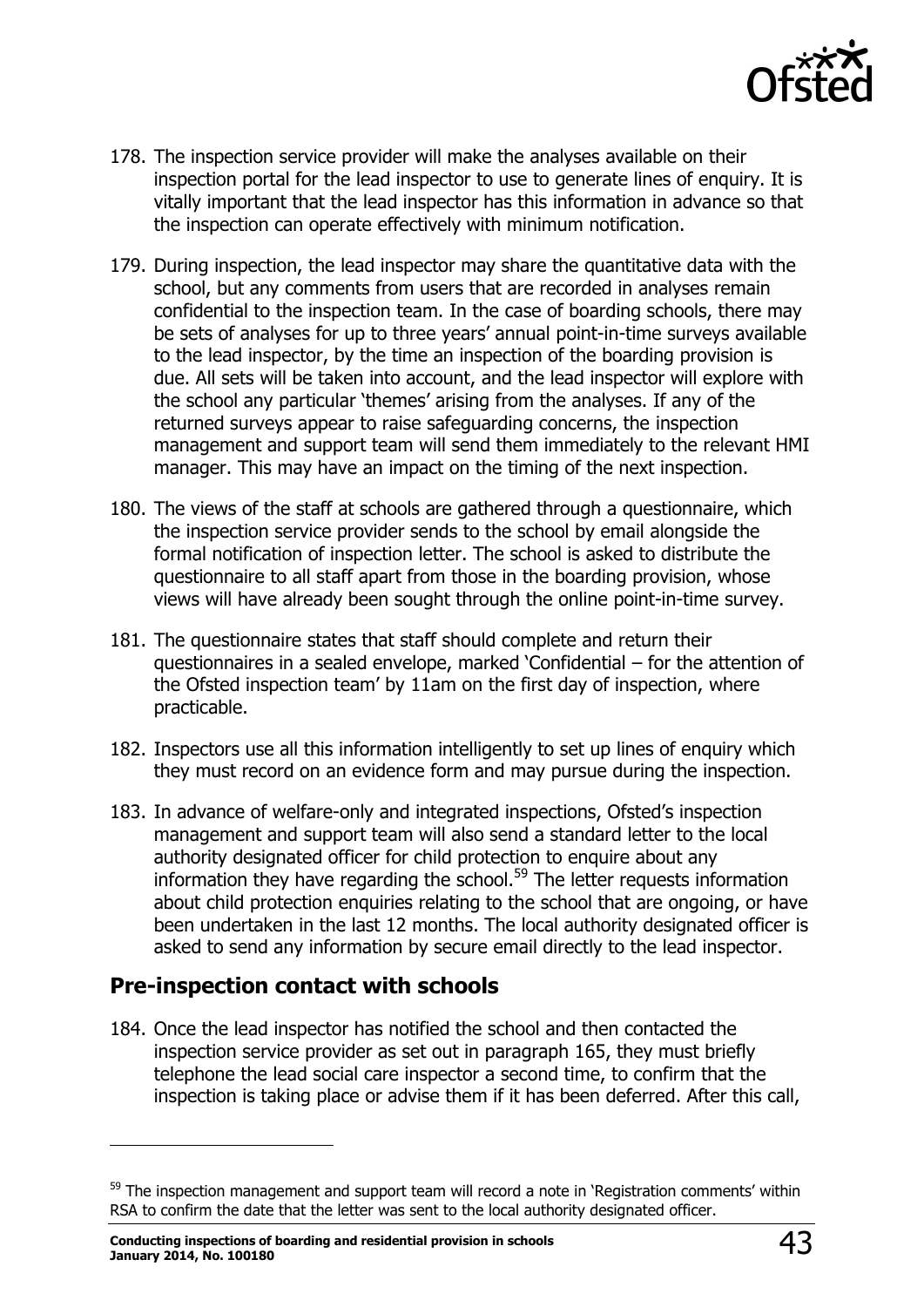

the lead social care inspector will conduct a short telephone conversation with the member of staff in charge of boarding. The conversation will include the following matters.

- $\blacksquare$  Confirming the start time of the boarding inspection which is usually the afternoon before the start of the education inspection.
- Confirming the names of the lead social care inspector and other inspectors (if applicable).
- **Brief information about the inspection process and how to obtain key** documents from our website, including Ofsted's complaints procedure.
- Details regarding the timetable for the inspection, and the arrangements for the boarding aspect of the integrated inspection.
- The information it would be helpful to have at the start of the inspection. This will only ever include information the school already has and in the form it keeps it. Schools will not be expected to prepare additional documentation for inspectors. Requests will be kept to a minimum to reduce the burden of inspection on the school, but will include any evaluation of its boarding provision which the school has made and wishes to share with inspectors. Inspectors should accept any evaluation the school has made of its boarding provision in whatever format it is presented. The lead social care inspector should remind the school about the documents listed in the appendices to the national minimum standards which will be required during the inspection. Schools must not be asked to provide details of policies or procedures which are already available of the school's website.
- $\blacksquare$  The timetable of interviews indicating which national minimum standards will be covered and factoring in where joint interviews with the education inspector where possible to minimise the burden on the school and promote joined up working.
- Arrangements for holding discussions with boarders/residential pupils.

# <span id="page-43-0"></span>**The indicative timetable**

185. In integrated inspections of both maintained and independent schools, The *indicative timetable* will normally be used.<sup>60</sup> The inspection service provider must always provide it to the school electronically alongside the formal notification letter, as set out in paragraph 165. This document details the interviews that the school will need to arrange, including the national minimum standard/s that each interview will cover.<sup>61</sup> It also lists the records and documents which the school will need to make available to inspector/s during

-

<sup>&</sup>lt;sup>60</sup> The indicative timetable (110105), Ofsted, 2013; [www.ofsted.gov.uk/resources/110105.](http://www.ofsted.gov.uk/resources/110105)

 $61$  The national minimum standards for both residential special schools and for boarding schools are available on the Department for Education's website:

[www.education.gov.uk/schools/leadership/typesofschools/a00192112/boarding-schools.](http://www.education.gov.uk/schools/leadership/typesofschools/a00192112/boarding-schools)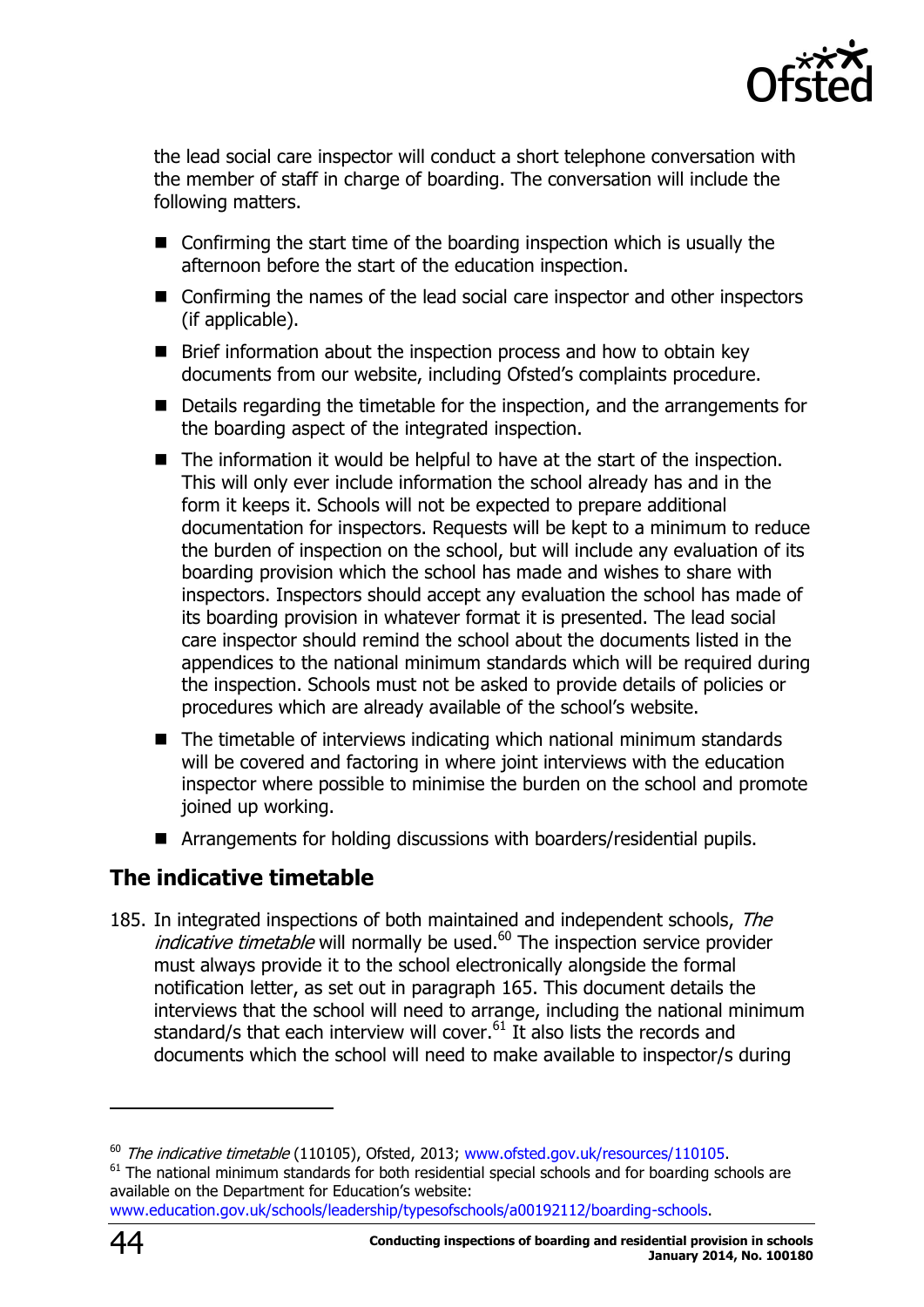

inspection. Use of the indicative timetable helps ensure inspections are conducted consistently.

- 186. The indicative timetable is intended as a guide and can be adapted by schools to accommodate individual circumstances, such as the availability of relevant members of staff. Schools are asked to present the completed timetable to the lead social care inspector on their arrival at the school.
- 187. In all cases, the lead social care inspector will discuss and agree with the school any necessary adjustments needed prior to the start of the inspection.
- 188. The lead social care inspector must also shared and agree the inspection timetable for the boarding with the lead inspector who is responsible for the conduct and quality of the integrated inspection.
- 189. The social care inspector/s must ensure that they maintain effective communication with the inspector leading on the education inspection to ensure an integrated approach to the inspection.

# <span id="page-44-0"></span>**Using the pre-inspection information**

- 190. In preparation for inspection, inspectors will look at the information that Ofsted already holds or is publicly available about the school or its boarding provision which includes:
	- $\blacksquare$  previous inspection reports all education and social care inspectors should read the previous report on **both** the education provision (available on the relevant ISP's portal) and the boarding/residential provision (available on the Ofsted website)
	- any concerns and complaints received
	- $\blacksquare$  the school's own website, which may already contain boarding policies and procedures and may also provide dates when the boarders/residential pupils may be away from school, for example on a school trip
	- the analysis of views of boarders/residential pupils and staff from the pointin-time surveys $62$
	- $\blacksquare$  the responses from Parent View<sup>63</sup>
	- $\blacksquare$  any information on referrals, notifications or child protection concerns for Ofsted inspectors this information can be accessed through Ofsted's provider information portal (PIP), and there is guidance on the Ofsted intranet site to help access PIP; for the ISPs' additional inspectors, this information is made available through the ISPs' own secure inspection

-

 $62$  The inspection service provider will make the analyses available on their inspection portal for the lead education inspector and lead social care inspector to use to generate lines of enquiry. <sup>63</sup> A summary of responses to Parent View is available online: [www.parentview.ofsted.gov.uk/parent-](http://www.parentview.ofsted.gov.uk/parent-view-results)

[view-results.](http://www.parentview.ofsted.gov.uk/parent-view-results)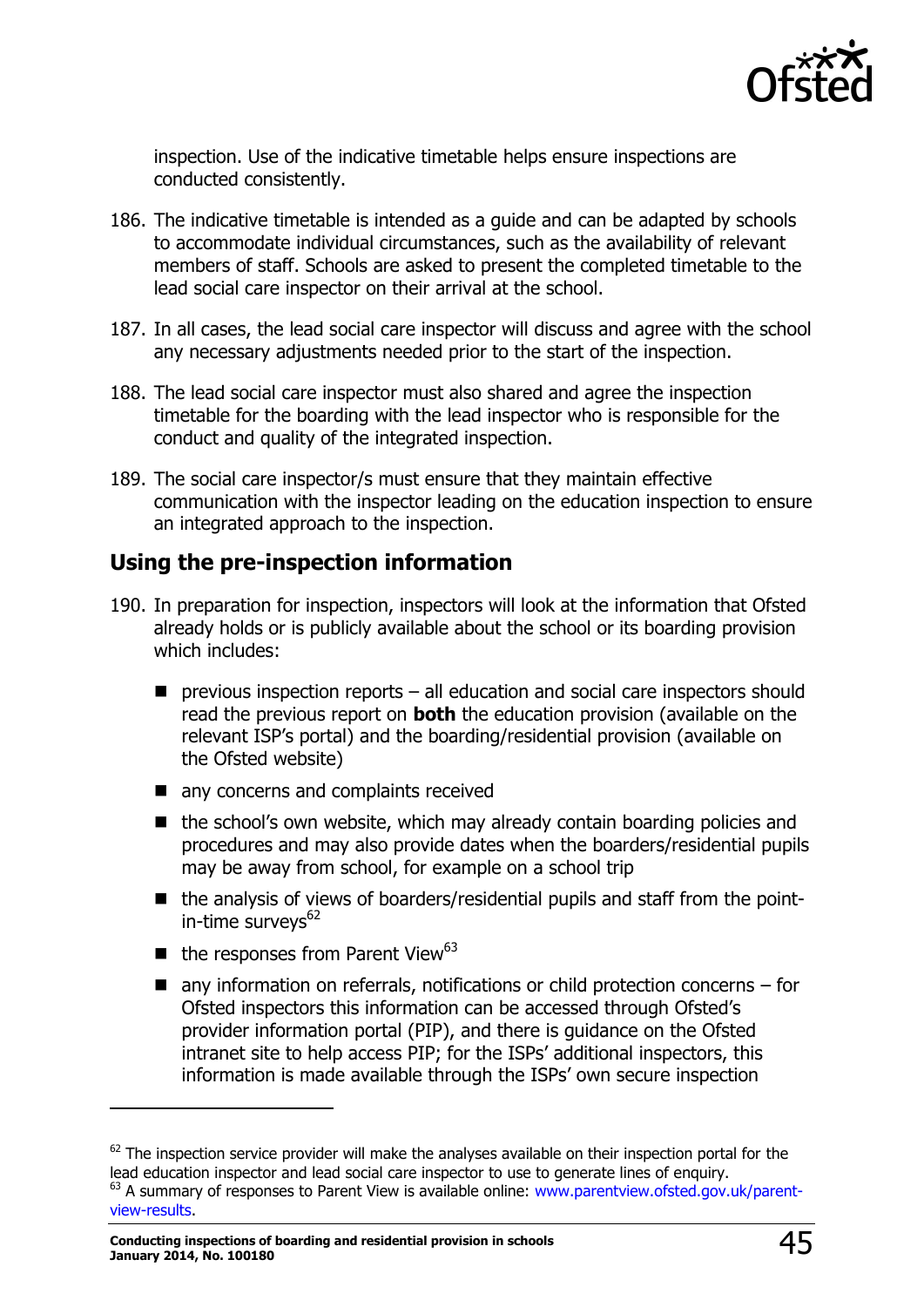

portals. In all cases, the portal provides only high-level information about any matters that have arisen, which can be used with other pre-inspection information to inform inspection trails (which should be recorded in an evidence form)

- $\blacksquare$  in the case of inspections of maintained boarding and residential special schools, information from the Parent View website
- $\blacksquare$  the information the school supplied on its most recent census return to the Department for Education.<sup>64</sup>
- 191. Inspectors will also take account of the pre-inspection information provided by the school, as outlined in paragraph 184.
- 192. The lead social care inspector will carry out an analysis of the available evidence and information. They should record their planning notes within the planning section of an RSA toolkit for integrated inspections. The plan for the inspection will identify lines of enquiry, any areas of apparent weakness or significant strength, or areas where further evidence needs to be gathered. The focus of the inspection may change during its course as further evidence emerges.
- 193. In addition, the lead inspector may use the pre-inspection information to raise issues with the headteacher or the member of staff in charge of boarding. An open dialogue between the school and inspectors is essential before and during inspection, and good communication is encouraged at all times.

# <span id="page-45-0"></span>**Inspection activity**

194. The table on the next page summarises the timing of pre-inspection planning and contact between inspectors and the activities of the inspection during the days in school. This table applies to inspections of maintained and independent schools.

<sup>&</sup>lt;sup>64</sup> In advance of integrated inspections, the inspection service provider will ensure that information from the relevant school's most recent census return is available on their inspection portal.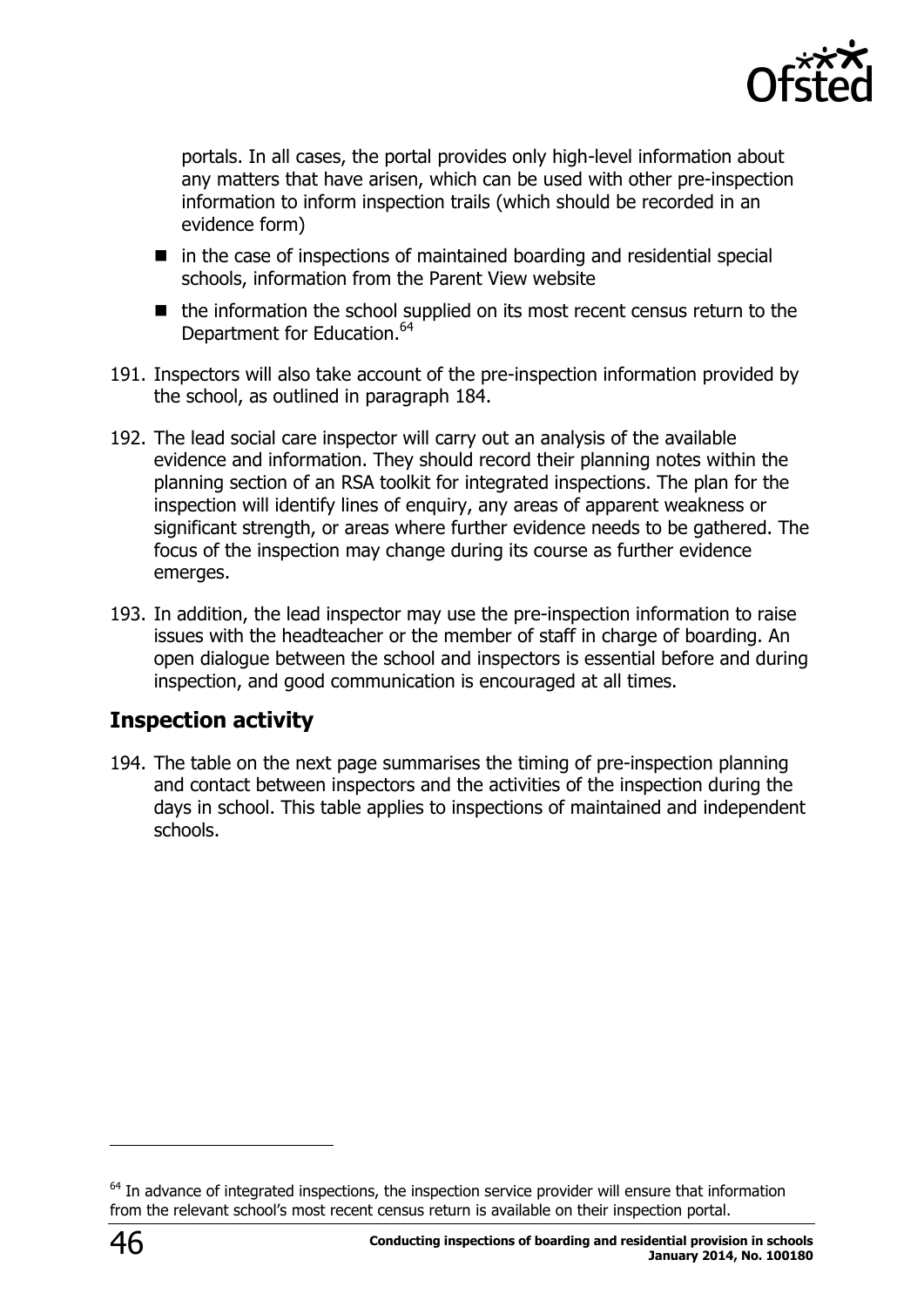

#### **Integrated inspections of maintained schools**

| Day $-1$                                                                                                                                                                                                                                                                                                                                                | Day 1                                                                                                                                                                                                                                                                            | Day 2                                                                                                                                                                                                                                                                                                    | Writing day (Day $+1$ )                                                                                                                                                                                                                                                                                                                                                                                                                                                                                |
|---------------------------------------------------------------------------------------------------------------------------------------------------------------------------------------------------------------------------------------------------------------------------------------------------------------------------------------------------------|----------------------------------------------------------------------------------------------------------------------------------------------------------------------------------------------------------------------------------------------------------------------------------|----------------------------------------------------------------------------------------------------------------------------------------------------------------------------------------------------------------------------------------------------------------------------------------------------------|--------------------------------------------------------------------------------------------------------------------------------------------------------------------------------------------------------------------------------------------------------------------------------------------------------------------------------------------------------------------------------------------------------------------------------------------------------------------------------------------------------|
| By 11 am lead inspector<br>$\mathbf{r}$<br>(LI) notifies the<br>headteacher of inspection,<br>holds brief conversation<br>with inspection service<br>provider, then rings lead<br>social care inspector (LSCI)<br>LSCI rings the school prior<br>to departure<br>LSCI starts inspection of<br>boarding/residential<br>provision<br>LI's preparation day | LI and education team<br>begin inspection of school<br>provision*<br>Boarding inspection<br>continues**<br>Where there are 50 or fewer<br>pupils on roll<br>Final meeting of inspection<br>team<br>Feedback inspection<br>findings to the school's<br>senior staff and governors | Where there are 51 or more<br>pupils on roll<br>Inspection of education<br>$\blacksquare$<br>provision continues<br>Inspection of boarding<br>п<br>provision continues<br>Final meeting of inspection<br>п<br>team<br>Feedback inspection<br>п<br>findings to the school's<br>senior staff and governors | LI writing day.<br>■ LSCI sends findings from<br>the boarding provision to<br>lead inspector as soon as<br>possible, if this was not<br>practicable at the end of<br>Day 2.<br>LSCI is available to<br>comment on report.<br>LI sends whole report to<br>inspection service provider<br>by the end of the same<br>day.<br>LSCI has15 working days from<br>the date of submission to amend<br>and re-submit the integrated<br>toolkit. After that point, the<br>integrated toolkit cannot be<br>edited. |

\* - in integrated inspections of maintained and non-maintained schools additional education inspectors will be added to the team in the case of special schools and pupil referral units or where there are 51 or more pupils on roll,

\*\* - additional social care inspectors will be added to the team where there are more than 50 boarders on roll, or where there are more than two boarding houses which are not located in the same district, as recommended by the senior HMI for boarding provision in schools to the appropriate Ofsted senior manager who has the ultimate decision. In maintained boarding schools with more than fifty boarders on roll, the inspection team may be augmented by a boarding school additional inspector. This person is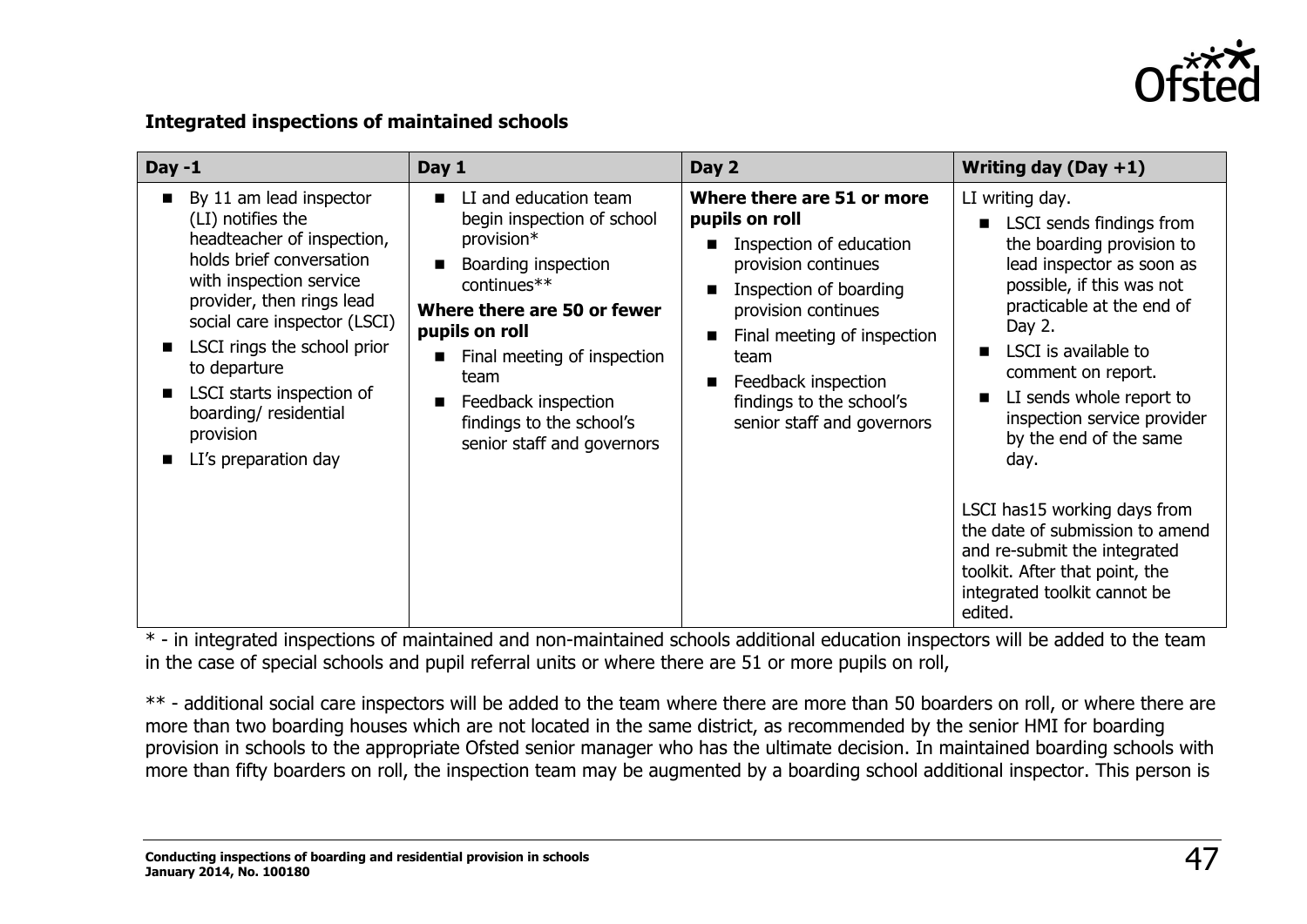

a professional with experience of boarding who is drawn from the sector and has received relevant training for their role on inspection.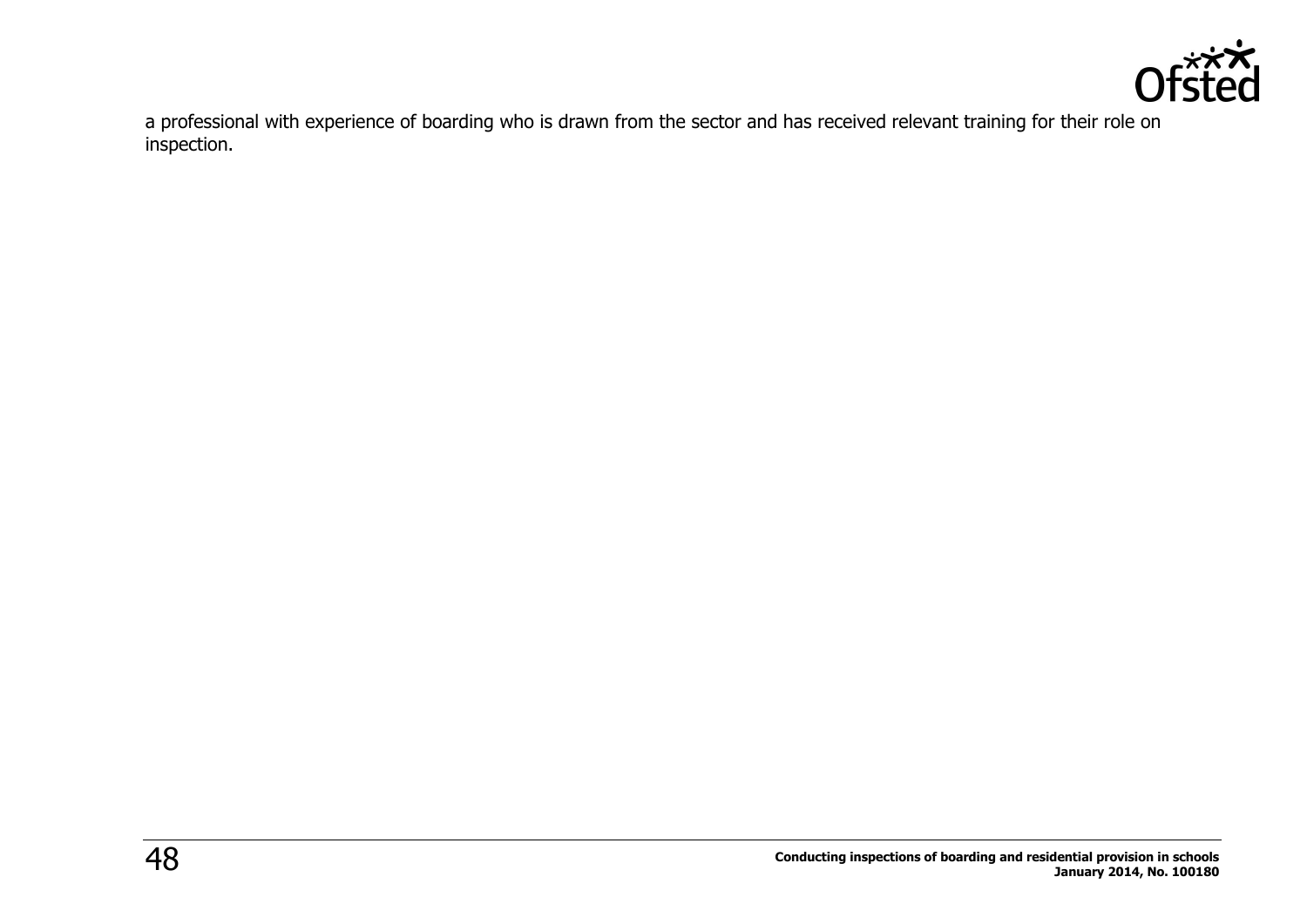

## **Integrated inspections of independent schools**

| $Day -1$                                                                                                                                                                                                                                                                             | Day 1                                                                                                                                                                                                                                                                                                                                                                              | Day 2                                                                                                                                                                                                                                                                                                                         | Day 3                                                                                                                                                                                                                                                                                                                                                                                                                                                                                                               | Writing day (Day $+1$ )                                                                                                                                                                                                                                                                                                                                                                                                                                                                                                                    |
|--------------------------------------------------------------------------------------------------------------------------------------------------------------------------------------------------------------------------------------------------------------------------------------|------------------------------------------------------------------------------------------------------------------------------------------------------------------------------------------------------------------------------------------------------------------------------------------------------------------------------------------------------------------------------------|-------------------------------------------------------------------------------------------------------------------------------------------------------------------------------------------------------------------------------------------------------------------------------------------------------------------------------|---------------------------------------------------------------------------------------------------------------------------------------------------------------------------------------------------------------------------------------------------------------------------------------------------------------------------------------------------------------------------------------------------------------------------------------------------------------------------------------------------------------------|--------------------------------------------------------------------------------------------------------------------------------------------------------------------------------------------------------------------------------------------------------------------------------------------------------------------------------------------------------------------------------------------------------------------------------------------------------------------------------------------------------------------------------------------|
| ISP telephones the<br>school at around<br>lunchtime to<br>announce the<br>inspection will take<br>place on the<br>following day<br>ISP sends<br>confirmation letter<br>by email to the<br>school, copied to<br>lead inspector (LI)<br>LI and lead social<br>care inspector<br>(LSCI) | LI discusses the<br>$\blacksquare$<br>inspection with the<br>headteacher<br>between 8-9am<br>LI rings LSCI<br>LSCI rings the head<br>of boarding/care<br>prior to departure<br>LI half a day<br>п<br>preparation and<br>travel<br>LI half a day on-site<br>evidence gathering<br>LSCI half a day<br>preparation and<br>travel<br>LSCI half a day on-<br>site evidence<br>gathering | LI whole day on-site<br>inspection*<br>LSCI whole day on-<br>site inspection**<br>Where there are 19 or<br>fewer pupils on roll***<br>Completion of<br>evidence records<br>Final meeting of<br>inspection team<br>Feedback inspection<br>findings to the<br>school's senior staff<br>and<br>governors/trustees/<br>proprietor | Where there are 20 or<br>more pupils on roll<br><b>Morning</b><br>LI half a day on-site<br>evidence gathering<br>LSCI half a day on-<br>site evidence<br>gathering<br>Social care inspector<br>provides the lead<br>inspector with the<br>findings from the<br>boarding provision<br><b>Afternoon</b><br>All cases:<br>Completion of<br>■<br>evidence records<br>Final meeting of<br>inspection team<br>Feedback inspection<br>findings to the<br>school's senior staff<br>and<br>governors/trustees/<br>proprietor | LI writing day.<br>LSCI sends findings<br>from the boarding<br>provision to lead<br>inspector as soon as<br>possible, if this was<br>not practicable at<br>the end of Day 3 (or<br>Day 2 NOR 1-19)<br>LSCI is available to<br>comment on report<br>LI sends whole<br>report and ROIEJ to<br>inspection service<br>provider by the end<br>of the same day<br>LSCI has15 working days<br>from the date of<br>submission to amend and<br>re-submit the integrated<br>toolkit. After that point,<br>the integrated toolkit<br>cannot be edited |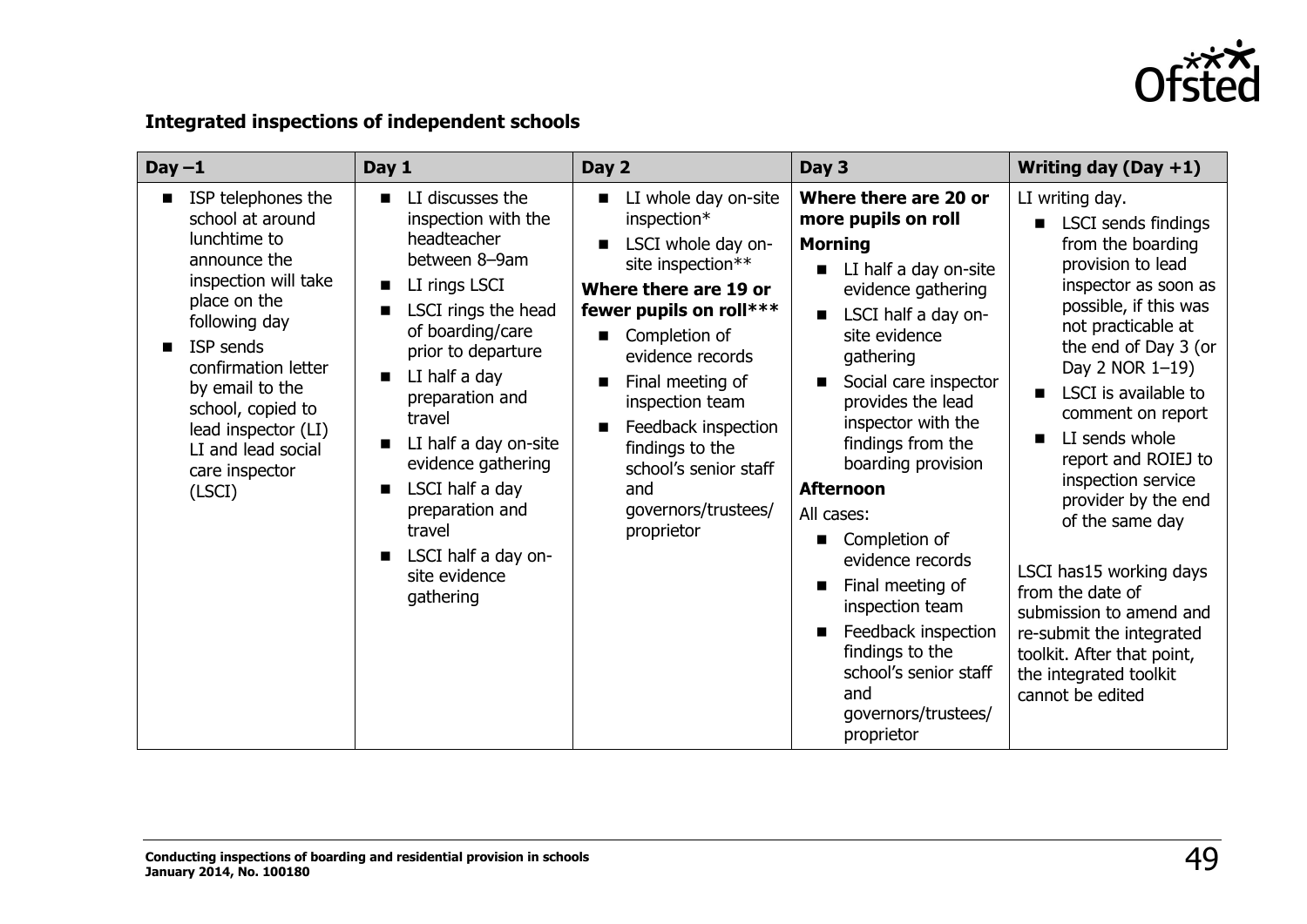

\* – in integrated inspections of independent schools where there are 20 or more pupils on roll, additional education inspectors will be added to the team on Day 2. Please refer to the quidance document Conducting inspections of non-association independent schools for more information.

\*\* – additional social care inspectors will be added to the team where there are more than 50 boarders on roll, or where there are more than two boarding houses which are not located in the same district, as recommended by the senior HMI for boarding provision in schools to the appropriate Ofsted senior manager who has the ultimate decision.

\*\*\* – the inspection of boarding or residential provision in schools with 19 or fewer pupils on roll will normally have a tariff of three days for the lead social care inspector, which also includes writing time. In exceptional circumstances, the length of inspection and deployment of inspectors may be adjusted if necessary to ensure that there is sufficient time for the residential inspection to take place. This will be discussed and agreed in advance by HMIs with operational lead for independent and for residential schools. Consideration is given to the number and location of the residential premises and to the needs of the young people.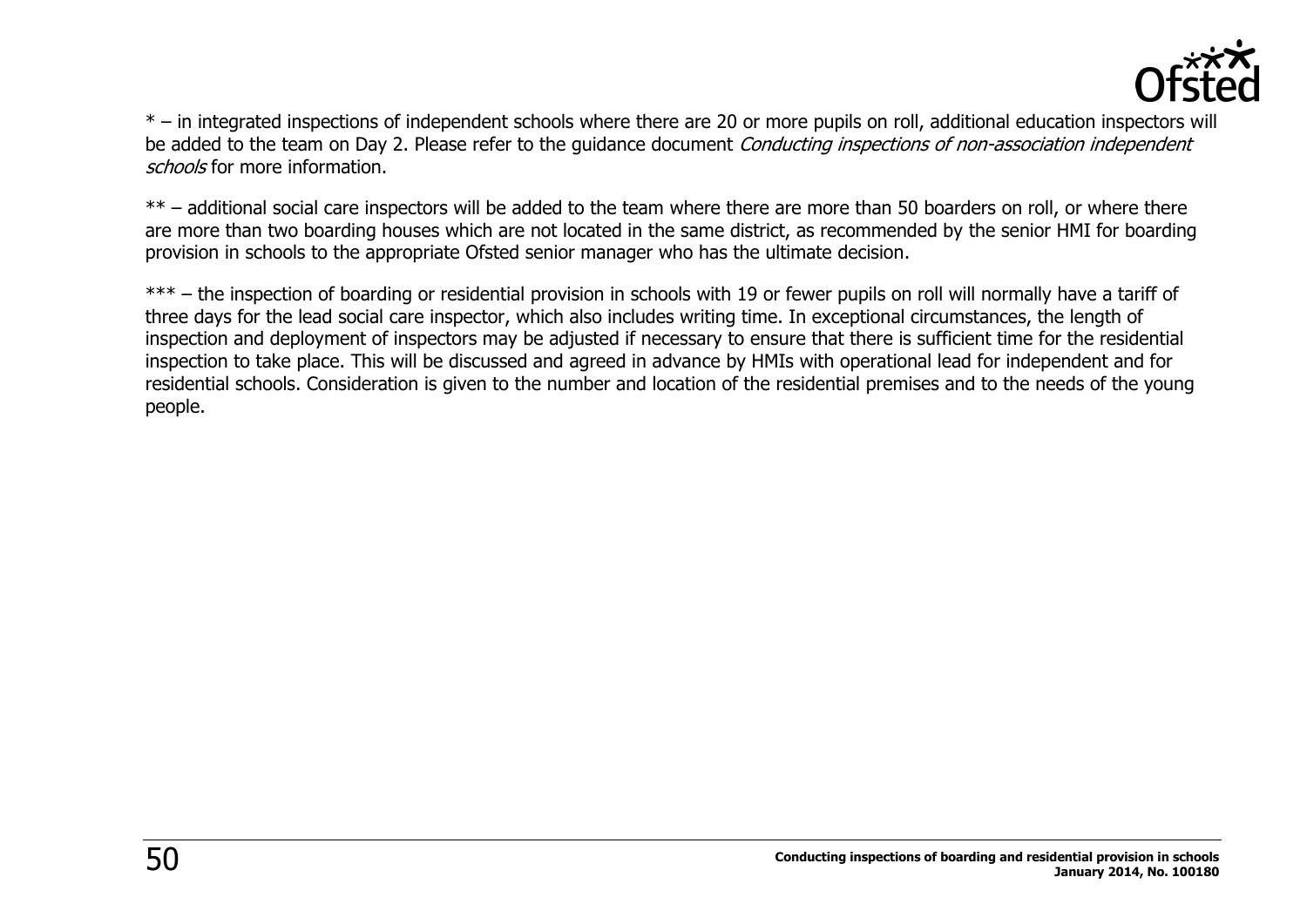

- 195. At the start of the inspection the inspectors will confirm their identity by producing their Ofsted proof of identity. It is not necessary to carry paper copies of criminal records checks.
- 196. The inspectors will confirm with the school's headteacher and other school representatives the plan for the inspection.
- 197. At the beginning of the boarding inspection, the lead boarding inspector will ask the headteacher and/or member of staff in charge of boarding for any relevant information that inspectors need to be aware of while they are on site as discussed in the notification of inspection telephone call. This may include sensitive personnel issues or health and safety matters. This meeting should also be used to explore with senior staff the school's aims and reasons for offering boarding provision and how they are achieved. The headteacher will be asked to confirm that the school has the records set out in appendix two of the national minimum standards, by completing a form, during day one, supplied by the lead social care inspector.<sup>65,66</sup> The social care inspector should also ensure that the headteacher and head of care are both clear about the changes Ofsted has made to its practice with regard to the inspection of residential provision.
- 198. Inspection activities will include:
	- $\blacksquare$  listening and talking to boarders and residential pupils
	- observing interactions between staff and boarders/residential pupils
	- $\blacksquare$  discussions with key staff including those with responsibility for leading, managing and organising boarding/residential provision or key elements of it
	- analysing the feedback from Parent View, and the responses from pupils, boarders/residential pupils, boarding staff and placing authorities to the completed online point-in-time surveys, and from all the other school staff to the paper-based inspection questionnaires
	- $\blacksquare$  following up on progress in response to national minimum standards which were previously unmet
	- sampling meals and observing mealtime routines
	- $\blacksquare$  examining relevant policies and procedures and observing how they are implemented
	- examining records, for example concerning health care and recruitment
	- looking at boarders'/residential pupil's records, case files and other relevant documents

 $65$  Boarding school national minimum standards – appendix two records (110155), Ofsted, 2013; [www.ofsted.gov.uk/resources/110155.](http://www.ofsted.gov.uk/resources/110155)

<sup>&</sup>lt;sup>66</sup> Residential special school national minimum standards - appendix two records (110156), Ofsted, 2013; [www.ofsted.gov.uk/resources/110156.](http://www.ofsted.gov.uk/resources/110156)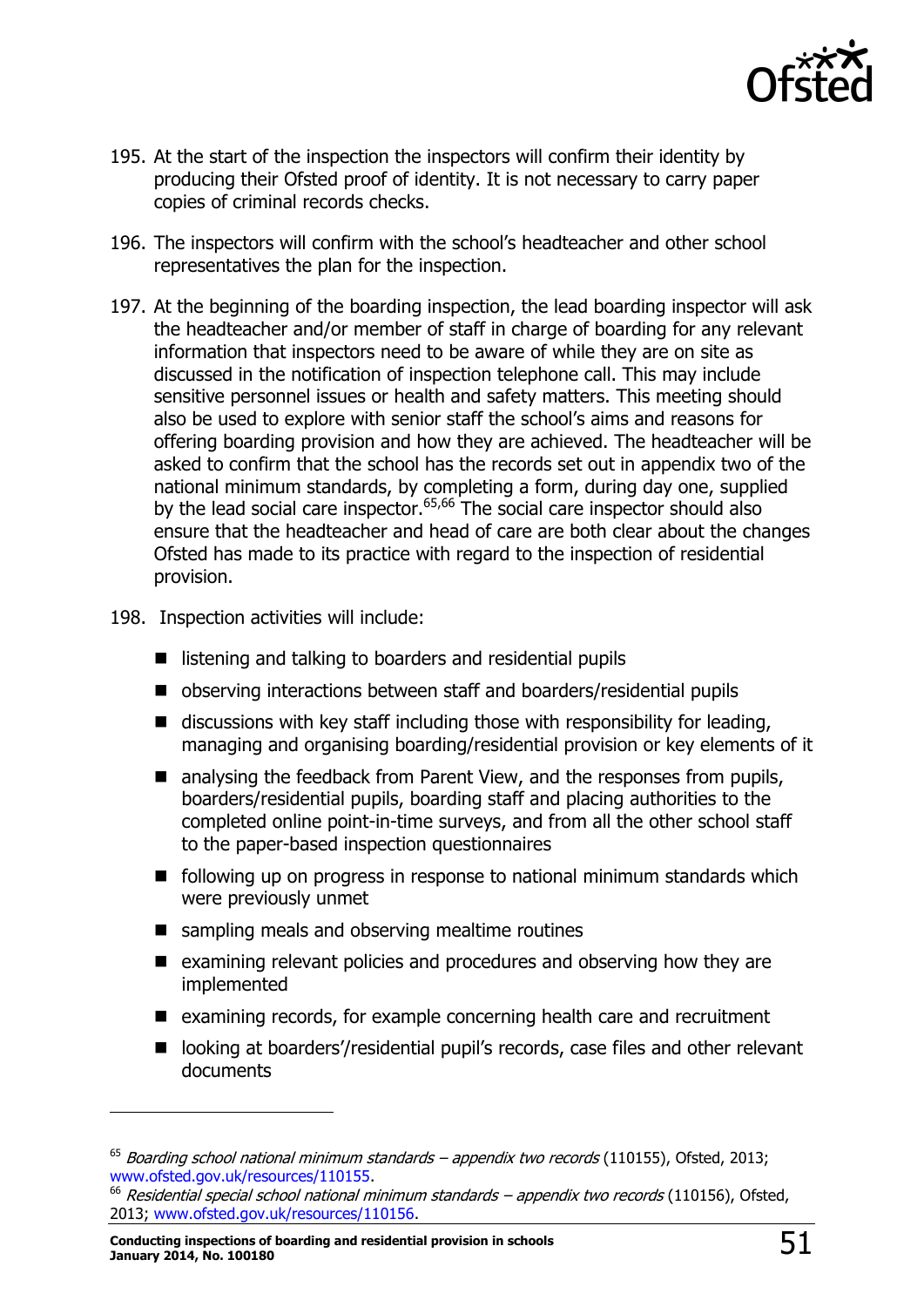

- $\blacksquare$  liaising by telephone with social workers from relevant local authorities that may have placed boarders'/residential pupils' in the school
- $\blacksquare$  inspecting the premises, accommodation, facilities and health and safety arrangements.
- 199. In rare cases where there is no analysis from point-in-time surveys, inspectors will need to put greater emphasis on finding alternative ways to seek the views of staff and pupils. For instance, it would be helpful for inspectors to make themselves available at a certain time in a certain place, and make this known to pupils or staff so that they can come forward with any issues and so on. The lead social care inspector may contact Ofsted's inspection management support team to request a copy of the analyses from the previous year's point-in-time surveys for boarders and boarding staff and share this with the lead education inspector, however, analysis from previous years should only be used as a guide alongside other evidence, to help inform inspection trails. It must be included in the evidence base for the inspection.
- 200. In cases, such as very small schools, where the views of parents form too small a sample to appear as an analysis on Parent View, or if no responses have been entered by parents, inspectors should take such steps as they deem necessary to obtain the views of parents and carers. This may be, for example, by telephoning a sample of parents and carers in the course of the inspection.
- 201. It is the responsibility of the lead education inspector to quality assure the inspection and the work of their team, including the work of the social care inspector/s. Evidence forms must be used to keep records of all arrangements made with the school for the planning and organising of the inspection, all meetings, and of all feedback given throughout the inspection.

#### **Listening and talking to boarders and residential pupils**

- 202. The views and experiences of boarders/residential pupils are at the centre of the inspection and provide key evidence in assessing outcomes against the evaluation schedule.
- 203. Inspectors must take into account the specific communication needs of the boarders/residential pupils. For some of them, the inspectors may request the assistance of staff who know and understand the young person's preferred means of communication. It will also be appropriate for inspectors to spend time observing boarders and how they interact with staff and respond to their environment.
- 204. Much of the experience of boarders/residential pupils takes place after the school day, and it is therefore essential that inspectors are present at this time. Inspectors should involve boarders/residential pupils in inspection activity wherever they can.
- 205. Inspectors will demonstrate safe and sensitive practice through: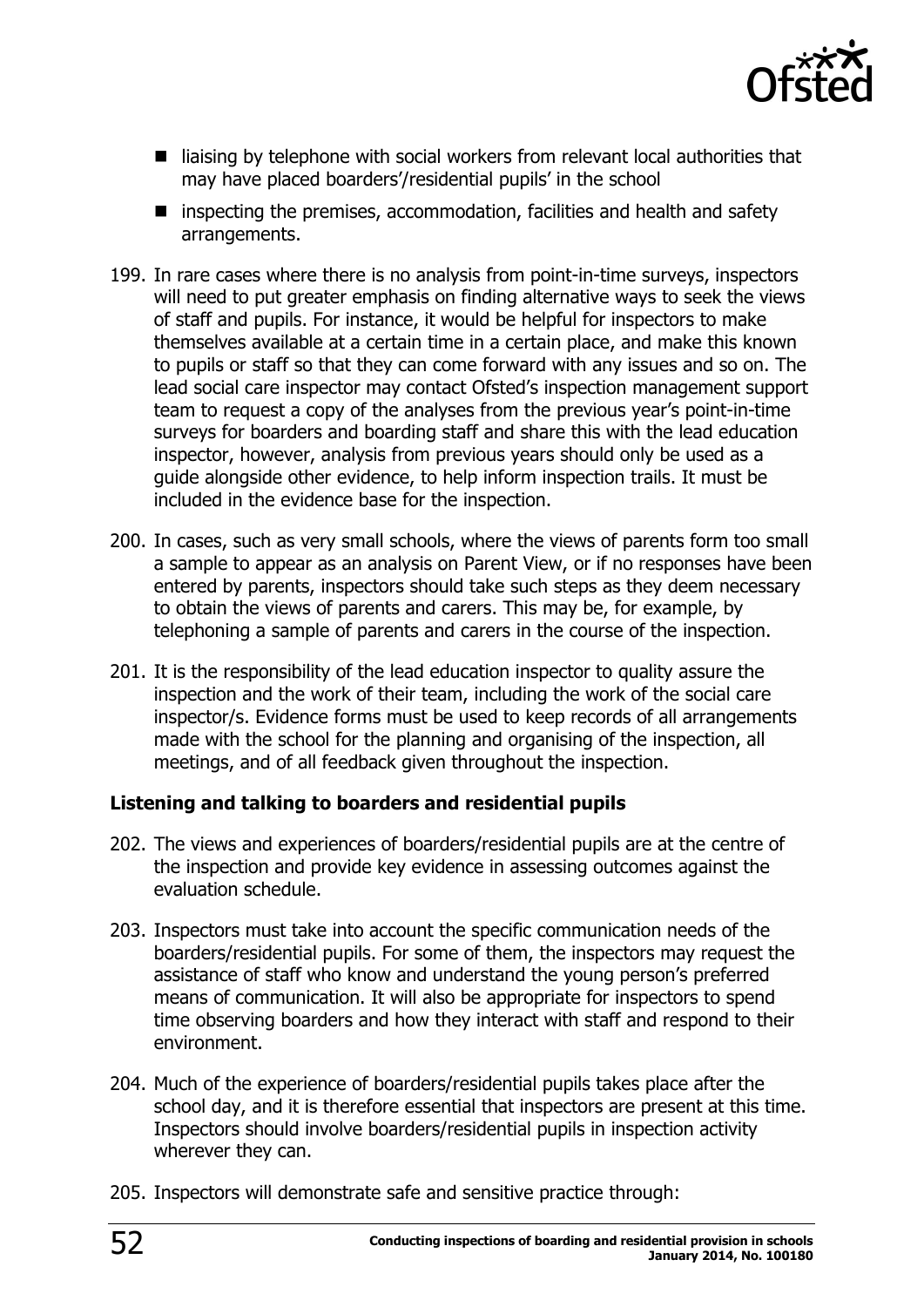

- being sensitive to the fact that some boarders may not want to be involved in the inspection
- $\blacksquare$  explaining to boarders that they will not include comments that will identify them in the inspection report or in the feedback given to the school unless they are of a safeguarding nature
- $\blacksquare$  ensuring that staff are aware of any arranged meetings with boarders/residential pupils and that boarders'/residential pupils' participation in meetings is voluntary.
- 206. Where appropriate, inspectors must explain to boarders/residential pupils that information suggesting that they or another child or young person is at risk of harm will be passed by the inspector to an appropriate person able to take necessary action about that concern.
- 207. It is important that the boarders/residential pupils are selected for interview by the inspector rather than the school. Inspectors may therefore ask the school to arrange for them to meet a group of boarders, but they should also take care to engage other boarders/residential pupils in conversation during 'boarding time'. It is important that every child or young person who wishes to speak to an inspector has the chance to do so. Inspectors should ensure that they are alert to the different groups of children or young people who make up the boarding/residential community and explore thoroughly with them any concerns they may have. Inspectors will always ask the young people about bullying in the school and will explore these issues with them, particularly where it has been raised by the boarders/residential pupils through the point-in-time survey or their parents or carers through Parent View. Inspectors will discuss all types of bullying with the young people, including cyber-bullying, homophobia, racism, harassment, name-calling or isolation of particular children or groups of children. They will observe how boarders/ residential pupils interact with one another. Inspectors will be alert to issues of equality and diversity, ensuring that all boarders/residential pupils have equal access to the opportunities and support that the boarding/residential experience affords, and that boarder's/residential pupils' individual needs are looked after.

#### **'Tracking' individual welfare arrangements**

- 208. The purpose of this activity is to look at the welfare records from a range of different information sources relating to a small number of boarders/residential pupils, in order to build up a more rounded picture of the quality of support and provision for individuals' needs. The records of individual boarders should be selected at random by the inspector from school's lists.
- 209. Any key welfare issues that arise from examining boarders'/residential pupils' records should be raised with senior staff in the school.
- 210. The school's response to any welfare issues identified should be considered in the light of the relevant school policies and the national minimum standards.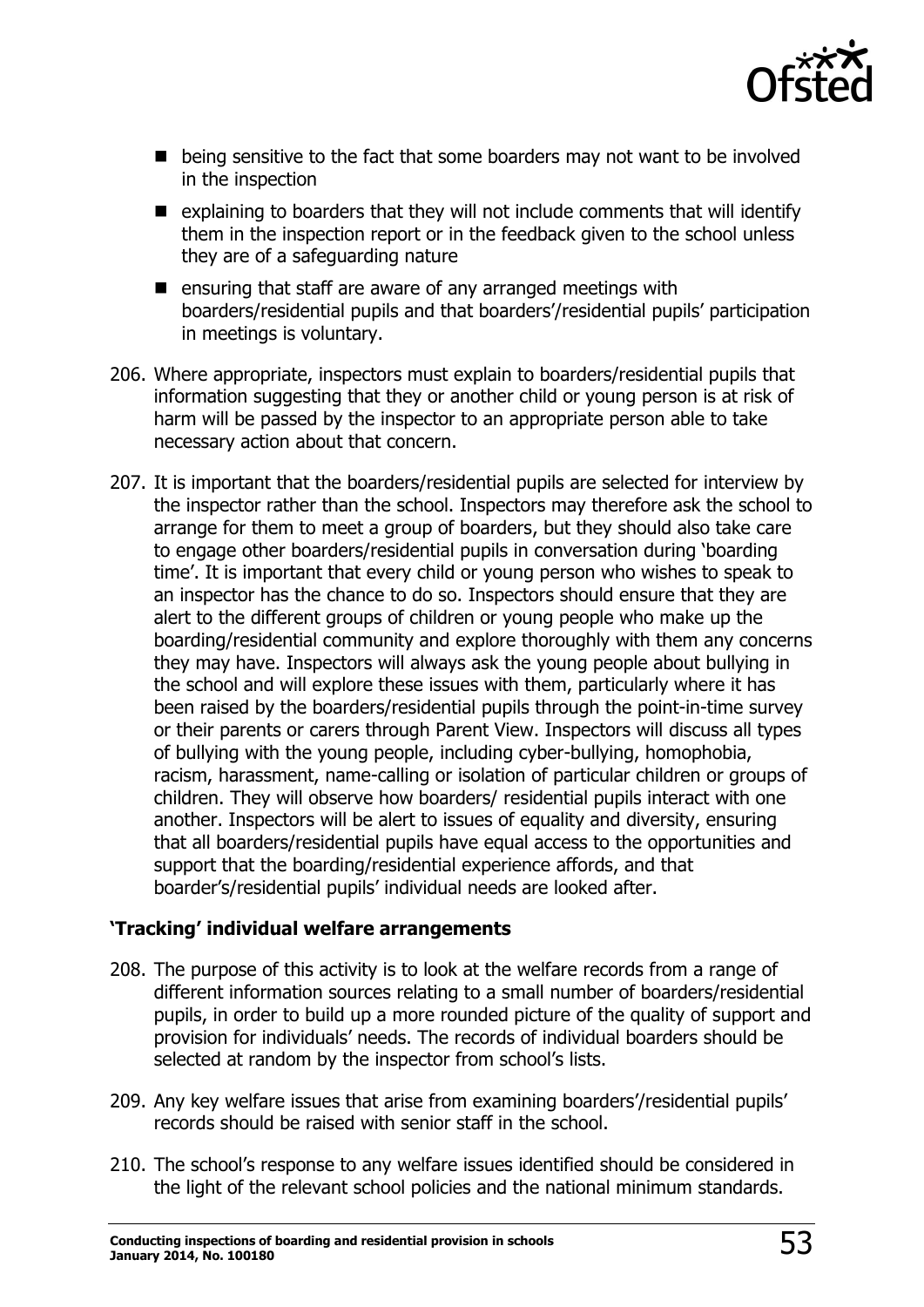

#### **Inspecting the boarding accommodation and facilities**

- 211. The inspectors are required to judge the suitability of the school's premises and boarding/residential accommodation. During the course of the inspection, inspectors will visit all the boarding/residential houses. However, the amount of time spent in each boarding/residential house will vary. Boarders/residential pupils may be selected to accompany inspector/s on the tour of the boarding/residential accommodation. When touring premises or grounds, inspectors may take the opportunity to speak to staff or boarders/residential pupils they meet (avoiding interviewing individual boarders/residential pupils alone and away from others.
- 212. Where the school arranges and accommodates pupils in lodgings during termtime instead of on-site boarding accommodation, the suitability of this should be assessed during the course of the inspection. Inspectors will: spend time with the school's member of staff responsible for lodgings; examine the school's written guidance to host families; sample written agreements between the school and adults providing lodgings; discuss with the school their arrangements for monitoring their lodgings; and look at any records of monitoring. With the consent of the person accommodating the pupil, visits to a sample of lodgings may also be conducted where it is practical and safe to do so.
- 213. Inspectors may see a number of extra-curricular or leisure activities and spend time in talking to boarders about their experiences, including, where relevant, what happens at weekends. It is important to establish the quality of those areas used for study or recreation by boarders and how the boarding experience supports the boarders to learn, grow and develop.

#### **Meals taken with pupils**

214. Inspectors should take a selection of meals with boarders/residential pupils at their tables, and observe their serving arrangements. This enables direct evidence of catering provision and arrangements, and provides an opportunity to observe general behaviour and to speak informally to individual boarders/residential pupils in a communal setting. Note should be taken of how dietary needs such as vegetarian or other specialist requirements are met. Inspectors should also speak to the catering manager and ask to see a sample of menus.

#### **Team meetings**

215. The lead social care inspector is responsible for making sure that the lead education inspector is kept informed about findings and emerging judgements. The lead social care inspector may be invited to attend the education team meeting as a way of sharing relevant information. The purpose of the lead social care inspector being in attendance is to contribute to the emerging evidence and judgements from the boarding team into the full discussion. It is the lead inspector's role to ensure that judgements from the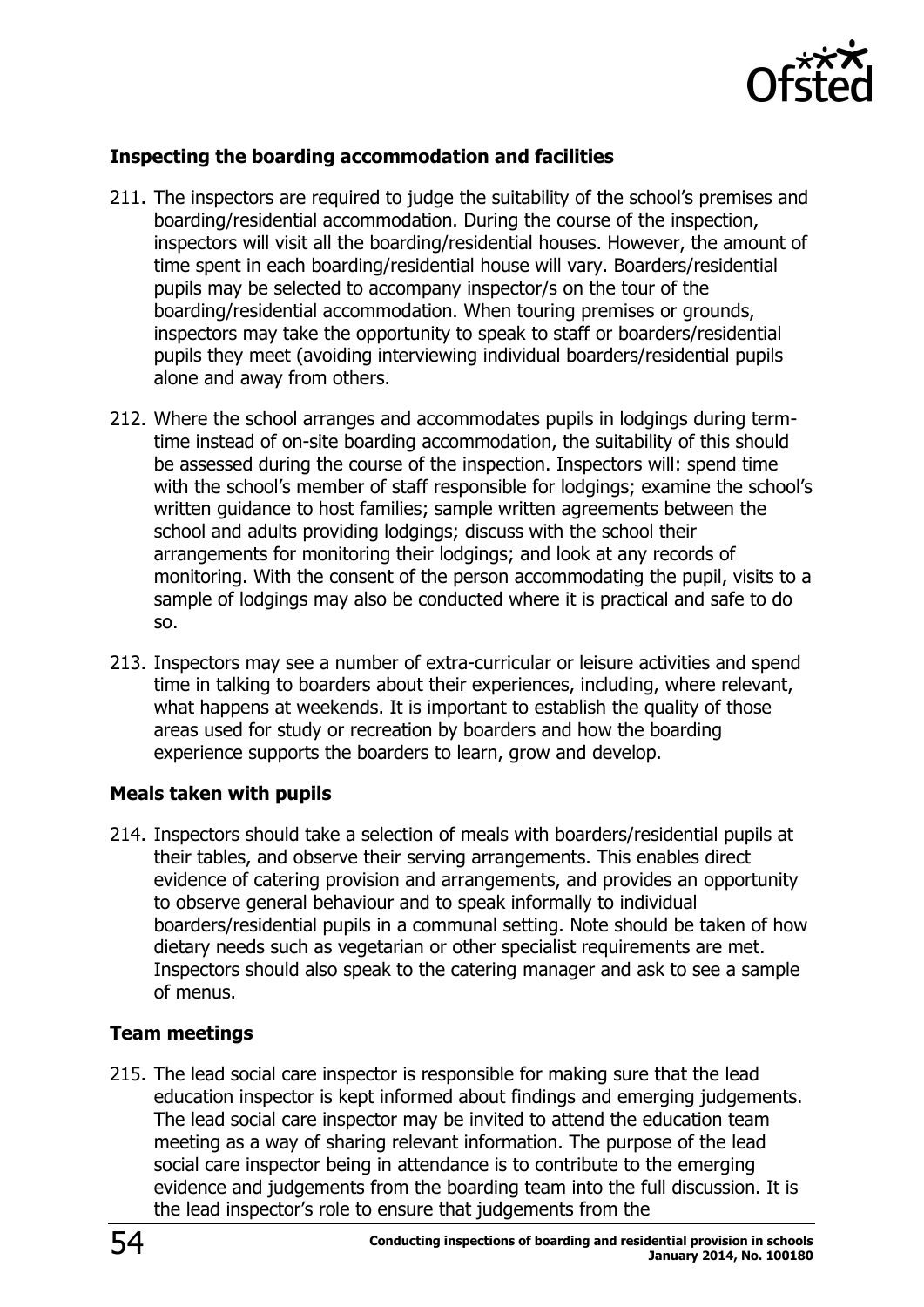

boarding/residential inspection are given due consideration by the team in reaching fair corporate judgements about the school as a whole.

#### **Safeguarding concerns**

216. If serious issues of concern arise, for example in relation to the failure to follow child protection procedures and/or where a child/young person is discovered to be at immediate risk of harm, the lead inspector must be alerted and appropriate arrangements made to notify the headteacher as soon as possible unless this compromises the child/young person's safety. Inspectors should always follow Ofsted Safeguarding Policy and Procedures and contact Compliance, Investigation and Enforcement team on 0300 123 1231 should they be in need of advice.<sup>67</sup> Where required, a referral will be made to the Compliance, Investigation and Enforcement team and the Department for Education or, for a maintained school, the relevant local authority children's services.

#### **Recording evidence**

- 217. Inspection findings and reporting must be evidence based. Throughout the inspection, inspectors will maintain a record of their evidence. Inspectors need to record interview notes on evidence forms in black ink so that it can be photocopied if necessary. All handwritten evidence must be legible, and must **only** be recorded on evidence forms provided by the inspection service provider, the Boarding school national minimum standards check sheet and evidence form, the Residential special school national minimum standards check sheet and evidence form or in the RSA toolkit.  $68,69$  Evidence forms must also be used to record pre-inspection trails raised from the views of parents, residential pupils and local authorities, as appropriate, the key outcomes of team meetings, and all feedback given throughout the inspection, including any significant response from the school.
- 218. In addition to recording notes from interviews, social care inspectors must ensure that they record their judgements of the boarding/residential provision and any national minimal standards which the school has not met in the RSA integrated inspection toolkit, with evidence to support this. $70,71$

 $67$  Ofsted safeguarding policy and procedures (100183), Ofsted September 2010; [www.ofsted.gov.uk/resources/ofsted-safeguarding-policy-and-procedures.](http://www.ofsted.gov.uk/resources/ofsted-safeguarding-policy-and-procedures)

 $68$  Boarding school national minimum standards check sheet and evidence form (110103), Ofsted, 2013; [www.ofsted.gov.uk/resources/110103.](http://www.ofsted.gov.uk/resources/boarding-school-national-minimum-standards-check-sheet-and-evidence-form)

 $^{69}$  Residential special school national minimum standards check sheet and evidence form (110104), Ofsted, 2013; [www.ofsted.gov.uk/resources/110104.](http://www.ofsted.gov.uk/resources/residential-special-school-national-minimum-standards-check-sheet-and-evidence-form)

 $70$  Inspectors may choose to use the National minimum standards check sheet and evidence form Word template while on site during inspection. If so, the evidence may be pasted into the RSA toolkit. Any national minimum standards not met must also be recorded in the toolkit.

 $71$  In integrated inspections, the information entered into the toolkit will be extracted into a Word document, which the lead social care inspector will provide to the lead inspector. For integrated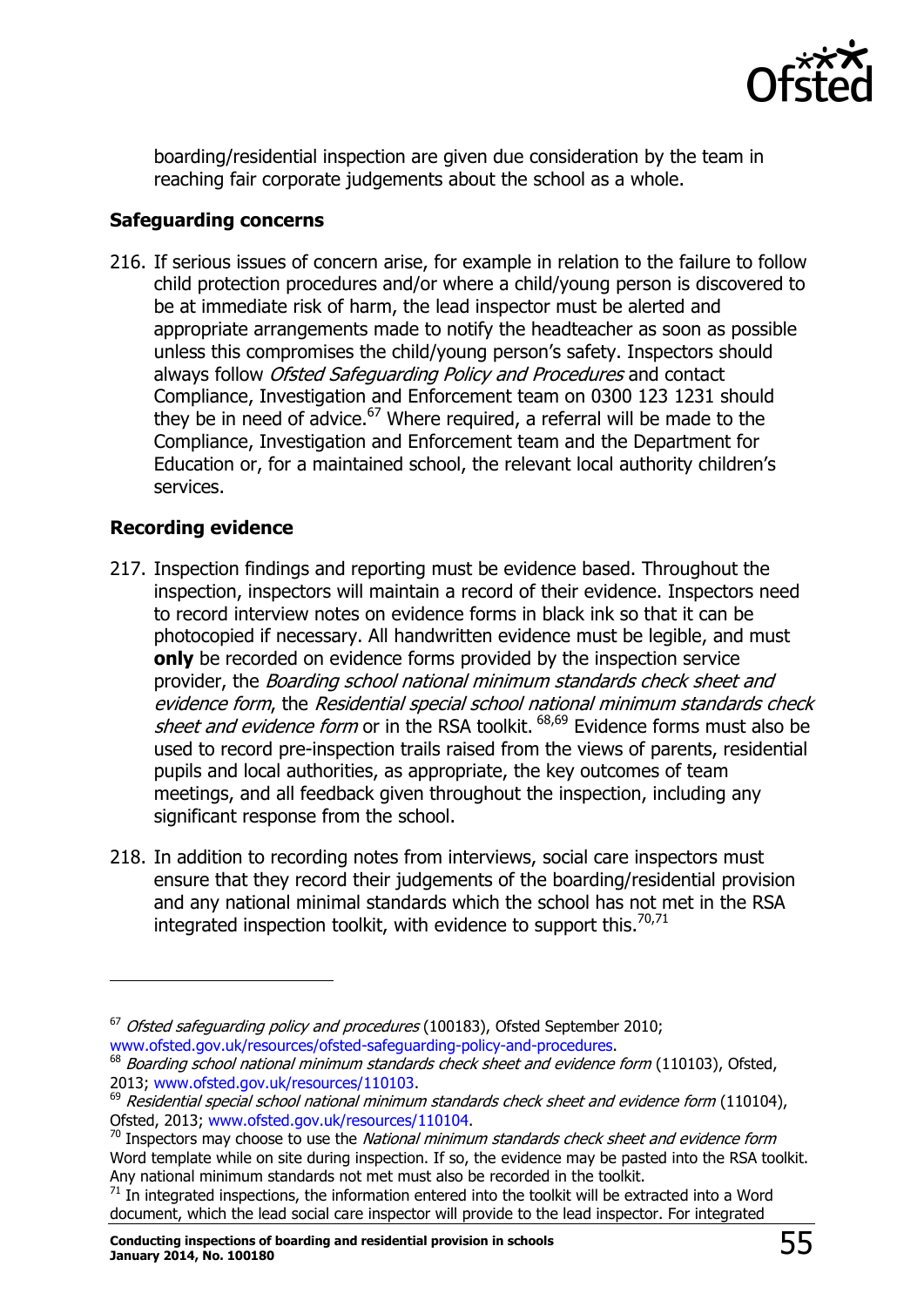

- 219. If any of the judgements about the boarding/residential provision are changed, or if there are any changes to the national minimum standards listed as not being met, the lead social care inspector must amend the RSA integrated inspection toolkit accordingly. This is to ensure that the outcomes of the inspection are accurately recorded in Ofsted's published data on inspections.
- 220. Evidence should be clear, evaluative and sufficient for the purpose of supporting the judgements. Evidence should not include anything that could identify individual staff, individual children, young people or family members, unless necessary for the protection of a child. Inspectors can record direct quotes from children and young people, parents/carers and stakeholders in evidence to support judgements, although evidence should never use individual's names or initials.

#### **Inspection findings**

- 221. Inspection has the strongest impact on school improvement when the school understands the evidence and findings that have led to the judgements. The social care inspector/s evidence and judgements will feed into aspects of the education inspection.
- 222. It is important that the headteacher and senior care staff:
	- $\blacksquare$  are kept up to date with how the inspection is proceeding
	- understand how inspectors reach judgements
	- have opportunities to clarify how evidence is used to reach judgements
	- are given the opportunity to present additional evidence relevant to the inspection.
- 223. The Evaluation schedule for the inspection of boarding and residential provision in schools sets out grade descriptors for outstanding, good, adequate and inadequate outcomes and provision. Inspectors must use the grade descriptors to find a 'best fit' judgement for their inspection findings.

# <span id="page-55-0"></span>**Inspection feedback**

224. As the social care inspector/s are participating in an integrated rather than a welfare-only inspection, it is important that the lead social care inspector keeps the lead inspector updated on the emerging findings. The lead inspector will also make sure that the social care inspector/s are kept informed of any relevant information as and when it arises.

independent school inspections, this information will contribute to the record of inspection evidence and judgements.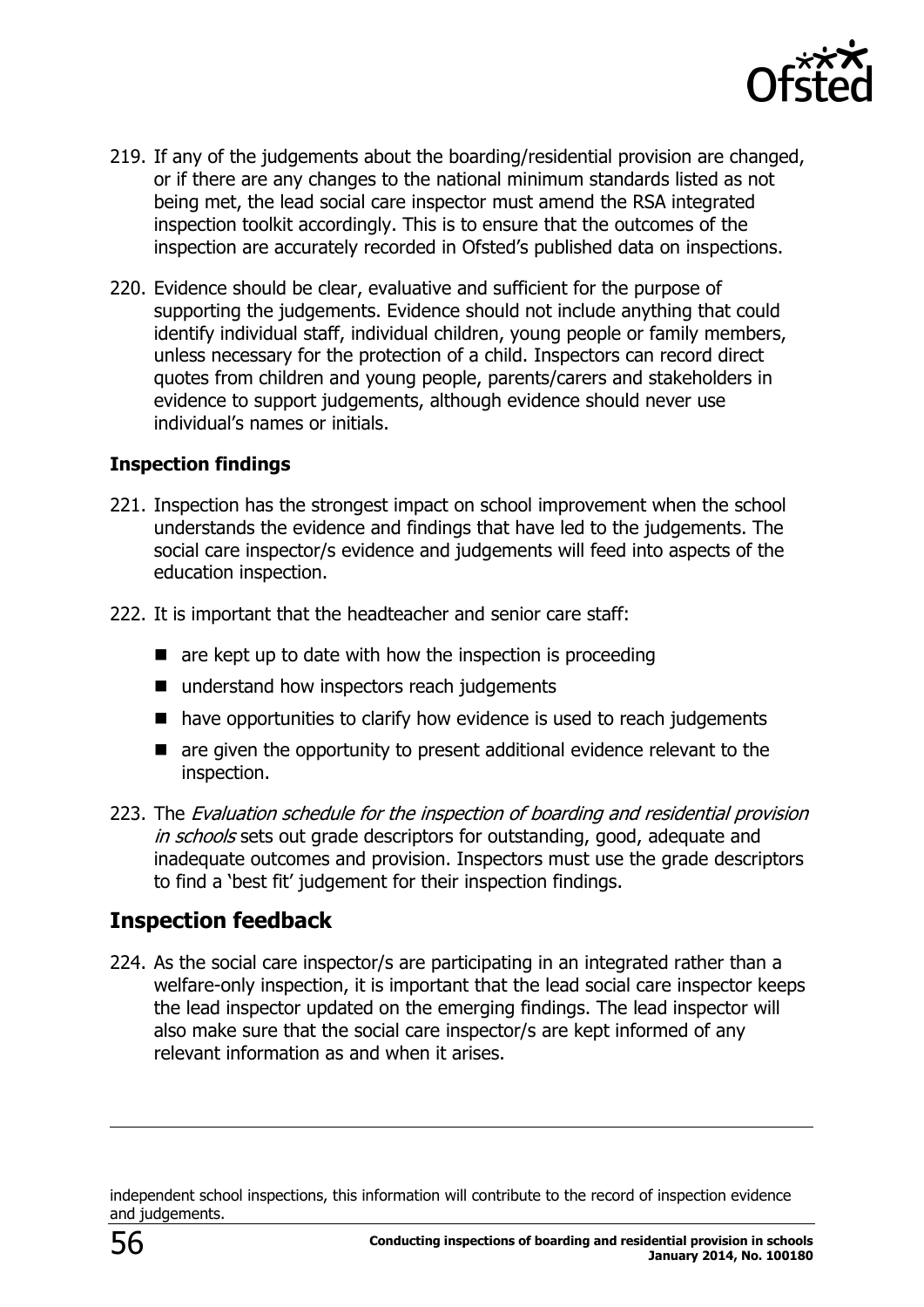

- 225. During the inspection social care inspectors will share with the school the emerging findings from the welfare inspection about the school's key strengths and weaknesses on a regular planned basis with senior staff from the school. Shortfalls that could have an immediate impact on the safety of children and young people will be brought to the attention of the lead inspector and the headteacher, or the member of staff in charge of boarding/care as soon as the inspector has identified the problem. The inspector should ask the school for an immediate action plan to remedy the shortfall.
- 226. At the end of the inspection, the inspectors from the education and boarding inspection teams meet to discuss and reach agreement on the judgements made. In deciding on the judgements, the welfare and education inspection teams will follow the evaluation schedule relevant to their respective inspection frameworks.
- 227. The lead inspector will discuss and agree with the lead social care inspector the arrangements for feeding back to the school on the outcome of the welfare inspection. This will include agreeing details of which social care inspector/s will be present at the feedback and at what point in the meeting the feedback on the welfare element of the inspection is to be given.
- 228. The whole inspection finishes with feedback to the school on the final day. The education team and social care inspector/s will together meet the headteacher to give verbal feed back on the main inspection findings and provisional judgements. The headteacher may wish to invite the proprietor, governors, member of staff in charge of boarding or other senior staff, as appropriate, to attend this meeting. The date of feedback is counted as the final day of inspection. The feedback from the social care inspector/s should:
	- cover the main findings of the inspection against the evaluation schedule, including both strengths and weaknesses
	- detail any national minimum standards which have not been met and explain why
	- $\blacksquare$  indicate the likely points for improvement
	- $\blacksquare$  be balanced and include positive comments as well as highlighting any areas for development
	- use the grade descriptors as detailed in the evaluation schedule to indicate how inspectors have arrived at the judgements
	- make clear that the grades awarded are provisional and may be subject to change through the quality assurance process
	- confirm that the report will be sent to the school in draft for comments on factual accuracy and indicate the procedures and time line leading to the publication of the report
	- $\blacksquare$  remind the school of the post-inspection survey, which is sent after the inspection inviting them to give feedback on the inspection process.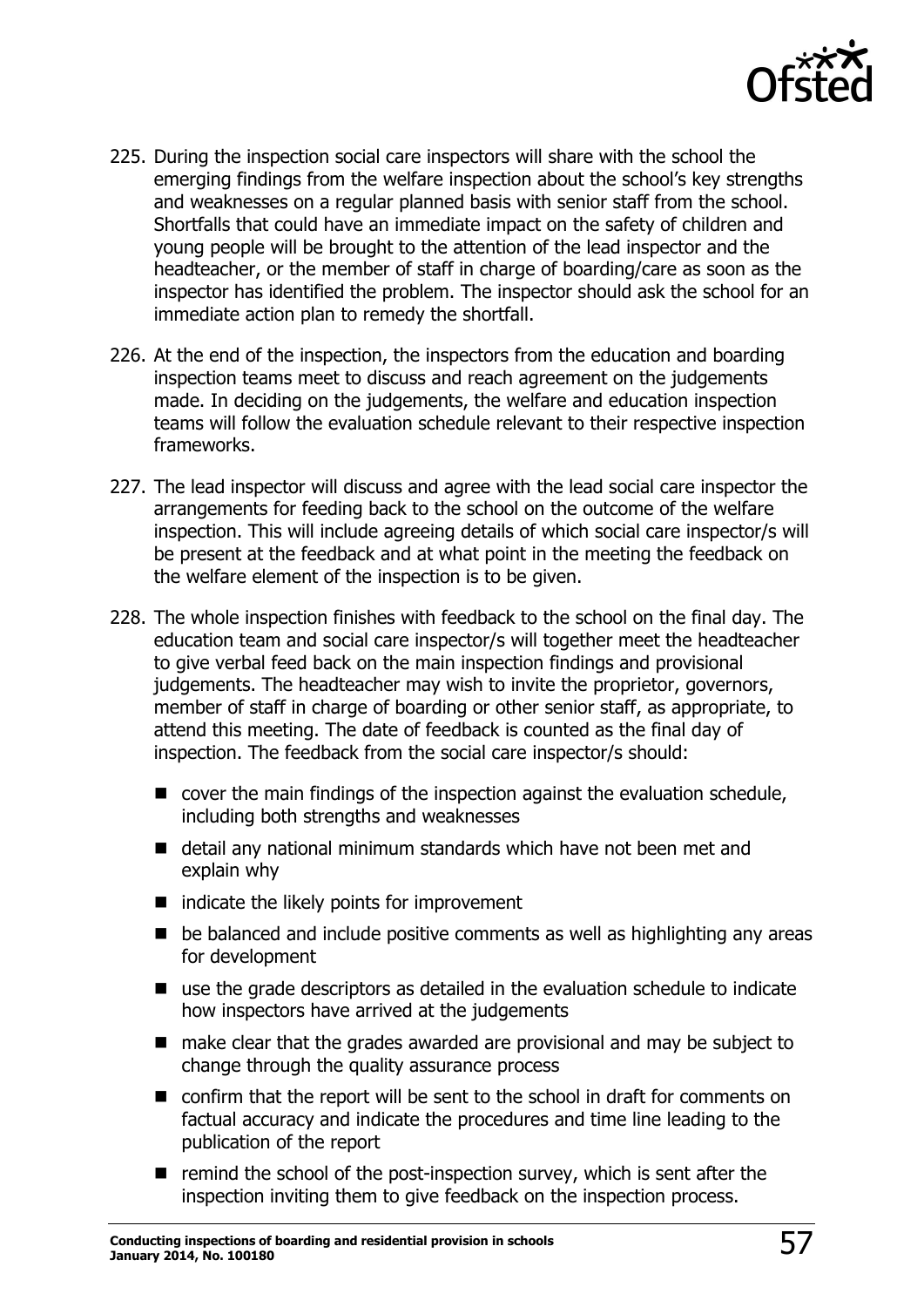

# <span id="page-57-0"></span>**Sending in the evidence from the inspection**

229. The social care and education inspector/s must not retain any handwritten notes, evidence forms or analysis of point-in-time survey responses after the inspection. These documents form part of the evidence base, and must be passed to the lead inspector at the end of the inspection. The analysis of views of boarders/residential pupils, staff and, where relevant, placing authorities from the point-in-time surveys, and any printed copies of responses made to Parent View must also be included in the evidence base. The lead inspector will send the evidence base by post to the inspection service provider immediately after the inspection, where it will be retained in accordance with Ofsted's retention policy, unless required for handling a complaint. The evidence that the social care inspector has entered into the RSA toolkit will also be retained in accordance with Ofsted's disposal policy.

# <span id="page-57-1"></span>**Writing the report for an integrated inspection**

230. The lead inspector and the lead social care inspector both have a day after the inspection in which to write the report. The lead inspector has overall responsibility for the quality of the integrated inspection report. **Both** inspectors should refer to the section in this guidance concerning general principles for report writing – see paragraphs 60–71.

#### **Maintained school reports**

- 231. In an integrated inspection of a maintained school, the lead education inspector is responsible for writing the whole of the integrated report. The lead education inspector is responsible for incorporating the findings relating to the boarding provision throughout the integrated report. The lead social care inspector should therefore provide the information about the boarding provision to be included in the whole school report in short paragraphs, bullet points or whatever form has been agreed between the two inspectors.
- 232. The social care inspector will draft their contribution to the integrated inspection report into an RSA toolkit for integrated inspections.<sup>72</sup> When complete, the text will be automatically extracted into a Word document, known as the 'integrated inspection report document', which the social care inspector will provide to the lead inspector by memory stick at the end of the inspection or as soon as possible thereafter by uploading it to the inspection service provider's portal.<sup>73</sup>

 $72$  Guidance for social care inspectors is available in RSA toolkits for inspections of boarding and residential provision in schools, which is available on the boarding and residential provision pages of the Ofsted intranet site.

 $73$  If the lead education inspector was one of Her Majesty's Inspectors, the social care inspector can send the document to them by email.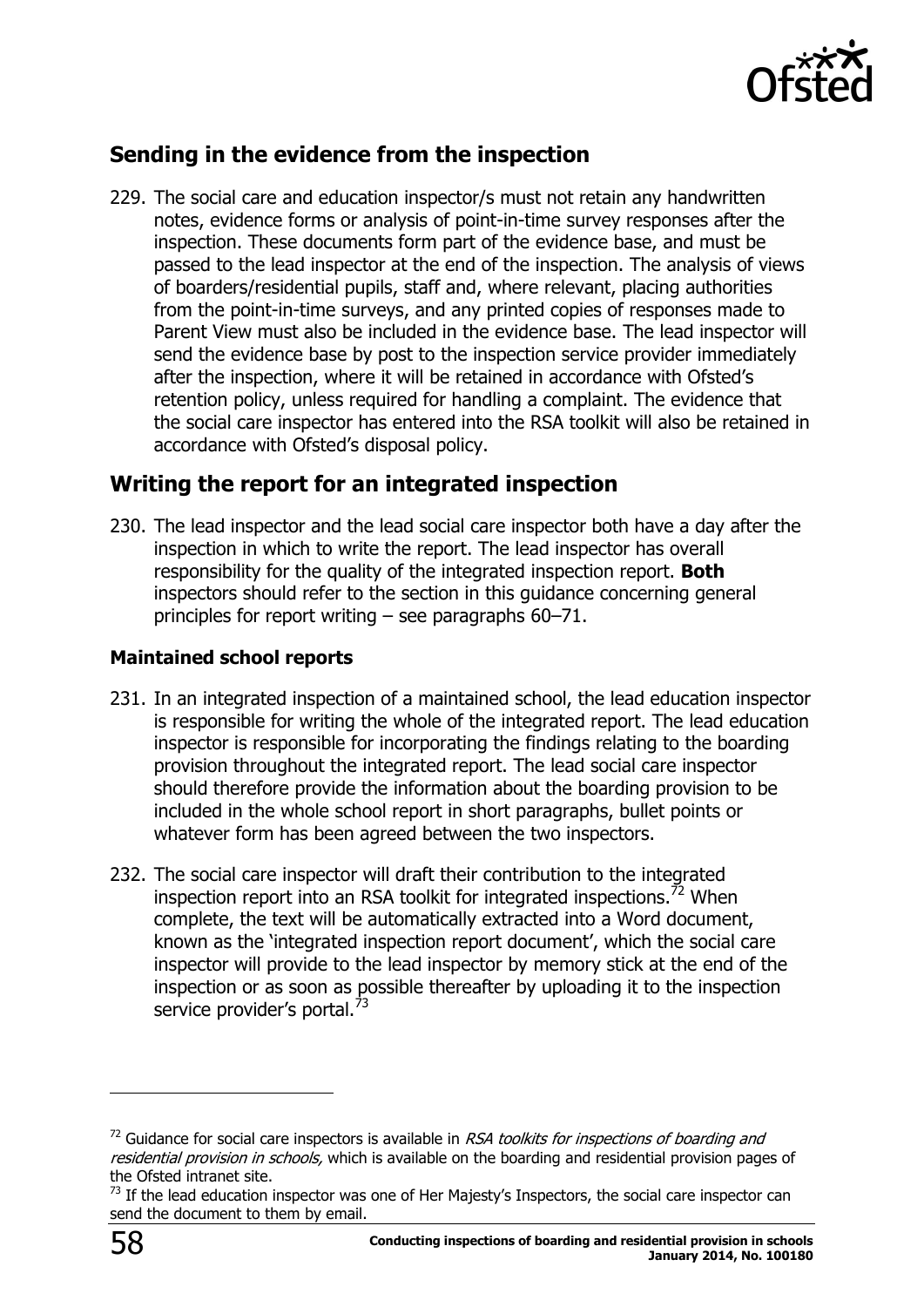

- 233. The social care inspector may also provide the lead inspector with supplementary evidence to support the inspection findings. This may take the form of a completed *Boarding school national minimum standards check sheet* and evidence form, Residential special school national minimum standards check sheet and evidence form or a Word version of the evidence recorded in the RSA toolkit, which is automatically generated. The lead inspector must ensure that any supplementary evidence is included in the evidence base for the inspection.
- 234. Social care inspectors should ensure that the judgements in their report contribution match the feedback that was given to the school and the evidence recorded in the RSA toolkit, evidence forms and, if it was used, the national minimum standards check sheet and evidence form.
- 235. The integrated report will be written in the *Section 5 report template.*<sup>74</sup> It will follow the same format as the education report under s5 of the Education Act 2005, and includes at the end of the 'Inspection judgements' section the judgements on boarding/residential provision (apart from overall effectiveness) and a short section in which to report on the outcomes for boarders/residential pupils and the quality of the boarding/residential provision. This is a bulleted list which should contain about 400 words in total. All other findings from the boarding inspection, such as boarders' behaviour and safety, and the effectiveness with which boarding is led and managed, are captured in appropriate sections of the schools report. It is the responsibility of the lead inspector to write the whole of the integrated report, using the key points of evidence and judgements, supplied by the boarding inspector. The judgement on the overall effectiveness of the boarding/residential experience is reported on the front cover of the report, and the four outcome judgements are reported in the main body of the report in the 'Inspection judgements' section. Any national minimum standards not met by the school, are recorded under 'What does the school need to do to improve further?'. The overall effectiveness of the boarding/residential provision should be referred to in the key findings using a separate bullet point if needed.
- 236. The lead social care inspector must ensure that the relevant information is completed in the RSA toolkit, including all the judgements and any national minimum standards that have not been met. Inspection findings and judgements that the social care inspector provides to the lead inspector for inclusion in the inspection report must be fully consistent with the judgements and evidence recorded in the RSA toolkit.
- 237. The lead inspector is responsible for checking the consistency of messages in the inspection report. They must discuss with the social care inspector the

<sup>&</sup>lt;sup>74</sup> Section 5 report template is available on the 'Main inspection documents for inspectors' page on the Ofsted website: [www.ofsted.gov.uk/schools/for-schools/inspecting-schools/inspecting-maintained](http://www.ofsted.gov.uk/schools/for-schools/inspecting-schools/inspecting-maintained-schools/main-inspection-documents-for-inspectors)[schools/main-inspection-documents-for-inspectors.](http://www.ofsted.gov.uk/schools/for-schools/inspecting-schools/inspecting-maintained-schools/main-inspection-documents-for-inspectors)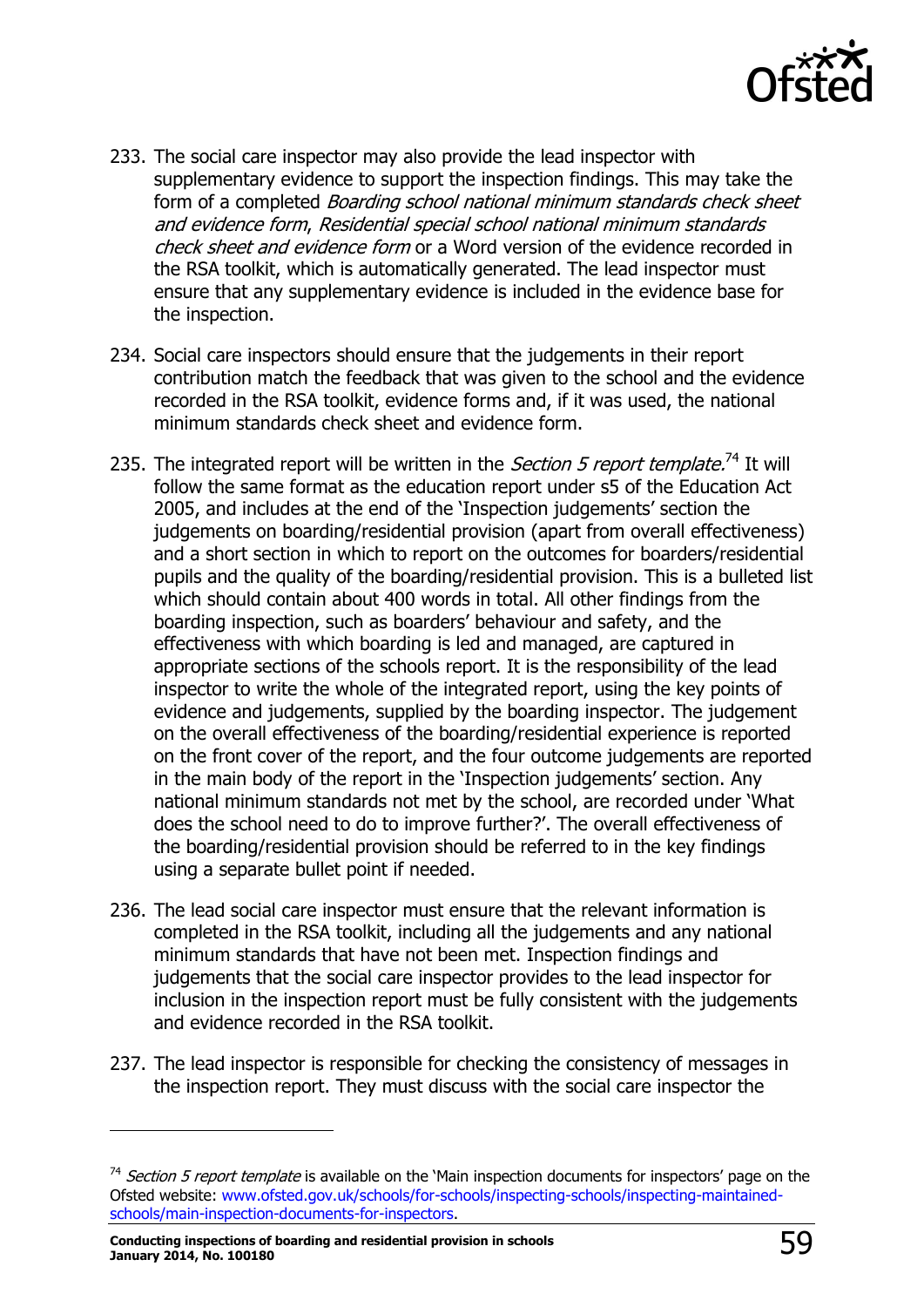

presentation of findings about the boarding/residential provision in the integrated inspection report, and share the integrated report with the social care inspector.<sup>75</sup> The lead inspector should ensure that the report as a whole tells a coherent and balanced story. On the rare occasion that the inspectors agree a change to a judgement or findings about the boarding/residential provision, or to the national minimum standards listed as not being met, the social care inspector must revise their RSA integrated inspection toolkit accordingly.

- 238. The lead inspector is responsible for sending the completed draft report to the inspection service provider for quality assurance by 5pm on the writing day. The school will have an opportunity to check the report for factual accuracy before publication. The lead inspector will need to review any comments made by the school and incorporate these factual accuracies into the report.
- 239. After the integrated inspection report has been quality assured, the lead inspector and inspection service provider should arrange for it to be shared with the social care inspector.
- 240. If any of the judgements or findings about the boarding/residential provision are changed at the quality assurance stage, or if there are any changes to the national minimum standards listed as not being met, the inspection service provider's quality assurance team must provide a copy of the amended document to the social care inspector via their secure inspection portal. If the changes are minor, for example for grammatical accuracy, the revised document should be sent for the social care inspector's information only. However, where the substance of the welfare section of the document has been changed, the inspection service provider's quality assurance team must also liaise with the social care inspector by telephone, and give them the opportunity to comment. If changes are made to the boarding/residential aspects of the report during the sign-off stage, the HMI or the inspection service provider as appropriate must inform the social care inspector. The social care inspector **must** update their RSA integrated inspection toolkit to align with the amendments to the report. This is to ensure that the outcomes of the inspection are accurately recorded in Ofsted's published data on inspections. Social care inspectors have 15 working days from the date of submission to amend and re-submit integrated toolkits. After that point, integrated toolkits cannot be edited.

#### **Independent school reports**

241. After an integrated inspection of an independent school the lead education inspector is responsible for writing the whole of the integrated report. The lead

 $75$  Where the lead inspector is one of Her Majesty's Inspectors, the draft report may be shared between the lead and social care inspectors using the Microsoft Lync. In the case of inspections led by additional inspectors, the report must be shared through the inspection service provider's secure inspection portal.

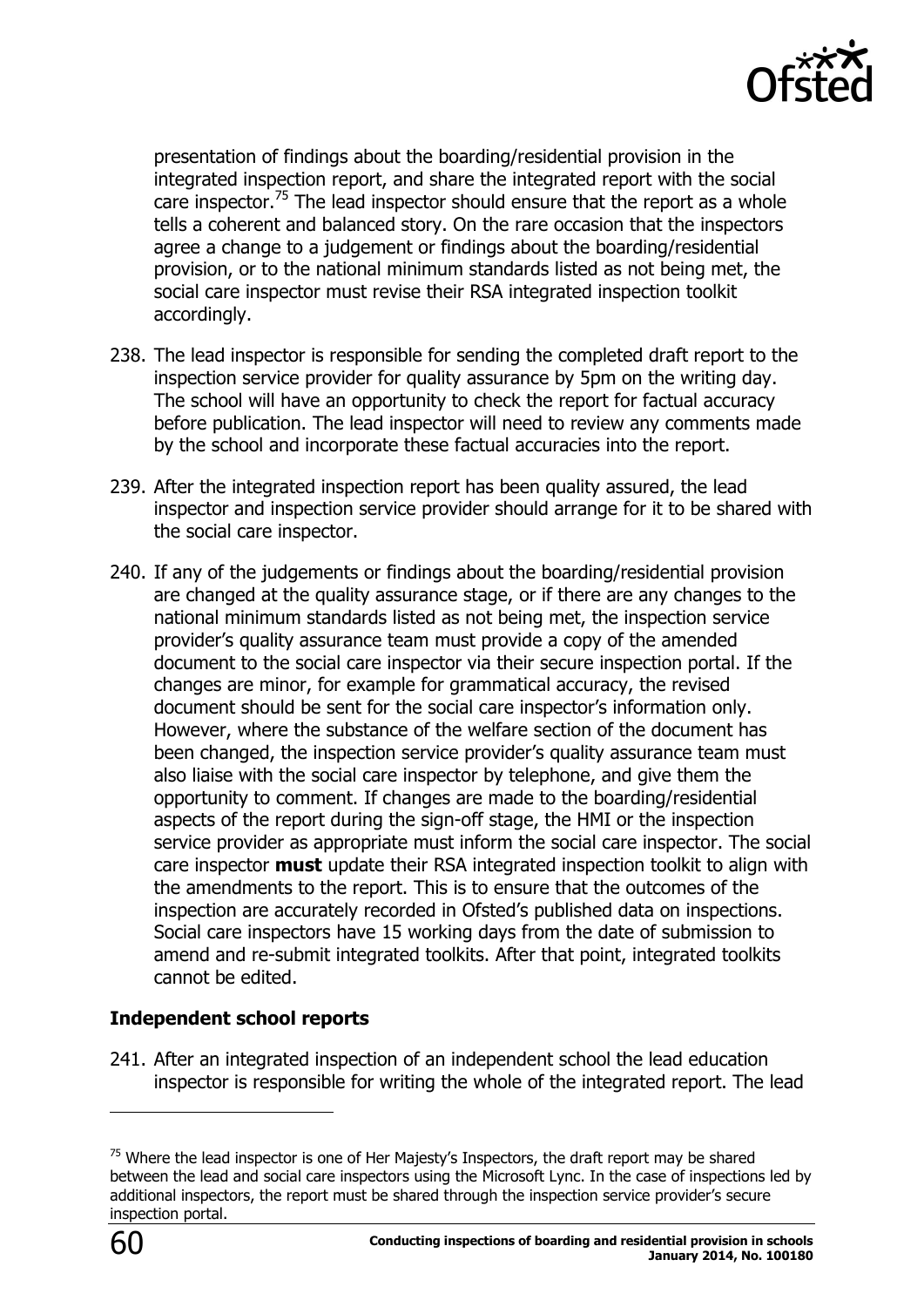

education inspector is responsible for incorporating the findings relating to the boarding provision throughout the integrated report. The lead social care inspector should therefore provide the information about the boarding provision to be included in the whole school report in short paragraphs, bullet points or whatever form has been agreed between the two inspectors.

- 242. The social care inspector will draft their contribution to the integrated inspection report into an RSA toolkit for integrated inspections.<sup>76</sup> When complete, the text will be automatically extracted into a Word document, known as the 'integrated inspection report document', which the social care inspector will provide to the lead inspector by memory stick at the end of the inspection or as soon as possible thereafter by uploading it to the inspection service provider's portal.<sup>77</sup> The lead inspector must paste the contents of the integrated inspection report document into the Record of inspection evidence and judgements and weave the findings into the integrated inspection report.<sup>78</sup> When the lead inspector submits the integrated inspection report for quality assurance, the *Record of inspection evidence and judgements* must also be supplied.
- 243. The social care inspector may also provide the lead inspector with supplementary evidence to support the inspection findings. This may take the form of a completed *Boarding school national minimum standards check sheet* and evidence form, Residential special school national minimum standards check sheet and evidence form or a Word version of the evidence recorded in the RSA toolkit, which is automatically generated. The lead inspector must **not**  paste this supplementary evidence into the Record of inspection evidence and judgements, but must ensure that it is included in the evidence base for the inspection.
- 244. Social care inspectors should ensure that the judgements in their report contribution match the feedback that was given to the school and the evidence recorded in the RSA toolkit, evidence forms and, if it was used, the national minimum standards check sheet and evidence form.
- 245. The integrated report will be written in the *Independent school standard* inspection report template. It will follow the same format as the education report under s162A of the Education Act 2002 as amended.<sup>79</sup> Information and judgements about the boarding/residential provision, and references to it, will

 $76$  Guidance for social care inspectors is available in RSA toolkits for inspections of boarding and residential provision in schools, which is available on the boarding and residential provision pages of the Ofsted intranet site.

 $77$  If the lead education inspector was one of Her Majesty's Inspectors, the social care inspector can send the document to them by email.

 $78$  Record of inspection evidence and judgements (090065), Ofsted, 2013; [www.ofsted.gov.uk/resources/090065.](http://www.ofsted.gov.uk/resources/record-of-inspection-evidence-and-judgements-roiej-for-standard-inspections-independent-schools)

<sup>&</sup>lt;sup>79</sup> Independent school standard inspection report template (090070), Ofsted, 2013; [www.ofsted.gov.uk/resources/090070.](http://www.ofsted.gov.uk/resources/report-template-standard-independent-schools)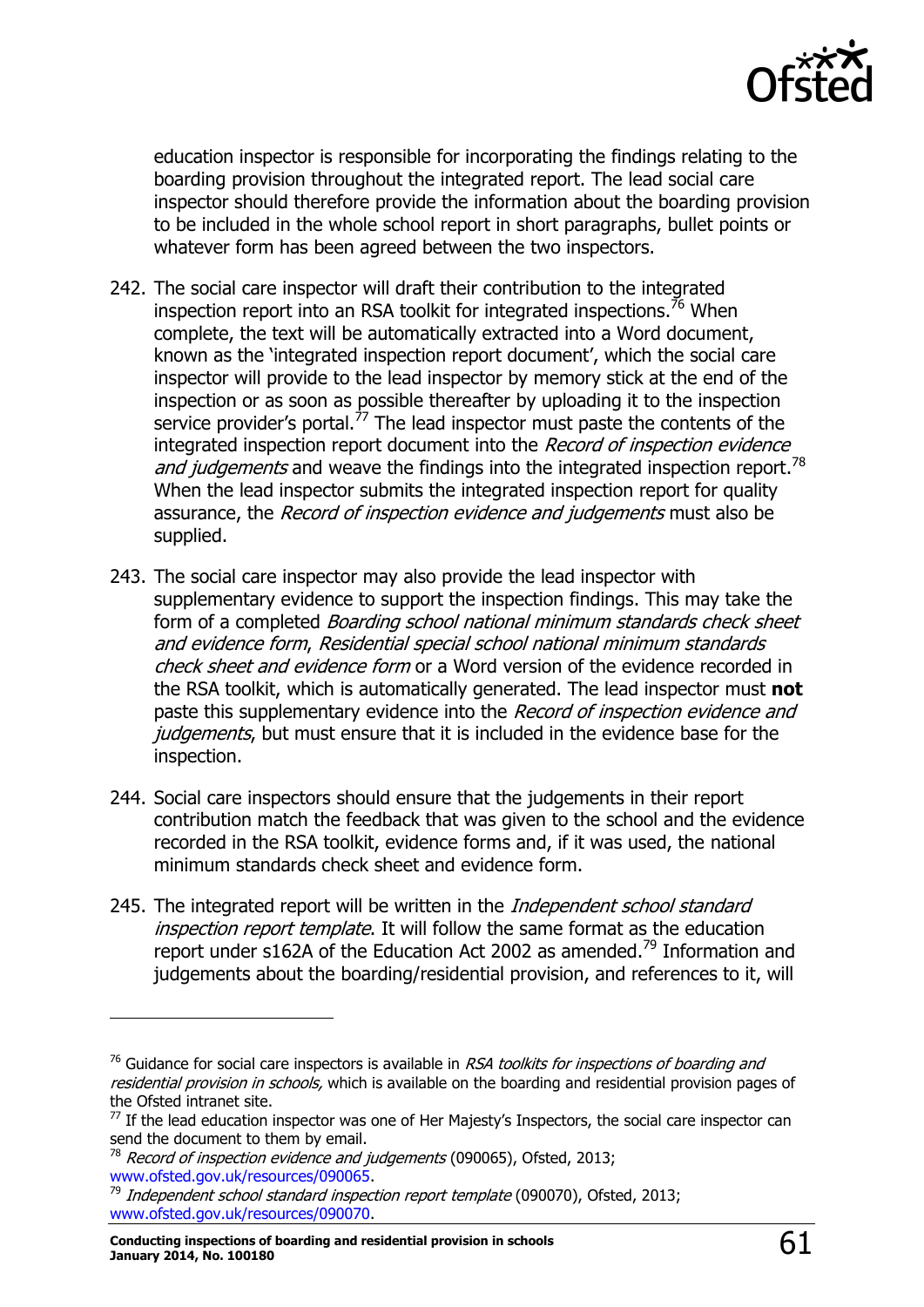

be woven into appropriate and relevant sections throughout the report, at the discretion of the lead inspector. The judgement on the overall effectiveness of boarding provision is recorded on the front cover of the report and the key boarding judgements will appear at the end of the 'full report' section. Any national minimum standards not met by the school will also be recorded in the report. For further information, please refer to the quidance *Writing inspection* reports.<sup>80</sup>

- 246. The lead social care inspector must ensure that the relevant information is completed in the RSA toolkit, including all the judgements and any national minimum standards which have not been met. Inspection findings and judgements that the social care inspector provides to lead inspector for inclusion in the inspection report must be fully consistent with judgements and evidence recorded in the RSA toolkit.
- 247. The lead inspector is responsible for checking the consistency of messages in the inspection report. They must discuss with the social care inspector the presentation of findings about the boarding/residential provision in the integrated inspection report, and share the integrated report with the social care inspector.<sup>81</sup> The lead inspector should ensure that the report as a whole tells a coherent and balanced story. On the rare occasion that the inspectors agree a change to a judgement or findings about the boarding/residential provision, or to the national minimum standards listed as not being met, the social care inspector must revise their RSA integrated inspection toolkit accordingly.
- 248. It is the lead inspector's responsibility to produce the final draft of the integrated report and send it the to the inspection service provider. The quality assurance of the integrated report rests with the inspection service provider.
- 249. The school will have an opportunity to check the report for factual accuracy before publication. The lead inspector will need to review any comments made by the school and incorporate these factual accuracies into the report.
- 250. After the integrated inspection report has been quality assured, the lead inspector and inspection service provider should arrange for it to be shared with the social care inspector before it is published. The quality assurance team in Delivery sends the *Record of inspection evidence and judgements* and the report to the DfE.
- 251. If any of the judgements or findings about the boarding/residential provision are changed at the quality assurance stage, or if there are any changes to the

<sup>&</sup>lt;sup>80</sup> Writing inspection reports (090052), Ofsted, 2013; [www.ofsted.gov.uk/resources/090052.](http://www.ofsted.gov.uk/resources/090052)

 $81$  Where the lead inspector is one of Her Majesty's Inspectors, the draft report may be shared between the lead and social care inspectors using the Microsoft Lync. In the case of inspections led by additional inspectors, the report must be shared through the inspection service provider's secure inspection portal.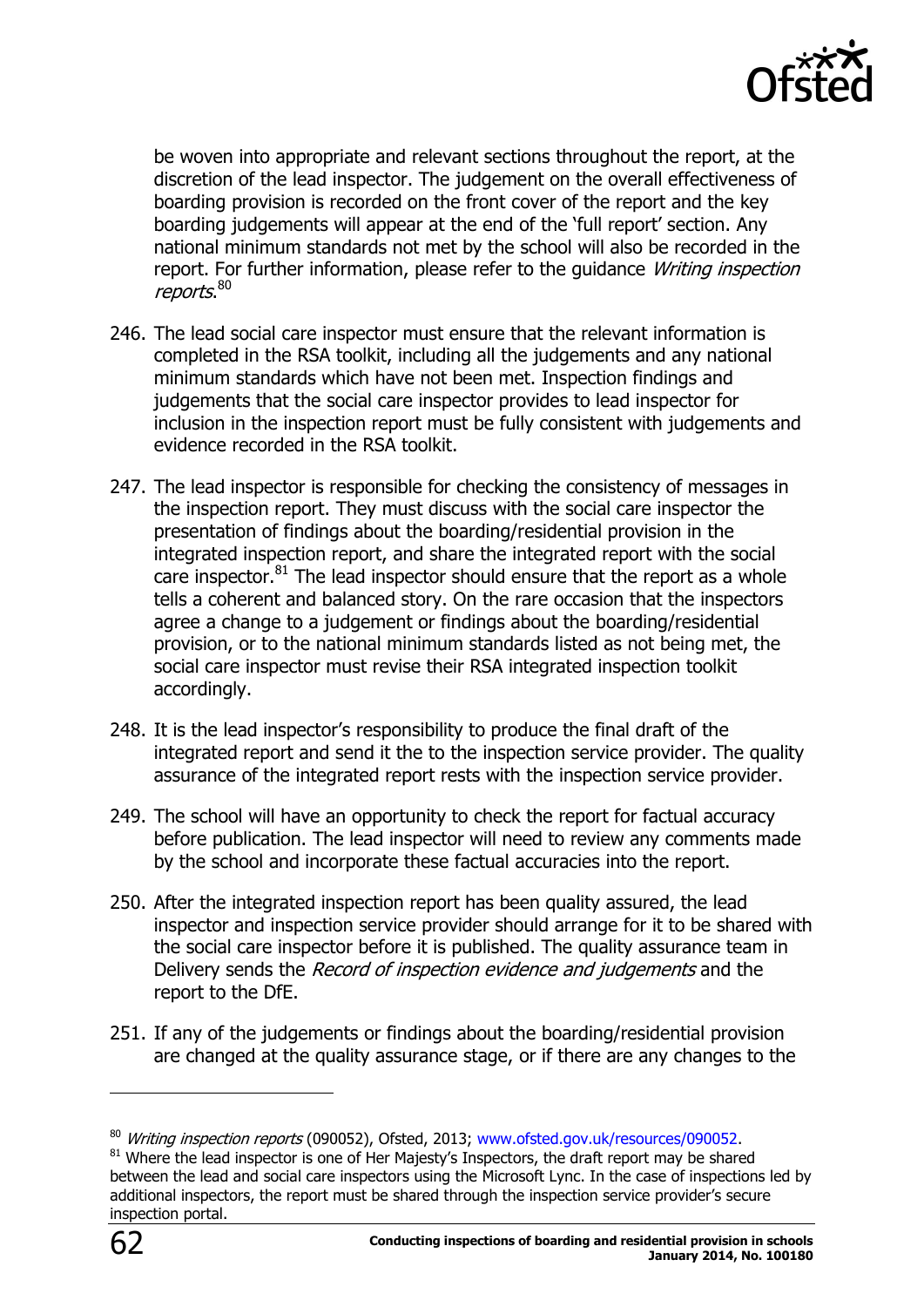

national minimum standards listed as not being met, the inspection service provider's quality assurance team must provide a copy of the amended document to the social care inspector via their secure inspection portal. If the changes are minor, for example for grammatical accuracy, the revised document should be sent for the social care inspector's information only. However, where the substance of the welfare section of the document has been changed, the inspection service provider's quality assurance team must also liaise with the social care inspector by telephone, and give them the opportunity to comment. If changes are made to the boarding/residential aspects of the report during the sign-off stage, the HMI or the inspection service provider as appropriate must inform the social care inspector. The social care inspector **must** update their RSA integrated inspection toolkit to align with the amendments to the report. This is to ensure that the outcomes of the inspection are accurately recorded in Ofsted's published data on inspections. Social care inspectors have 15 working days from the date of submission to amend and re-submit integrated toolkits. After that point, integrated toolkits cannot be edited.

#### **Publication**

j

252. All integrated inspection reports will be published on the Ofsted website within 20 working days of the end of the inspection. The school is responsible for sending copies of the report to parents/carers. In the case of a school which is dually registered as a children's home, although the inspection is integrated the social care inspector writes a separate report on the welfare provision for publication. This is in accordance with the framework for inspecting children's homes. $82$  The report of a registered children's home does not identify its name and location.

# <span id="page-62-0"></span>**Inadequate schools**

- 253. Ofsted will send the Department for Education **an independent school** report at the same time that it is sent to the school. Where the school has been judged inadequate, the lead inspector must ensure that  $Form A - confirmation$ that an independent day, boarding or residential special school is causing *concern* has been completed. $83$  Inspectors do not need to wait for the report to be finalised before sending the form A, especially if safeguarding concerns have been uncovered during the inspection.
- 254. The completed Form A should be sent to the senior HMI for boarding provision in schools. The senior HMI will refer to the registering authority, the Department for Education (DfE). The DfE will ask the school for an action plan

 $82$  Inspections of children's homes, Framework for inspection (100195), Ofsted, 2012; [www.ofsted.gov.uk/resources/100195.](http://www.ofsted.gov.uk/resources/100195)

 $83$  Form A – confirmation that an independent day, boarding or residential special school is causing concern (20090044), Ofsted, 2013; [www.ofsted.gov.uk/resources/form-confirmation-independent](http://www.ofsted.gov.uk/resources/form-confirmation-independent-day-boarding-or-residential-special-school-causing-concern)[day-boarding-or-residential-special-school-causing-concern.](http://www.ofsted.gov.uk/resources/form-confirmation-independent-day-boarding-or-residential-special-school-causing-concern)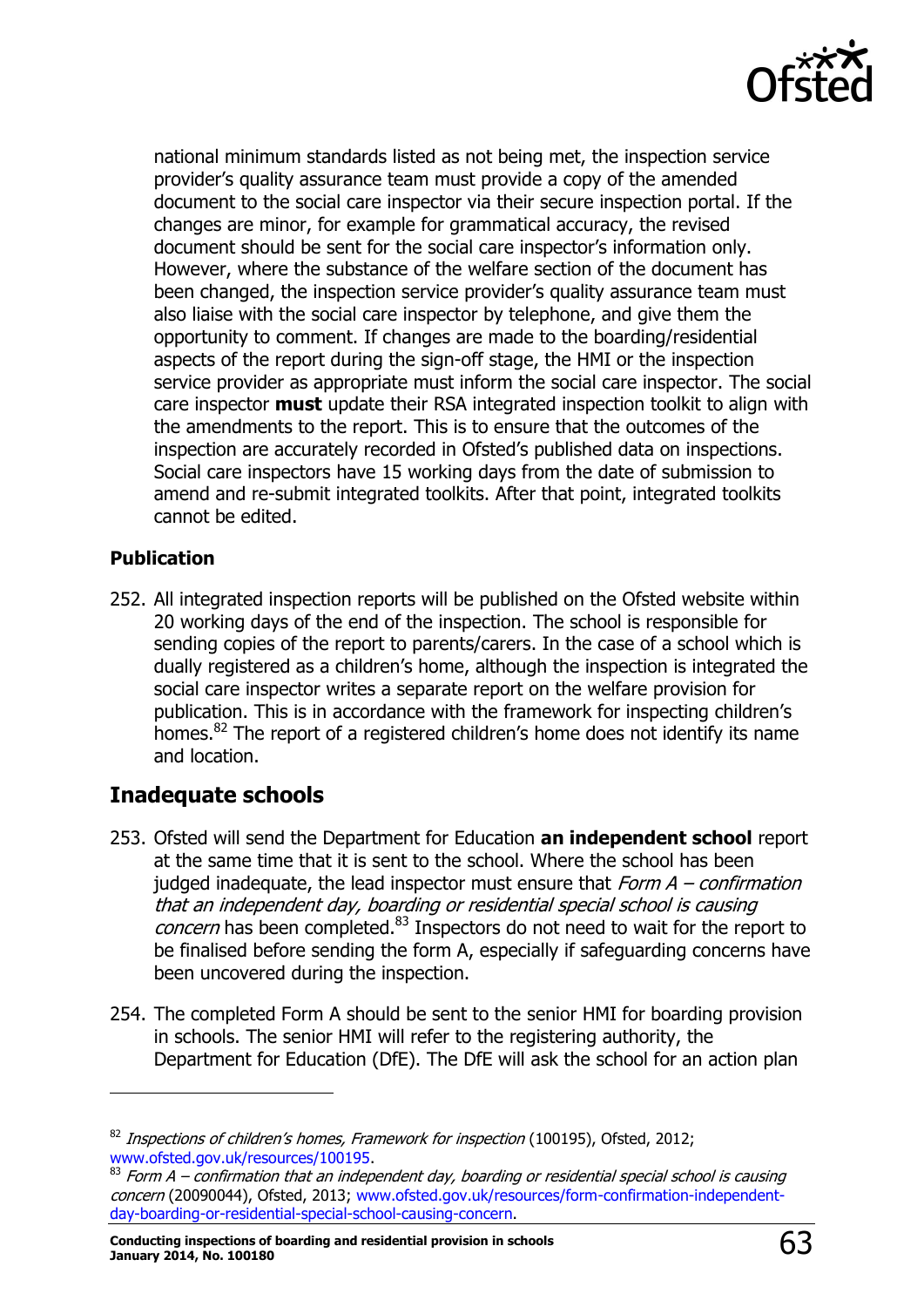

and will ask Ofsted to monitor the school's progress according to the timescale they lay down. In exceptional cases the DfE may take more formal action.

- 255. Following an integrated inspection under section 5, a **maintained or nonmaintained school** with inadequate school provision may be placed in a category of concern. The inadequacies may also include any or all aspects of the boarding/residential provision, but a school may not be placed in a category of concern on grounds of inadequate residential provision alone. This is because categories of concern relate specifically to legislation in the Education Act. Where the school is placed in a category of concern, the lead inspector will follow the guidance for conducting monitoring inspections of schools causing concern. 84
- 256. In rare circumstances, it might be possible for an inadequate judgement of leadership and management of boarding not to make the overall effectiveness of the school 'inadequate', but this would need to be carefully explained in the inspection report. The lead education and social care inspectors should reach a reasonable joint judgement, having taken into consideration, for example, the proportion of pupils who board and how serious the weaknesses are (are the boarders at risk?). The decision **must** be agreed between the two inspectors. Inadequacies in boarding/residential provision are highly likely to have a negative impact on the evaluation of leadership and management and/or the overall effectiveness of the school. However, it might be possible in rare circumstances, for the leadership and management of boarding to be inadequate yet for the overall effectiveness of the school to be satisfactory. Inspectors should reach a professional judgement having weighed up all the evidence.
- 257. Schools which are placed in a category of concern become part of Ofsted's monitoring programme. In monitoring the school's progress, Ofsted will deploy both inspectors with expertise in both education and welfare, who will undertake a joint monitoring inspection. After the inspection, a post-inspection monitoring letter will be published on the Ofsted website.
- 258. In the event that boarding is the only inadequate aspect of the school, social care inspectors will make a monitoring visit to the school within six months of the inspection to report on its progress. This report will be published.

## <span id="page-63-0"></span>**Post-inspection survey**

259. All schools are invited to take part in a post-inspection survey so that the views of headteachers, governors, proprietors, staff and others are obtained and contribute to the development of inspection. The school inspection survey is handled by the inspection service provider on our behalf and is an online form

-

<sup>&</sup>lt;sup>84</sup> [www.ofsted.gov.uk/schools/for-schools/inspecting-schools/inspecting-maintained-schools/after](http://www.ofsted.gov.uk/schools/for-schools/inspecting-schools/inspecting-maintained-schools/after-maintained-school-inspection/monitoring-inspections-f)[maintained-school-inspection/monitoring-inspections-f.](http://www.ofsted.gov.uk/schools/for-schools/inspecting-schools/inspecting-maintained-schools/after-maintained-school-inspection/monitoring-inspections-f)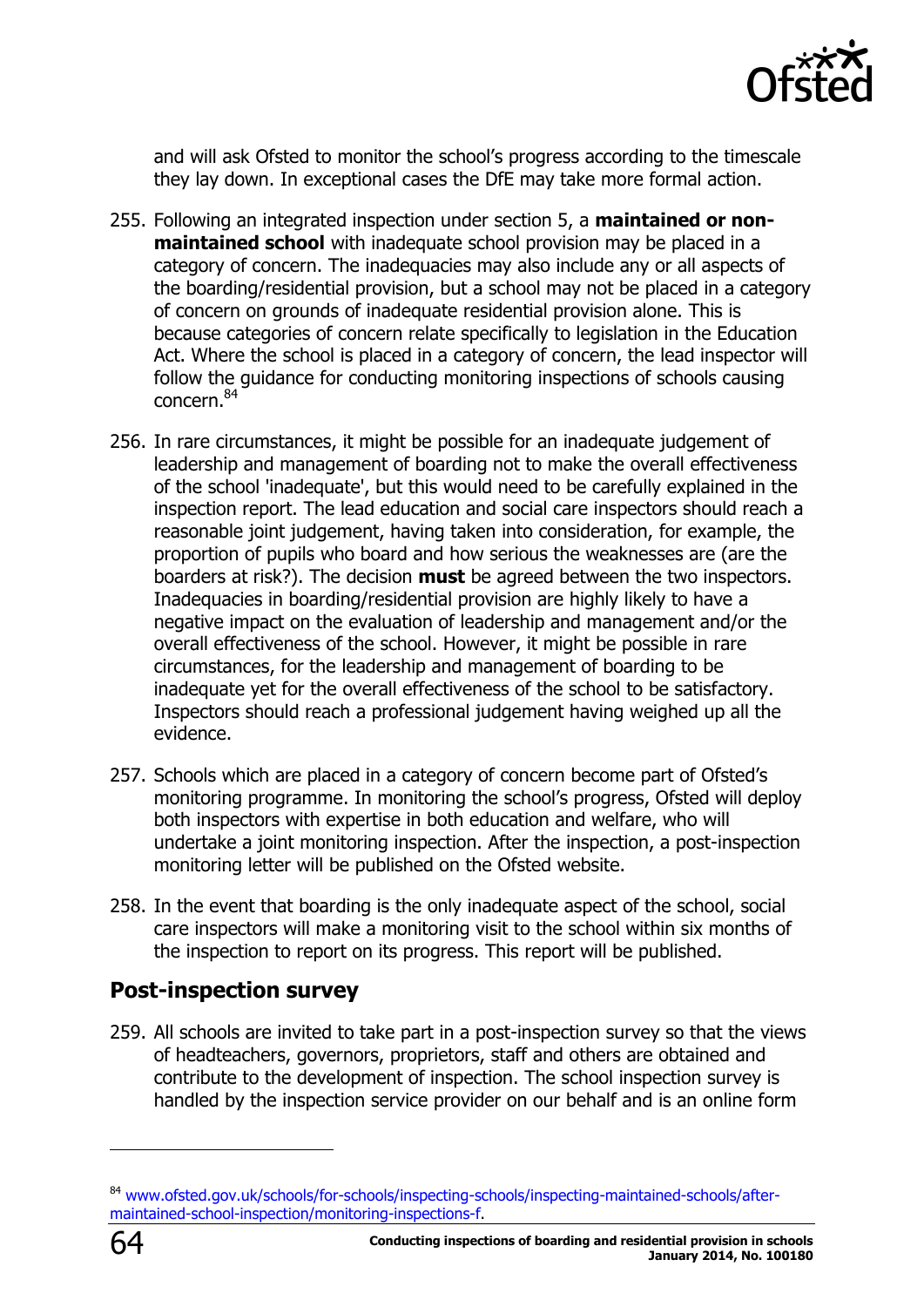

for schools to complete.<sup>85</sup> Schools are reminded of this when they receive a copy of the report for publication.

# <span id="page-64-0"></span>**Concerns**

- 260. It is anticipated that the great majority of inspections will be carried out without any concerns on the part of the school.
- 261. Inspections are carried out in accordance with the principles of inspection and code of conduct set out in The framework for inspecting boarding and residential provision in schools.
- 262. During an inspection, those with concerns are strongly encouraged to raise issues with the inspector as soon as they arise, so that they can be resolved as quickly as possible while the inspection is taking place. If concerns do arise during an inspection, the inspector should consider the concern and do all that is possible to remedy the problem.
- 263. If resolution of the concerns is not possible, or the person expressing the concern does not feel that adequate weight is being given to the concerns, or an independent view is sought then the person raising the concern, or someone acting on her or his behalf, should contact the Ofsted helpline on 0300 123 4666.

# <span id="page-64-1"></span>**Complaints**

- 264. If it has not been possible to resolve concerns then individuals or providers may decide to lodge a formal complaint. Normally, a complaint can be made at any stage during an inspection or up to 30 calendar days from the date of publication of any report. Complaints should normally be made in writing by post or email. However, we will also accept complaints by telephone; where we accept complaints in this way we will not normally take any formal action until we have agreed a written account of the complaint with the complainant.
- 265. The complaints procedure, which sets out how providers or users can complain about their inspection and what will happen to their complaint, is available at: [www.ofsted.gov.uk/resources/complaints-procedure-raising-concerns-and](http://www.ofsted.gov.uk/resources/complaints-procedure-raising-concerns-and-making-complaints-about-ofsted)[making-complaints-about-ofsted.](http://www.ofsted.gov.uk/resources/complaints-procedure-raising-concerns-and-making-complaints-about-ofsted)
- 266. Lodging a complaint will not normally delay the publication of the final inspection report.

 $85$  The questions that schools are asked to respond to in the school post-inspection survey are available on the Ofsted website. Maintained schools; [www.ofsted.gov.uk/schools/for](http://www.ofsted.gov.uk/schools/for-schools/inspecting-schools/inspecting-maintained-schools/after-maintained-school-inspection/school-post-inspection-s)[schools/inspecting-schools/inspecting-maintained-schools/after-maintained-school-inspection/school](http://www.ofsted.gov.uk/schools/for-schools/inspecting-schools/inspecting-maintained-schools/after-maintained-school-inspection/school-post-inspection-s)[post-inspection-s.](http://www.ofsted.gov.uk/schools/for-schools/inspecting-schools/inspecting-maintained-schools/after-maintained-school-inspection/school-post-inspection-s) Independent schools; [www.ofsted.gov.uk/schools/for-schools/inspecting](http://www.ofsted.gov.uk/schools/for-schools/inspecting-schools/inspecting-independent-schools/after-independent-school-inspection/school-post-inspection)[schools/inspecting-independent-schools/after-independent-school-inspection/school-post-inspection.](http://www.ofsted.gov.uk/schools/for-schools/inspecting-schools/inspecting-independent-schools/after-independent-school-inspection/school-post-inspection)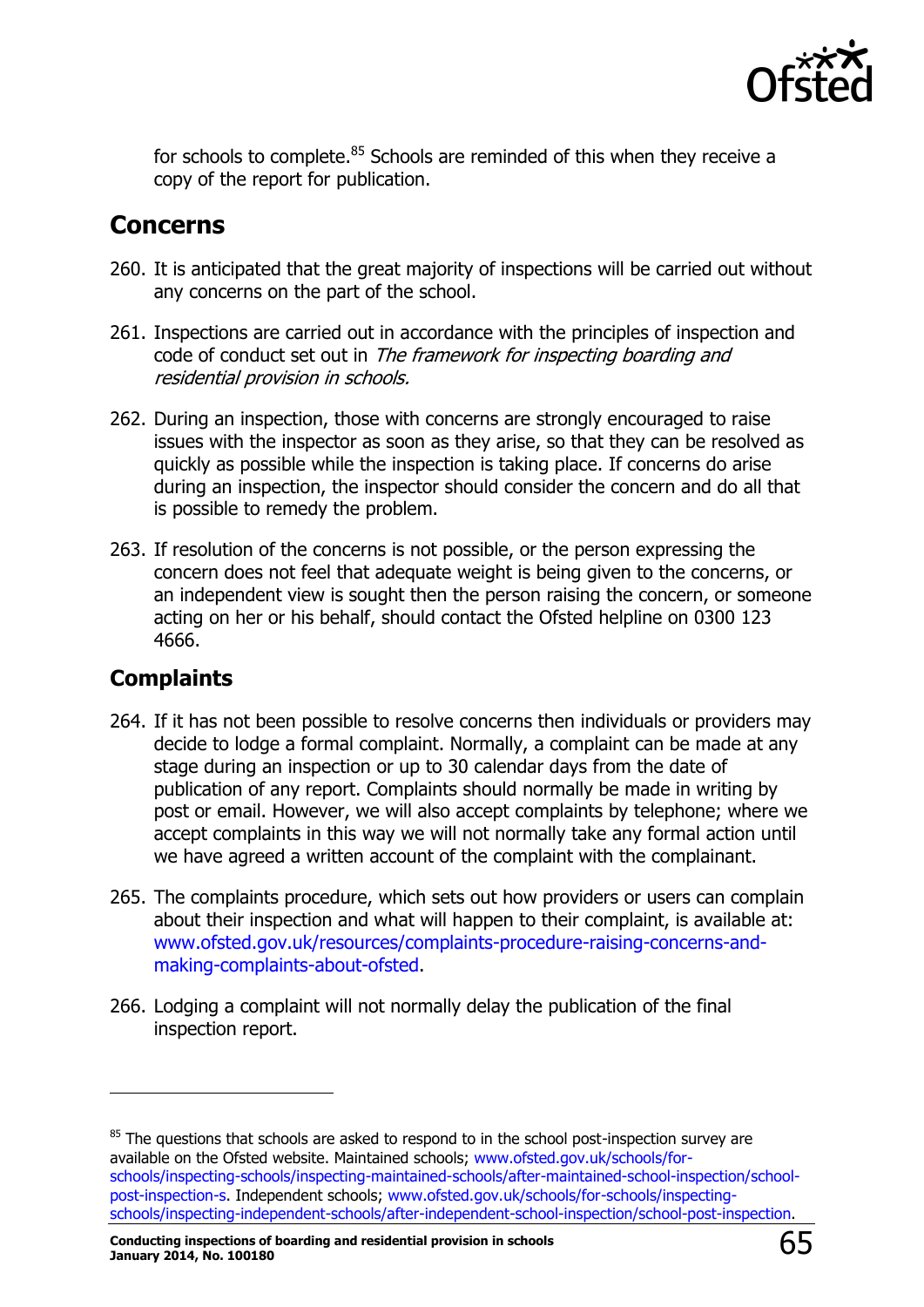

267. Complaints can be made in writing to:

The National Complaints Team Ofsted National Business Unit Piccadilly Gate Store Street Manchester M1 2WD

Or emailed to us at: [enquiries@ofsted.gov.uk](mailto:enquiries@ofsted.gov.uk)

Or made by telephone: 0300 123 4666.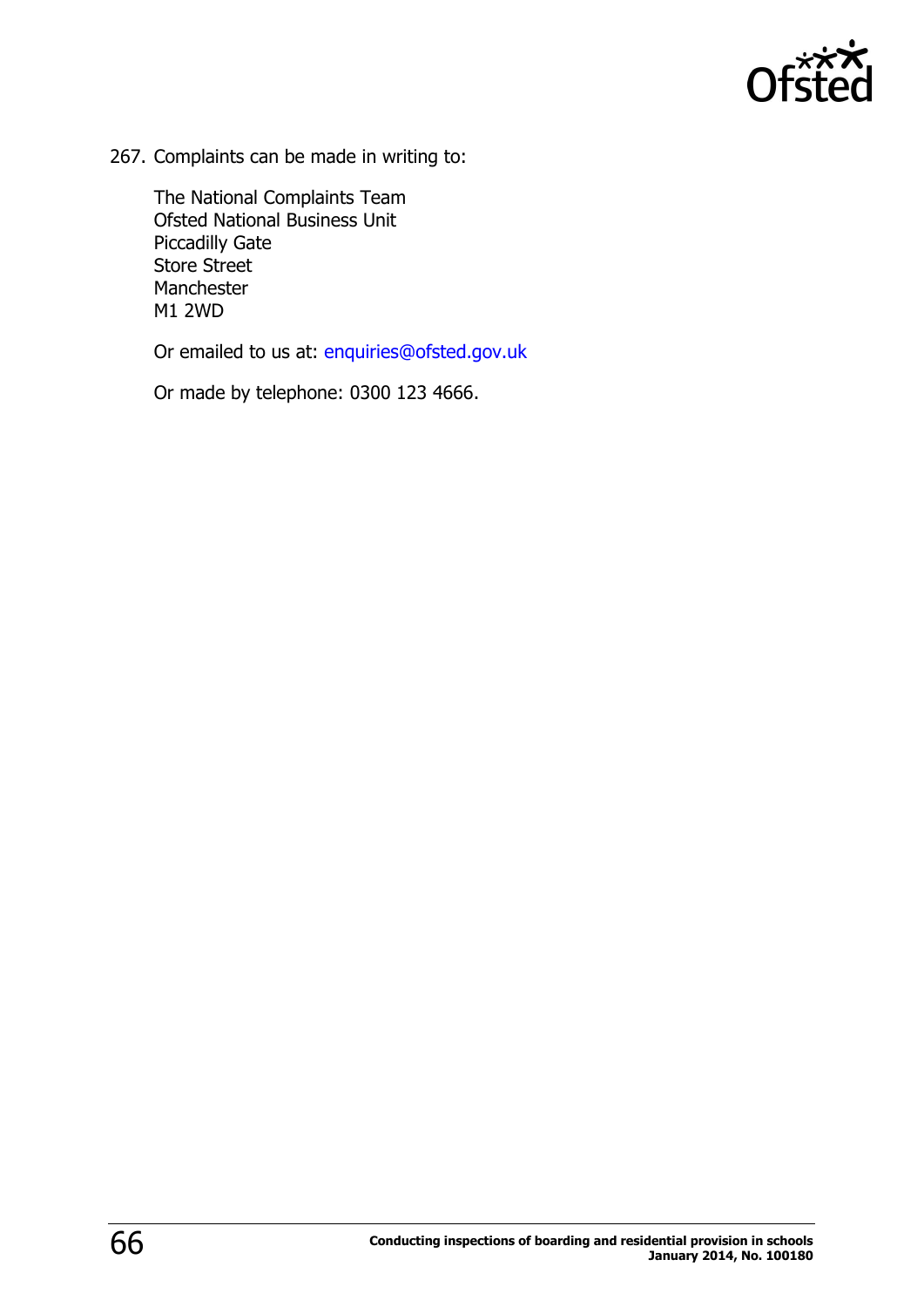

# <span id="page-66-0"></span>**Annex A. Types of school – options for welfare-only reports**

- 268. Inspectors must choose one of the options shown below and paste it into the 'Type of school' field on the provider and setting screen of the RSA toolkit. These options are provided for social care inspectors to use to ensure national consistency in published reports.
	- $\blacksquare$  Independent schools subject to inspection under section 162A of the Education Act 2002, as amended by schedule 8 of the Education Act 2005:
		- Independent boarding school
		- Independent residential special school
		- Independent boarding school which is part of the Steiner Waldorf Fellowship
		- Independent boarding school which is linked to the Christian Schools' **Trust**
		- Independent boarding school which is linked to the Association of Muslim **Schools**
	- Schools subject to inspection under section 5 of the Education Act 2005:
		- Maintained boarding school
		- Maintained residential special school
		- Non-maintained special school with residential provision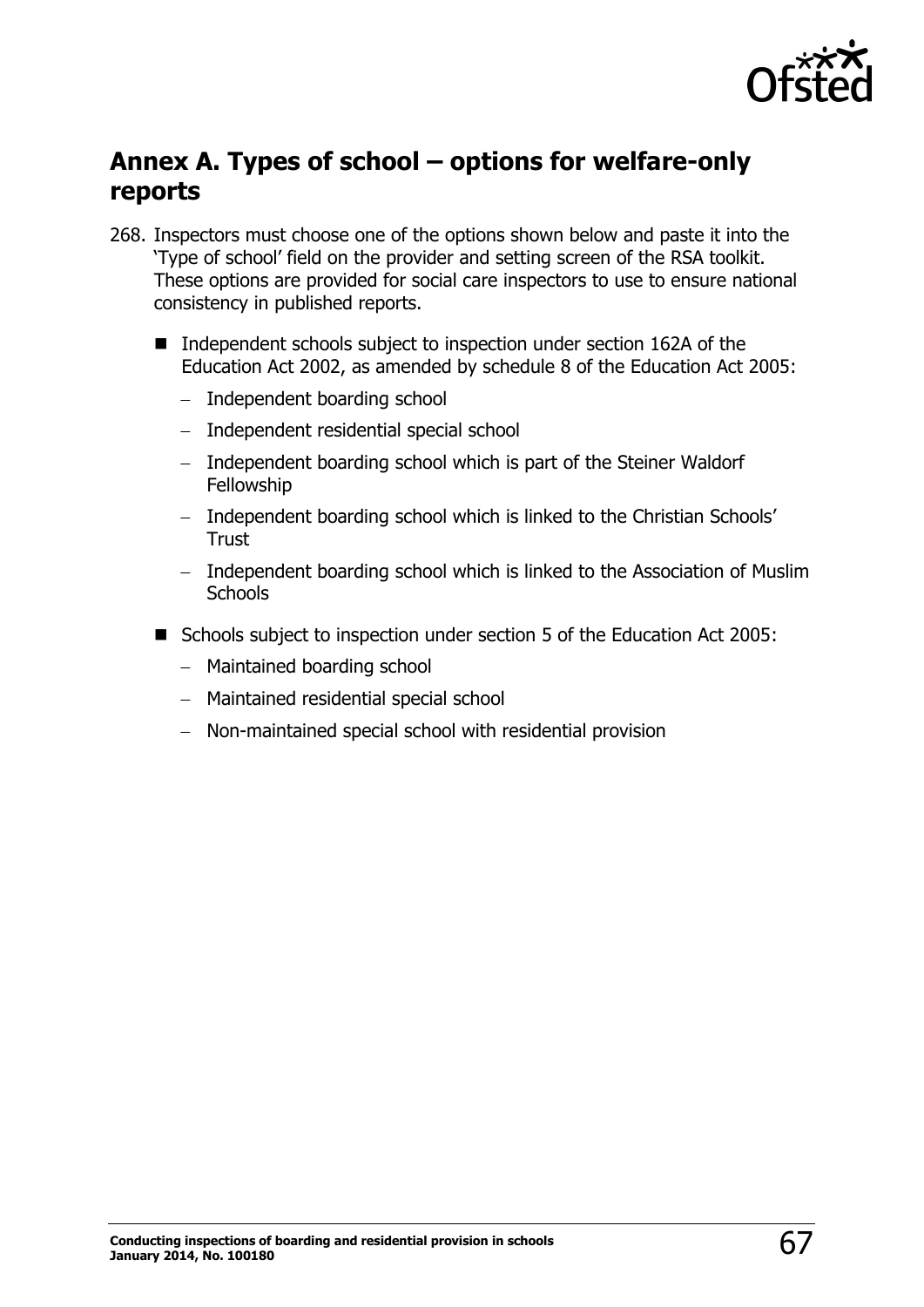

# <span id="page-67-0"></span>**Annex B. Tariff for welfare-only and integrated inspections**

# <span id="page-67-1"></span>**Welfare-only inspections**

- Lead social care inspector: one day preparation; half day travel; two and a half days on-site inspection activity; one writing day  $=$  5 day tariff.
- Additional social care inspectors will be added to the team where there are more than 50 boarders on roll, or where there are more than two boarding houses which are not located in the same district, as recommended by the senior HMI for boarding provision in schools to the appropriate Ofsted senior manager who has the ultimate decision. The inspectors would be allocated a maximum of two onsite days.

# <span id="page-67-2"></span>**Integrated inspections – independent schools**

For non-association independent BS and RSS, there are two tariff models – first for schools with 19 or fewer pupils on the school's roll, and second where there are 20 or more pupils on roll.

#### **Schools with 19 or fewer pupils on roll**

- Lead social care inspector: half day preparation and travel; one and a half days on-site inspection activity; one writing day  $=$  3 day tariff.
- In exceptional circumstances, a second social care inspector might be added to the team at the discretion of the HMIs with operational lead for independent and for residential schools. The decision would be based on the number and location of the residential premises and the needs of the young people. The inspector would be allocated a maximum of one and a half onsite days.

#### **Schools with 20 or more pupils on roll**

- Lead social care inspector: half day preparation and travel; two and a half days on-site inspection activity; one writing day  $=$  4 day tariff.
- Additional social care inspectors will be added to the team where there are more than 50 boarders on roll, or where there are more than two boarding houses which are not located in the same district, as recommended by the senior HMI for boarding provision in schools to the appropriate Ofsted senior manager who has the ultimate decision. The inspectors would be allocated a maximum of two onsite days.